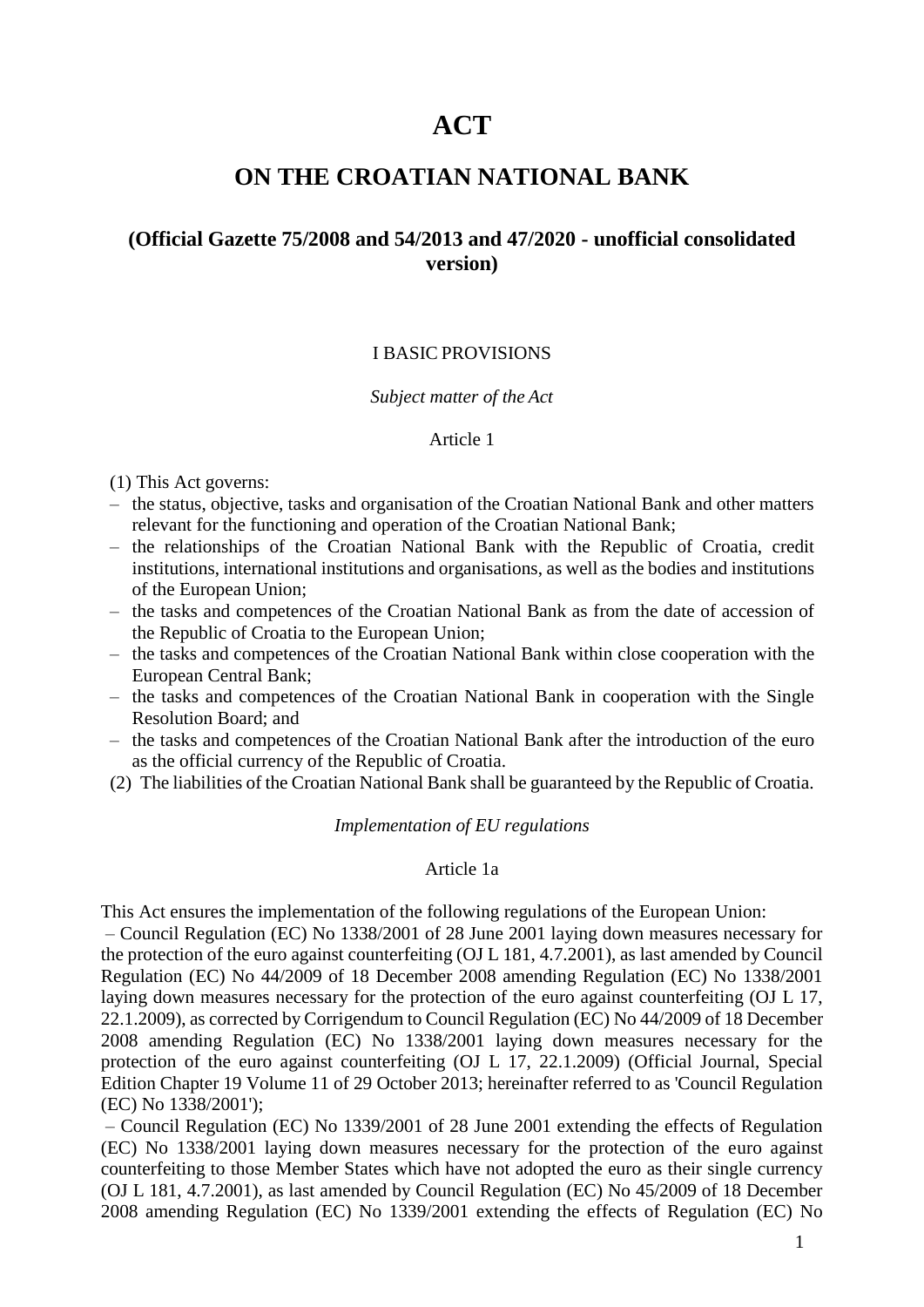1338/2001 laying down measures necessary for the protection of the euro against counterfeiting to those Member States which have not adopted the euro as their single currency, (hereinafter referred to as 'Council Regulation (EC) No 1339/2001');

– Council Regulation (EU) No 1024/2013 of 15 October 2013 conferring specific tasks on the European Central Bank concerning policies relating to the prudential supervision of credit institutions (OJ L 287, 29.10.2013; hereinafter referred to as 'Council Regulation (EU) No 1024/2013'); and

– Regulation (EU) No 806/2014 of the European Parliament and of the Council of 15 July 2014 establishing uniform rules and a uniform procedure for the resolution of credit institutions and certain investment firms in the framework of a Single Resolution Mechanism and a Single Resolution Fund and amending Regulation (EU) No 1093/2010 (OJ L 225, 30.7.2014; hereinafter referred to as 'Regulation (EU) No 806/2014').

### *Status of the Croatian National Bank*

# Article 2

(1) The Croatian National Bank shall be the central bank of the Republic of Croatia.

(2) The Croatian National Bank shall be autonomous and independent in achieving its objective and carrying out its tasks.

(3) The Croatian National Bank shall have legal personality.

(4) The Croatian National Bank shall have its seat in Zagreb.

(5) The Croatian National Bank shall not be entered in the register of companies.

(6) The Croatian National Bank shall have its Statute.

(7) The Croatian National Bank shall have a seal consisting of the image of the coat of arms of the Republic of Croatia and the name of the Croatian National Bank.

(8) The Croatian National Bank shall be represented by the Governor of the Croatian National Bank.

(9) The Croatian National Bank shall be in the exclusive ownership of the Republic of Croatia. (10) The location, structure and operations of the treasury of the Croatian National Bank are of material importance for the financial, economic and security interests of the Republic of Croatia and its defence.

#### *Objective of the Croatian National Bank*

# Article 3

(1) The objective of the Croatian National Bank shall be to maintain price stability.

*(2) Deleted.*

#### *Tasks of the Croatian National Bank*

# Article 4

(1) The Croatian National Bank shall be autonomous and independent within the Constitution and law in performing the entire operations within its competence, particularly:

– the definition and implementation of the monetary and foreign exchange policies;

– the holding and management of the foreign reserves of the Republic of Croatia;

– the issuance of banknotes and coins;

– the issuance and withdrawal or revocation of authorisations and approvals and the adoption of other decisions in accordance with the laws governing the operation of credit institutions and the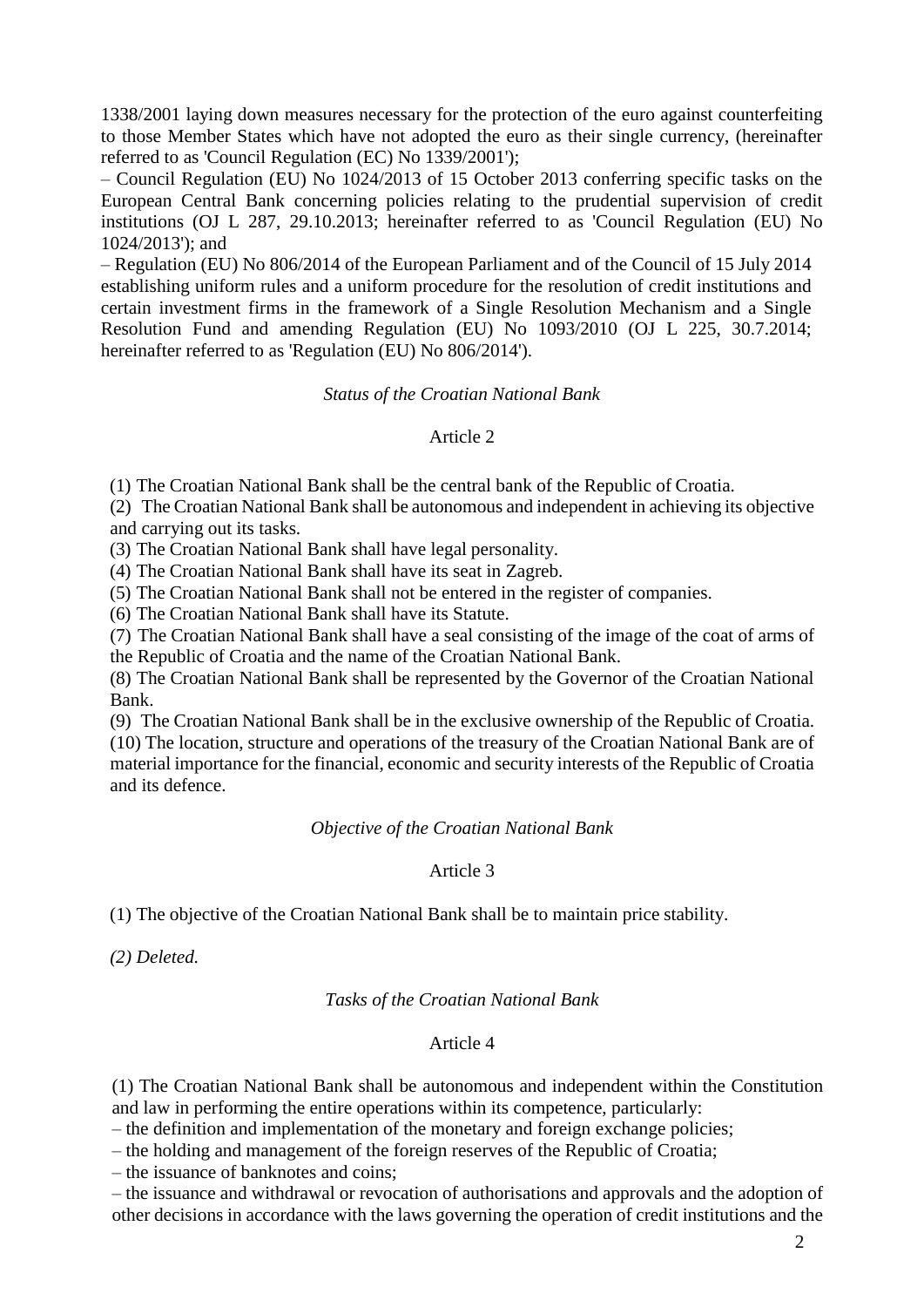operation of credit unions, payment service providers, electronic money issuers and payment systems, payment operations, the issuance of electronic money, foreign exchange operations and the operation of authorised exchange offices;

– the exercise of supervision and oversight in accordance with the laws governing the operation of credit institutions and the operation of credit unions, payment service providers, electronic money issuers and payment systems, payment operations and the issuance of electronic money; – the exercise of resolution powers in accordance with the laws governing the resolution of credit institutions;

– the keeping of credit institutions' accounts and execution of payment transactions across these accounts, granting of loans to credit institutions and accepting deposits from credit institutions;

– the regulation and improvement of payment operations and ensuring their smooth operation;

– the performance of operations on behalf of the Republic of Croatia, as provided by law;

– the adoption of subordinate legislation on the operations within its competence;

– the implementation of macroprudential policy for the purpose of contributing to maintaining the stability of the financial system as a whole; and

– the performance of other activities, as provided by law.

(2) The tasks referred to in paragraph (1), subparagraphs (4) and (5) of this Article, in the part related to credit institutions, shall be carried out by the Croatian National Bank within close cooperation with the European Central Bank, in accordance with Article 7 of Council Regulation (EU) No 1024/2013 and Part IX of Regulation (EU) No 468/2014 of the European Central Bank of 16 April 2014 establishing the framework for cooperation within the Single Supervisory Mechanism between the European Central Bank and national competent authorities and with national designated authorities (SSM Framework Regulation) (OJ L 141/1, 14.5.2014; hereinafter referred to as 'Regulation (EU) No 468/2014').

(3) The Croatian National bank shall carry out the tasks referred to in paragraph (1), subparagraph (6) of this Article within the Single Resolution Mechanism established by Regulation (EU) No 806/2014.

# *Definition of a credit institution*

# Article 5

(1) For the purposes of this Act, 'credit institution' means:

1) a credit institution which has its head office in the Republic of Croatia and is authorised by the Croatian National Bank, in accordance with the law governing the operation of credit institutions; and

2) a branch of a credit institution which has its head office outside the Republic of Croatia and which provides services within the territory of the Republic of Croatia in accordance with the law governing the operation of credit institutions.

(2) The term 'credit institution having its head office in the Republic of Croatia' shall include: banks, savings banks and housing savings banks.

(3) In carrying out its individual tasks referred to in this Act, the Croatian National Bank may include all or certain types of credit institutions referred to in paragraphs (1) and (2) of this Article in the subordinate legislation adopted pursuant to this Act.

# *Cooperation with government bodies*

# Article 6

(1) In achieving its legally prescribed objective and carrying out its tasks, the Croatian National Bank may, without prejudice to the achievement of its objective, its autonomy and independence, cooperate with the Government of the Republic of Croatia and other government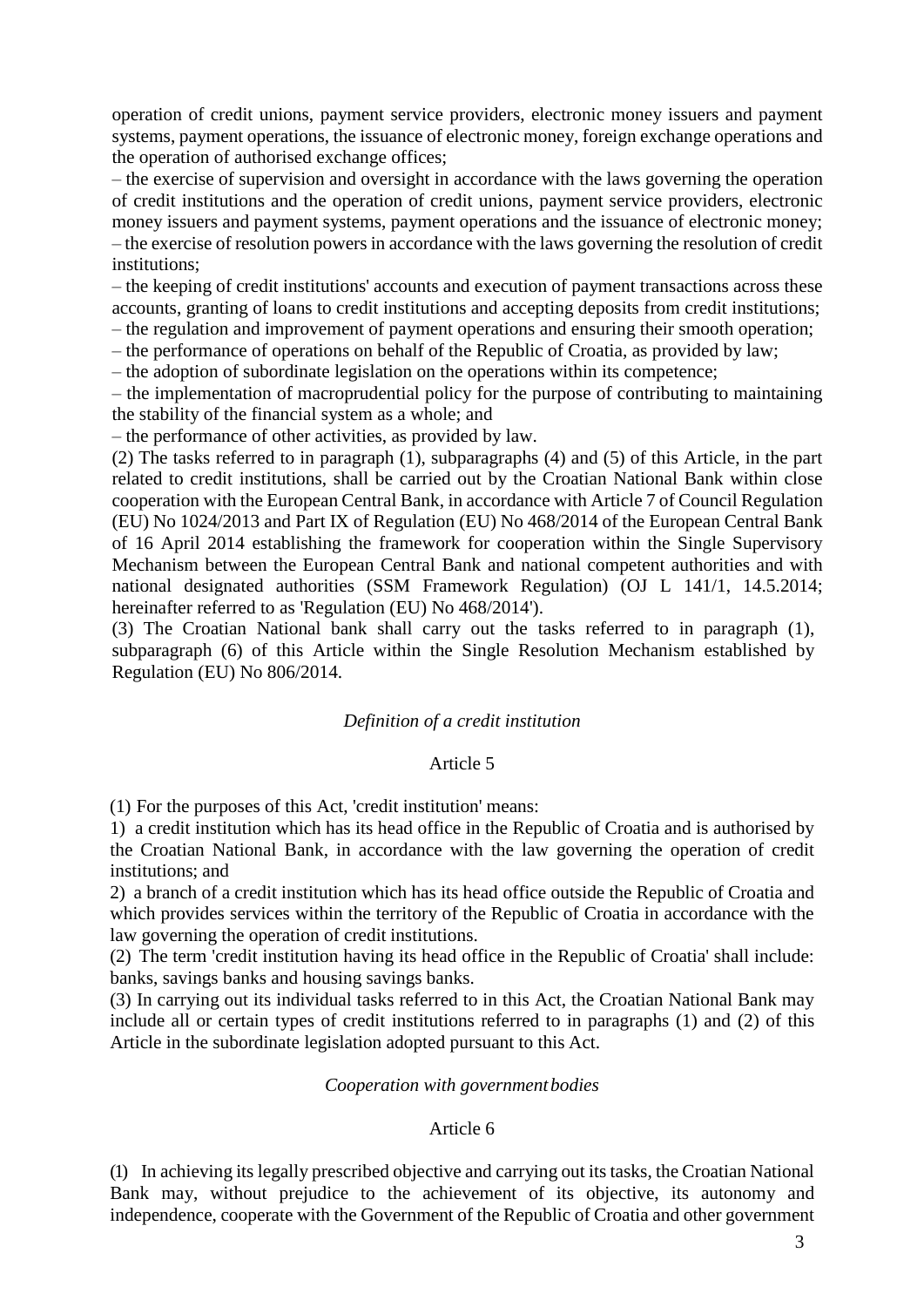bodies, and take actions, within its competence, to promote such cooperation.

(2) The Government of the Republic of Croatia shall submit to the Croatian National Bank all proposals and reports relating to the objective, operations and tasks of the Croatian National Bank, including the proposals of decisions and regulations of the Government of the Republic of Croatia, as well as the proposals of laws prior to their submission to the Croatian Parliament, on which the Croatian National Bank may express its opinion.

### *International cooperation*

### Article 7

(1) The Croatian National Bank may be a member of international institutions and organisations competent for monetary policy, foreign exchange policy, payment operations, the supervision and resolution of credit institutions and other areas within its competence, and may participate in their work, unless such membership is contrary to:

– close cooperation established with the European Central Bank in accordance with Article 7 of Council Regulation (EU) No 1024/2013; or

– participation in the Single Resolution Mechanism established by Regulation (EU) No 806/2014.

(2) The Croatian National Bank may represent the Republic of Croatia in the international institutions and organisations referred to in paragraph (1) of this Article.

### *Disclaimer*

# Article 8

(1) The Croatian National Bank shall not be held responsible for other persons' obligations.

(2) The Croatian National Bank, the members of the Council and employees of the Croatian National Bank shall not be liable for any damage that may arise in the course of exercising supervision, oversight and resolution unless the damage has been caused intentionally or by serious negligence.

(3) The Croatian National Bank, the members of the Council and employees of the Croatian National Bank shall not be liable for any damage that may arise from the activities related to issuing instructions to the special administration for directing the business of a credit institution, unless the damage has been caused intentionally or by serious negligence.

# II CROATIAN NATIONAL BANK OPERATION

#### 1 MONETARY AND FOREIGN EXCHANGE POLICIES

*Competence and powers to implement the monetary and foreign exchange policies*

# Article 9

(1) The Croatian National Bank shall define and implement the monetary and foreign exchange policies in the Republic of Croatia.

(2) Pursuant to the powers referred to in paragraph (1) of this Article, the Croatian National Bank may, for the purpose of implementing the defined monetary and foreign exchange policies, lay down measures and instruments necessary to regulate credit institutions' credit activities and liquidity, as well as money supply, and take measures regarding interest rates and the domestic currency exchange rate.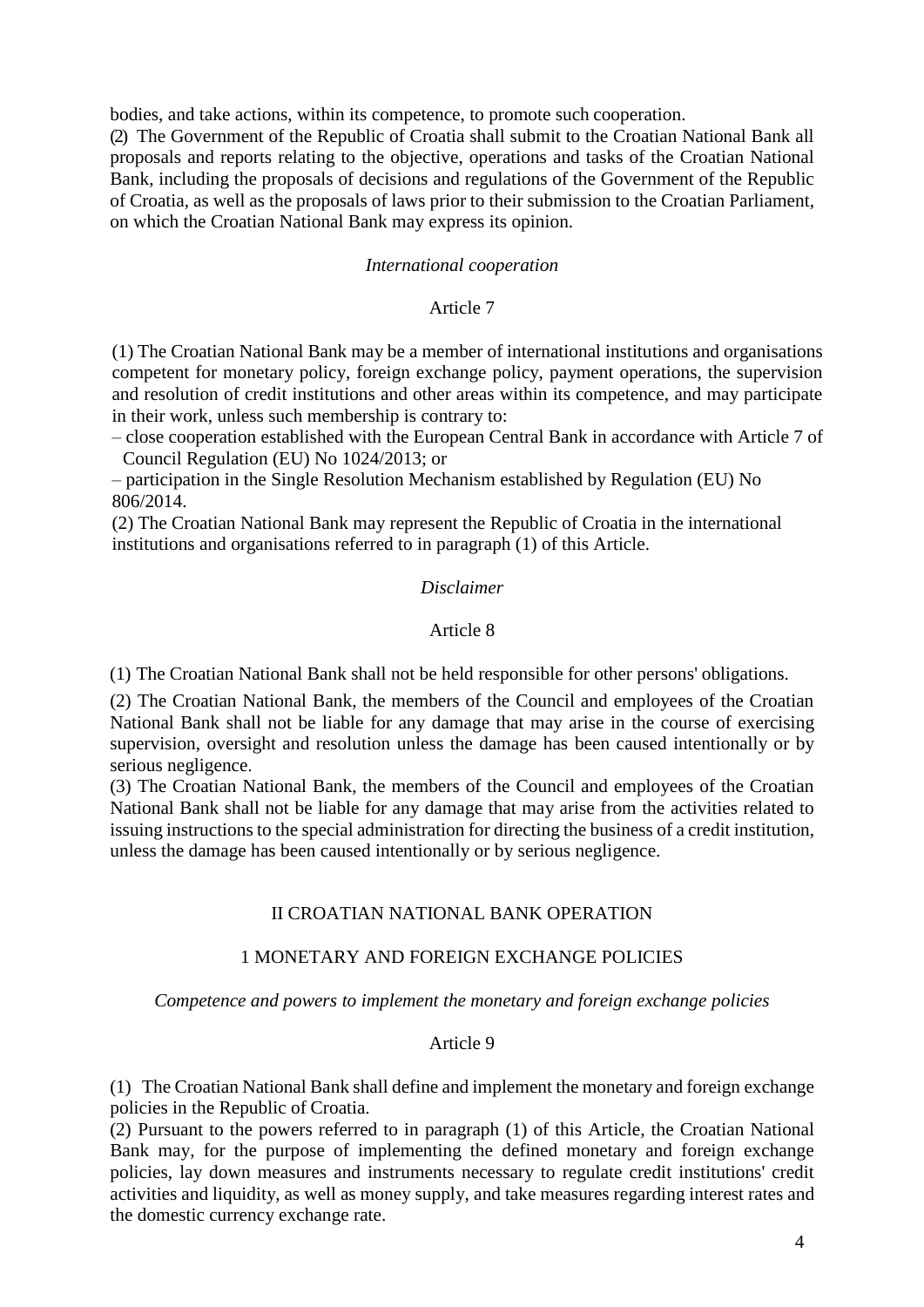(3) The Croatian National Bank shall be authorised to adopt subordinate legislation and other enactments regulating the foreign exchange operations of legal and natural persons.

(4) The Croatian National Bank shall exercise control over foreign exchange operations in the Republic of Croatia in accordance with law.

(5) The Croatian National Bank shall be authorised to establish a method for setting the value of the kuna against other currencies.

# *Open market operations*

### Article 10

(1) For the purpose of implementing the defined monetary and foreign exchange policies, the Croatian National Bank may issue securities in its name, denominated in domestic or foreign currencies, and enter into agreements in the financial markets on purchasing, selling and swapping securities, other easily marketable financial instruments, as well as on the rights and obligations related thereto.

(2) The agreements referred to in paragraph (1) of this Article shall include spot and forward purchase and sale agreements, swap agreements, clearing agreements and repurchase agreements (repo operations), as well as other types of agreements related to securities.

### *Granting loans to credit institutions*

# Article 11

(1) In order to satisfy the regular liquidity needs of credit institutions, the Croatian National Bank may grant loans to the credit institutions against adequate instruments of collateral.

(2) In cases of urgent and unforeseen liquidity needs of credit institutions, the Croatian National Bank may grant short-term loans to the credit institutions, provided that these loans are based on adequate collateral.

(3) The Croatian National Bank may lay down the terms and conditions of granting loans referred to in paragraphs (1) and (2) of this Article in subordinate legislation.

#### *Discount operations*

# Article 12

(1) The Croatian National Bank may discount the following securities based on an offer by a solvent credit institution:

1) debt securities issued or irrevocably guaranteed by a person whose short-term liabilities have been established by two internationally recognised credit rating agencies and that has been assigned one of the two highest ratings, and endorsed to a credit institution, with a remaining maturity up to three months starting from the date of their discount by the Croatian National Bank; and

2) debt securities issued or guaranteed by the Republic of Croatia or the Croatian National Bank, payable in the Republic of Croatia that form a part of a public issue and fall due within a period up to three months from the date of their discount by the Croatian National Bank.

(2) The terms and conditions of discount operations referred to in paragraph (1) of this Article and the discount rate shall be laid down in subordinate legislation.

#### *Interest rates on discounts and loans*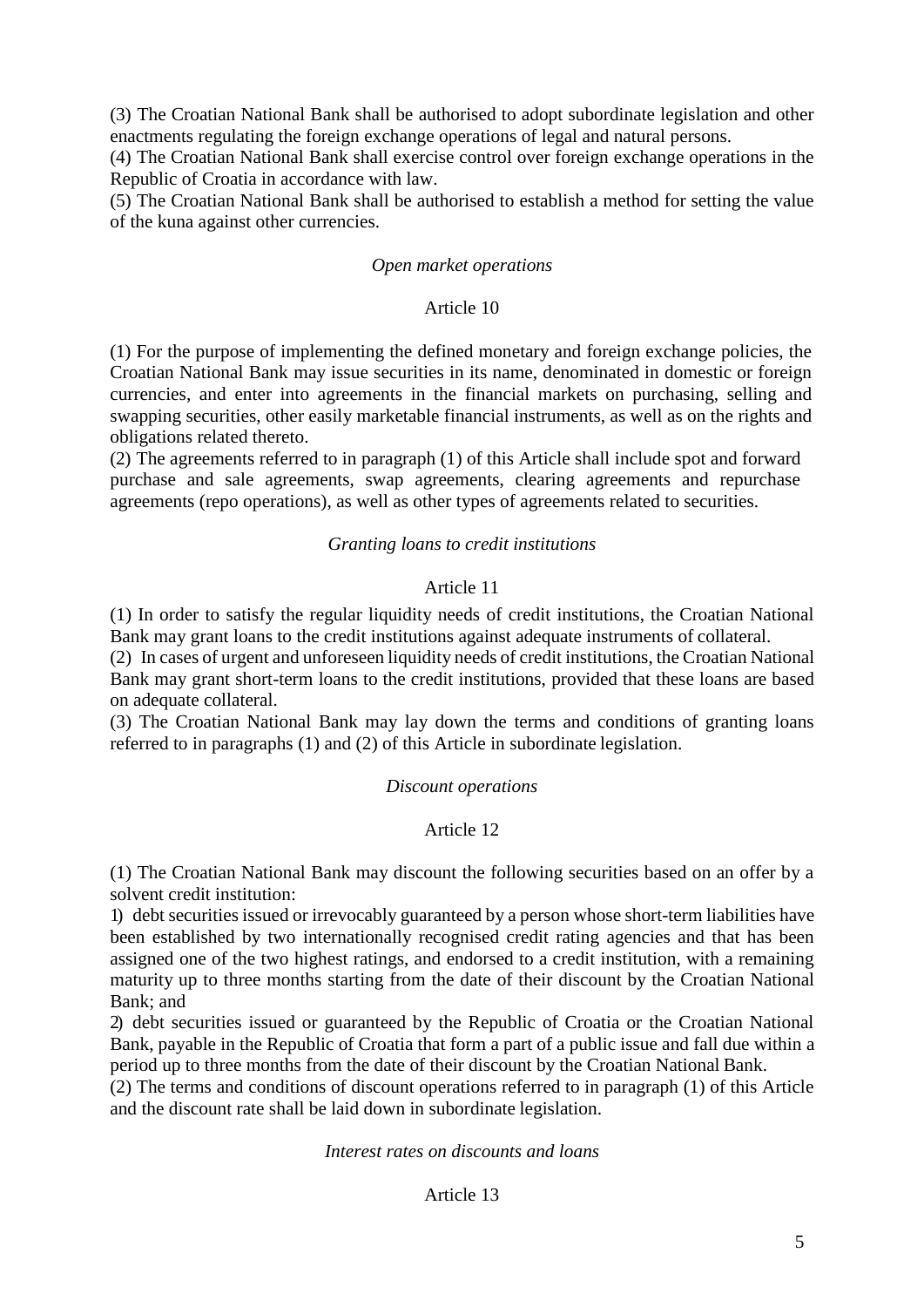(1) The Croatian National Bank shall set interest rates on loans and discounts of the Croatian National Bank in subordinate legislation.

(2) The interest rate for the funds that the Croatian National Bank has received as deposit may be negative.

### *Required reserves*

# Article 14

(1) The Croatian National Bank shall lay down in subordinate legislation the obligation of credit institutions to allocate and maintain required reserves in the settlement account and in the vault, or in a separate account with the Croatian National Bank.

(2) The required reserves referred to in paragraph (1) of this Article shall be defined as a percentage determined with regard to the type, maturity, size and increase in deposits and other liabilities of credit institutions. The subordinate legislation on required reserves shall prescribe the base and method of calculating required reserves.

(3) The Croatian National Bank may pay remuneration to credit institutions for allocated required reserves.

(4) The Croatian National Bank shall adopt subordinate legislation on the amount of compensation referred to in paragraph (3) of this Article.

### *Failure to allocate required reserves*

# Article 15

(1) Credit institutions that incorrectly calculate the required reserves, or fail to allocate or maintain the required reserves within the prescribed period, shall be obliged to pay compensation to the Croatian National Bank for the insufficiently allocated or maintained amount of the required reserves.

(2) The Croatian National Bank shall adopt subordinate legislation on the amount of compensation referred to in paragraph (1) of this Article.

(3) The compensation referred to in paragraph (2) of this Article may not exceed the double interest rate on loans granted to credit institutions provided for in Article 11 paragraph (2) of this Act.

#### *Other monetary and foreign exchange policy measures and instruments*

# Article 16

(1) For the purpose of implementing the defined monetary and foreign exchange policies, the Croatian National Bank may lay down other monetary and foreign exchange policy measures and instruments.

(2) The Croatian National Bank shall lay down the form and content of the measures and instruments referred to in paragraph (1) of this Article in its subordinate legislation.

(3) Where the content of the measures and instruments referred to in paragraph (1) of this Article includes the fulfilment of a monetary obligation of a credit institution to the Croatian National Bank, which the credit institution fails to meet on time and/or in full, the credit institution shall pay compensation to the Croatian National Bank to be determined by the Croatian National Bank in its subordinate legislation.

*Trading in foreign currency and foreign cash*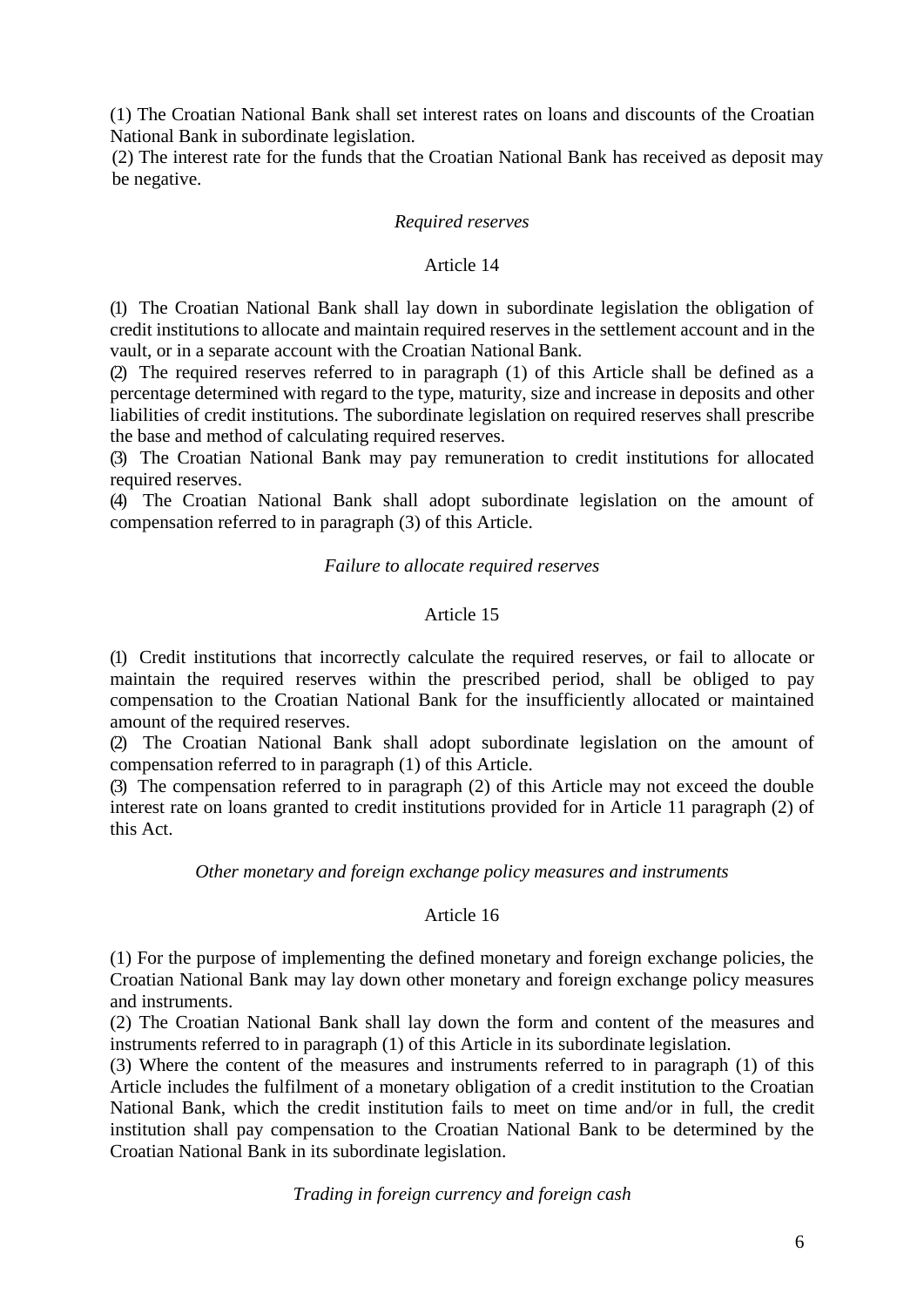# Article 17

(1) The Croatian National Bank shall trade in foreign currency and foreign cash on the spot and forward markets, in financial instruments or other assets which, pursuant to Article 18, paragraph (2) of this Act, constitute the foreign reserves of the Republic of Croatia. The Croatian National Bank shall also perform other operations relating to foreign exchange policy implementation, as provided by law.

(2) The Croatian National Bank shall agree on or determine the exchange rates at which it buys and sells foreign currency and foreign cash on the foreign exchange market.

### *Foreign reserves of the Republic of Croatia*

# Article 18

(1) The Croatian National Bank shall manage the foreign reserves of the Republic of Croatia. The foreign reserves of the Republic of Croatia shall constitute a part of the Croatian National Bank balance sheet.

(2) The foreign reserves of the Republic of Croatia shall comprise all types of foreign exchange assets and precious metals. The term foreign exchange assets shall include securities and all other assets in the convertible currency of a non-resident debtor or in the unit of account, in whatever form held.

(3) In order to manage the foreign reserves of the Republic of Croatia, the Croatian National Bank may buy and sell spot and forward or otherwise acquire the types of assets referred to in paragraph (2) of this Article.

#### *Foreign reserves management*

# Article 19

(1) In selecting assets for investment referred to in Article 18, paragraph (2) of this Act, the Croatian National Bank shall be primarily governed by the principles of liquidity and safety of investment.

(2) The Croatian National Bank shall manage the foreign reserves in the manner best suited to the monetary and foreign exchange policies and which ensures the smooth settlement of the international obligations of the Republic of Croatia.

# *Opening accounts abroad, and international transactions and payments*

# Article 20

(1) In order to carry out its tasks set forth in this Act and other regulations, the Croatian National Bank may open accounts abroad.

(2) The Croatian National Bank may buy and sell the currency of the Republic of Croatia abroad.

(3) The Croatian National Bank may carry out all types of banking and financial transactions with other central banks, credit and financial institutions with head offices outside the Republic of Croatia, international institutions and organisations, including lending and borrowing.

(4) The Croatian National Bank may enter into payment and clearing agreements with foreign clearing institutions.

(5) The Croatian National Bank may enter into the agreements referred to in the previous paragraph in its own name and for its own account or for the account of the Republic of Croatia.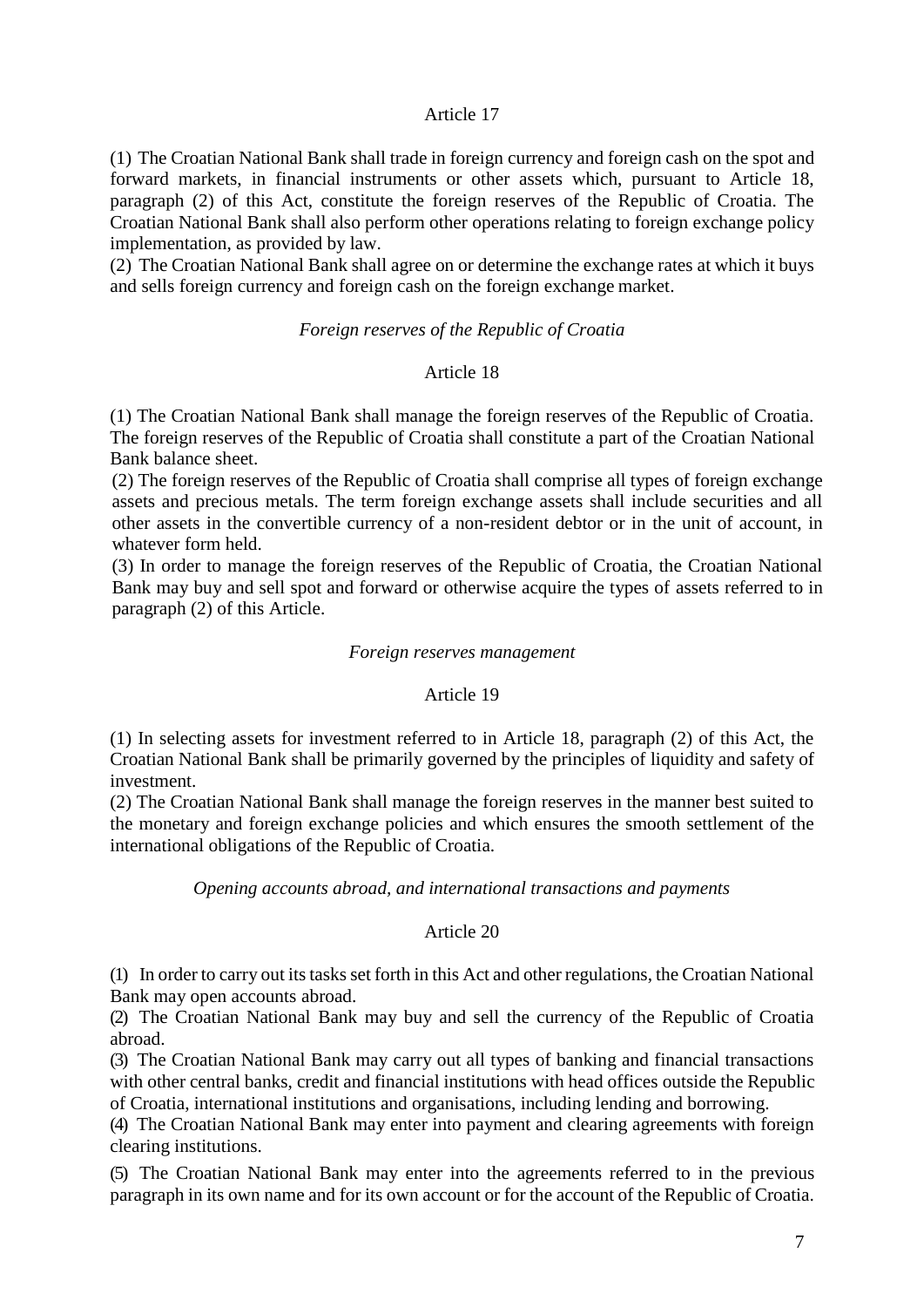# 2 MONETARY UNIT, BANKNOTES AND COINS

#### *Monetary unit*

#### Article 21

(1) The monetary unit of the Republic of Croatia shall be the kuna, divided into one hundred lipa.

(2) The kuna shall be legal tender in the Republic of Croatia.

(3) The use of other currencies may be allowed for domestic payments by law.

(4) The Croatian National Bank may determine the lowest denomination in circulation to which the amounts in cash and cashless payments and in business books are to be rounded.

#### *Banknote and coin issuance*

# Article 22

The Croatian National Bank shall have the exclusive right to issue banknotes and coins, including numismatic coins.

#### *Defining the design of banknotes and coins*

# Article 23

(1) The Croatian National Bank shall regulate in subordinate legislation the face value, measures, weights, designs, and other features of the banknotes and coins that it issues.

(2) The Croatian National Bank shall be responsible for the printing of banknotes and minting of coins, for the security and safekeeping of unissued banknotes and coins, and for the custody and destruction of banknotes and coins withdrawn from circulation and materials used in the manufacture of banknotes and coins.

### *Copyright*

# Article 24

The Croatian National Bank shall be the holder of all proprietary rights and copyrights on kuna banknotes and kuna and lipa coins in circulation. The reproduction of kuna banknotes and kuna and lipa coins in circulation shall be subject to prior approval of the Croatian National Bank.

*Issue plan, currency inventory and supply of banknotes and coins*

### Article 25

(1) The Croatian National Bank shall make banknote and coin issue plans and shall administer the currency reserve inventory.

(2) The Croatian National Bank shall organise and ensure a regular supply of banknotes and coins in circulation in the territory of the Republic of Croatia.

### *Replacement of banknotes and coins unfit for circulation*

Article 26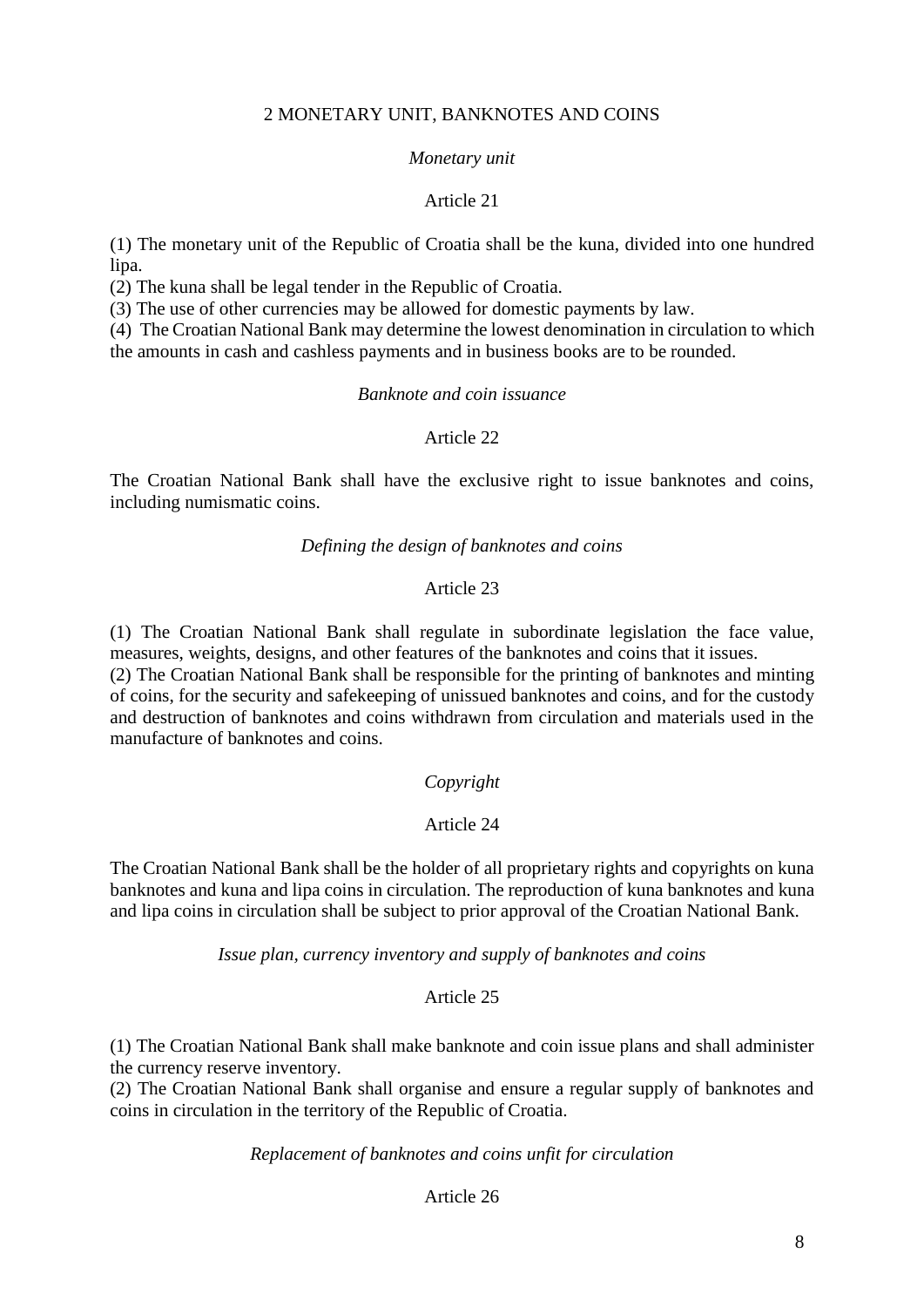The Croatian National Bank shall replace banknotes and coins unfit for circulation. Worn-out banknotes shall be replaced in their full value, and damaged banknotes and coins shall be replaced under the terms and conditions set forth by the Croatian National Bank.

### *Power to regulate other matters*

### Article 27

The Croatian National Bank may, in subordinate legislation, regulate all other matters related to the issuance, printing and minting, as well as the handling, processing, supply and replacement of banknotes and coins.

# Article 28

*Deleted.*

# 3 RELATIONS WITH CREDIT INSTITUTIONS

# Article 29

*Deleted.*

# *Submission of information to the Croatian National Bank*

# Article 30

(1) The Croatian National Bank shall, in subordinate legislation, determine the data and reports to be submitted by credit institutions to the Croatian National Bank and the time limits for their submission. Credit institutions must provide the Croatian National Bank with the information and data on their operation and financial position, as specified in the subordinate legislation, as well as with any other data that the Croatian National Bank may require for carrying out its tasks.

(2) The Croatian National Bank may publicly disclose the submitted information and data for all credit institutions individually, in an aggregated form or classified by type of credit institution or by nature of activities carried out by individual credit institution, except from the data considered as banking secret pursuant to law.

# *Cooperation with international institutions authorised for the supervision and oversight of credit institutions' operation*

# Article 31

(1) In order to improve the supervision and oversight of credit institutions' operation, the Croatian National Bank shall cooperate and share experiences with international institutions authorised for the supervision and oversight of credit institutions' operation.

(2) The Croatian National Bank and other organisations authorised for the supervision and oversight of credit institutions may exchange all the data and assessments on credit institutions obtained in the course of the supervision and oversight. The exchanged data referred to in this paragraph may not be made available to unauthorised persons by any of the authorised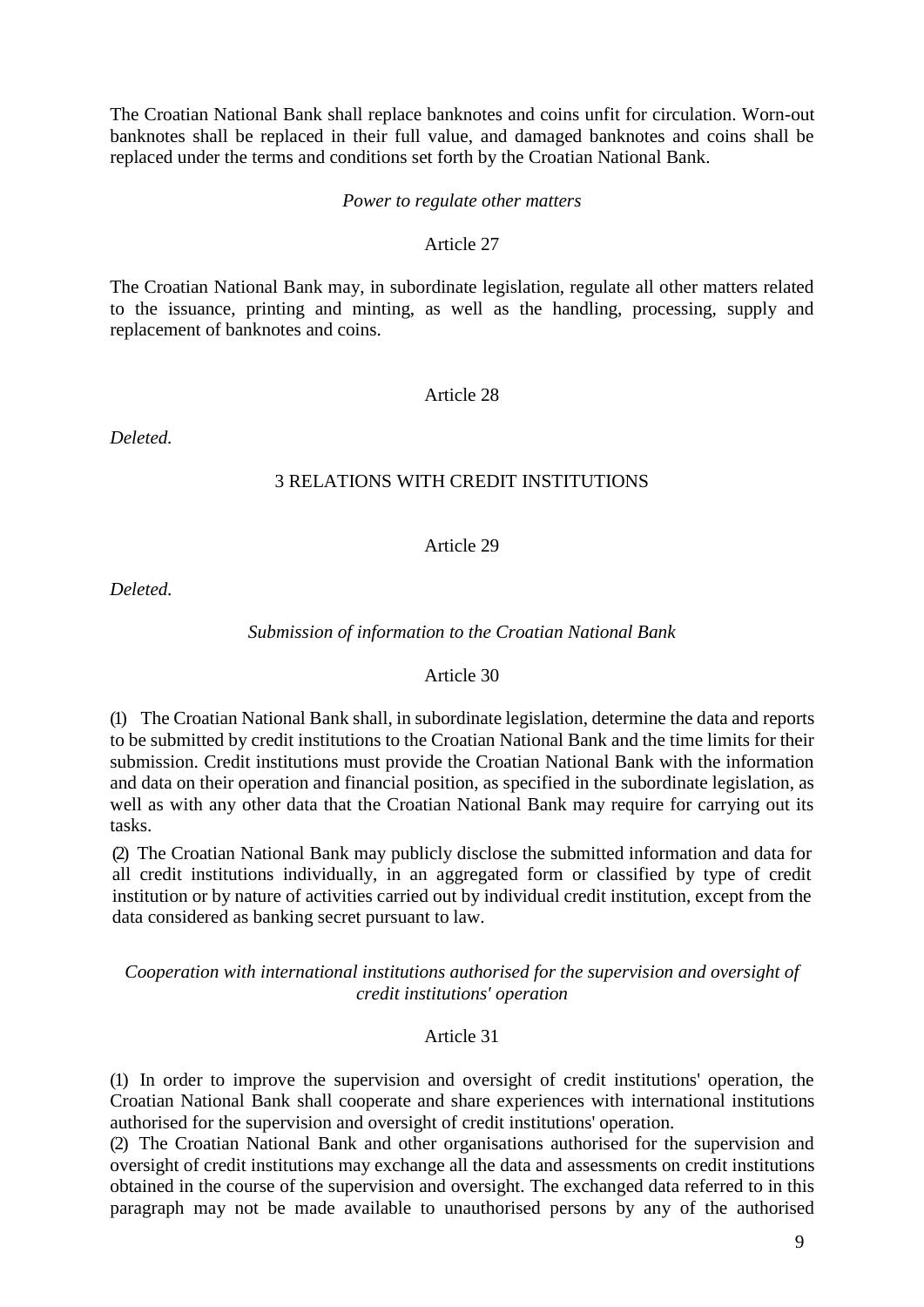organisations.

(3) The exchange of information set forth in paragraph (2) of this Article shall not be considered as disclosure of banking secret.

# *Information network for credit institutions*

# Article 32

The Croatian National Bank may set up and maintain an information network for the entire banking system of the Republic of Croatia.

# 4 PAYMENT SYSTEMS

### *Powers within the payment system*

### Article 33

The Croatian National Bank shall, pursuant to a special law, issue and withdraw authorisations for providing payment services, grant and withdraw approvals with respect to the provision of payment services, adopt subordinate legislation governing the provision and performance of payment services, establish standards for the smooth and safe performance of payment services, and perform other activities within its legal competence.

# *Maintaining credit institutions' accounts with the Croatian National Bank*

# Article 34

The Croatian National Bank shall keep the accounts of credit institutions and execute payment transactions across these accounts. Credit institutions with head offices in the Republic of Croatia shall open accounts with the Croatian National Bank.

# *Payment systems*

# Article 35

(1) The Croatian National Bank shall, pursuant to a special law, issue and withdraw authorisations of the payment systems and ensure conditions for their smooth operation.

(2) The Croatian National Bank shall supervise the operation of the systems to which it has issued the authorisations in accordance with paragraph (1) of this Article.

(3) The Croatian National Bank may participate in and/or manage the payment systems, and may act as a settlement agent for other payment systems.

# III RELATIONS WITH GOVERNMENT BODIES OF THE REPUBLIC OF CROATIA

# *Depository*

# Article 36

(1) The Croatian National Bank shall keep the accounts of the Republic of Croatia and execute payment transactions across these accounts.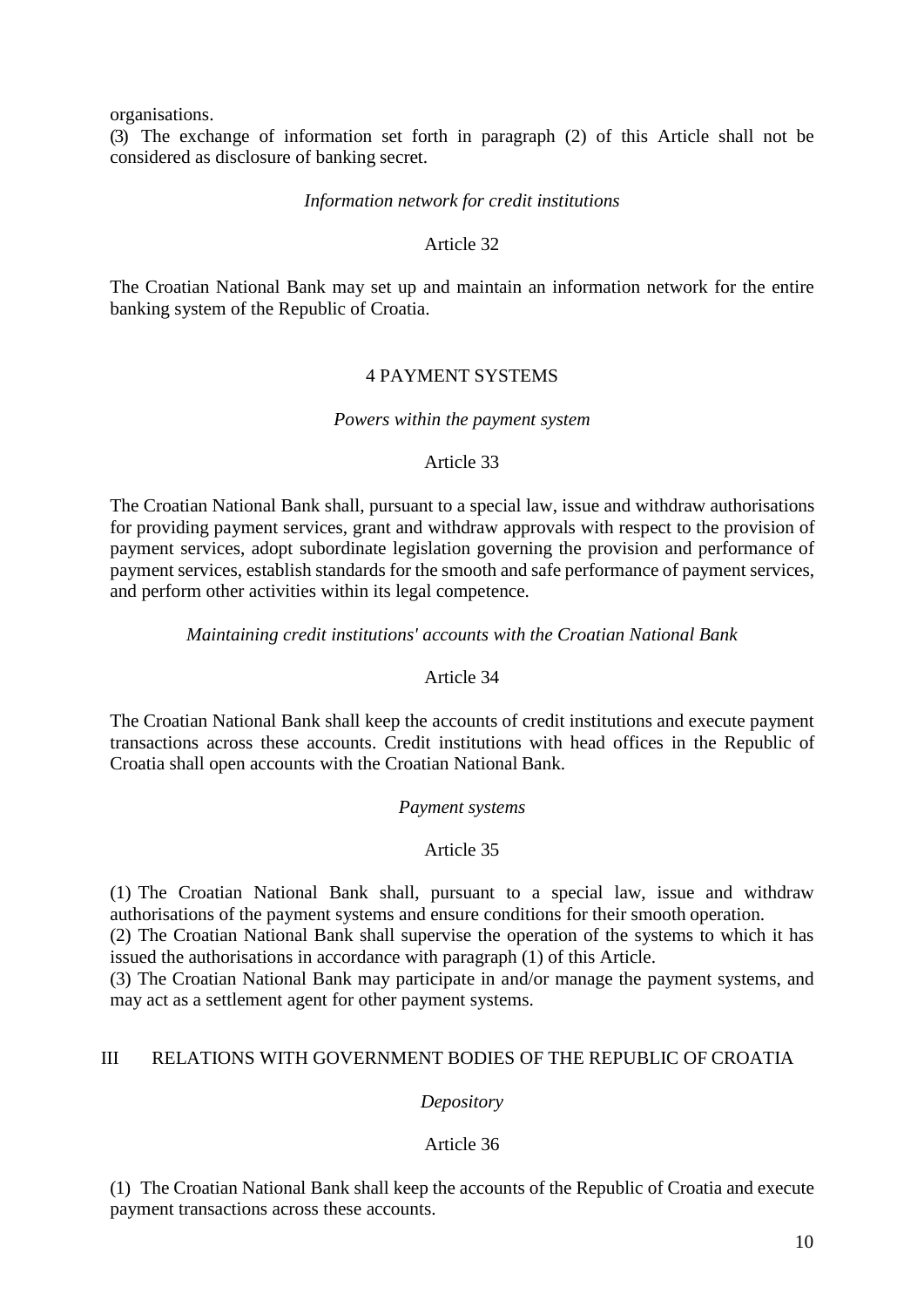(2) The Croatian National Bank shall make payments from an account by order of the depositor referred to in paragraph (1) of this Article, up to the amount of available funds in the account.

(3) The Croatian National Bank shall determine and pay interest on the funds deposited in the account to the depositor referred to in paragraph (1) of this Article.

(4) The Croatian National Bank shall calculate and charge fees for the execution of transactions and provision of services to the depositor referred to in paragraph (1) of this Article.

(5) The interest rate and fees referred to in paragraphs (3) and (4) of this Article shall be agreed between the Croatian National Bank and the Ministry of Finance, subject to market terms.

(6) The Croatian National Bank may authorise another legal person to execute payment transactions across the accounts referred to in paragraph (1) of this Article, in accordance with the terms and conditions laid down by the Croatian National Bank, subject to approval of the Ministry of Finance.

### *Fiscal agency function*

# Article 37

Without prejudice to the prohibition of lending to the public sector referred to in this Act, the Croatian National Bank may, on market terms and conditions, act as fiscal agent for the Republic of Croatia, in regard to the following:

1) issuance of debt securities of the Republic of Croatia, acting as registrar or transfer agent therefor;

2) payment of the principal of, interest on and other charges related to such securities; and

3) other matters relating to the transactions referred to in this Article, provided they are consistent with the objective of the Croatian National Bank.

# *Consultations with the Ministry of Finance and reporting on the borrowing of the Republic of Croatia*

# Article 38

At least once in a semi-annual period, the Ministry of Finance shall consult with the Croatian National Bank on its plans for domestic and foreign borrowing of the Republic of Croatia during the next semi-annual period, including the amounts to be contracted and disbursed under such borrowing, as well as the expected effects of such borrowing. The Ministry of Finance shall report to the Croatian National Bank on all domestic and foreign borrowing transactions of the Republic of Croatia, in such detail as shall be mutually agreed upon by the Croatian National Bank and Ministry of Finance.

# *Participation in legislative procedure*

# Article 39

(1) The Croatian National Bank may require from the Government of the Republic of Croatia to propose to the Croatian Parliament the enactment of laws concerning the achievement of the objective and carrying out of the tasks of the Croatian National Bank, or otherwise relating to its field of activity, including monetary policy and operations, extension of credits, balance of payments, payment operations, foreign exchange policy and banking matters.

(2) The Governor of the Croatian National Bank or Deputy Governor shall have the right to comment on and explain the proposals of laws referred to in paragraph (1) of this Article before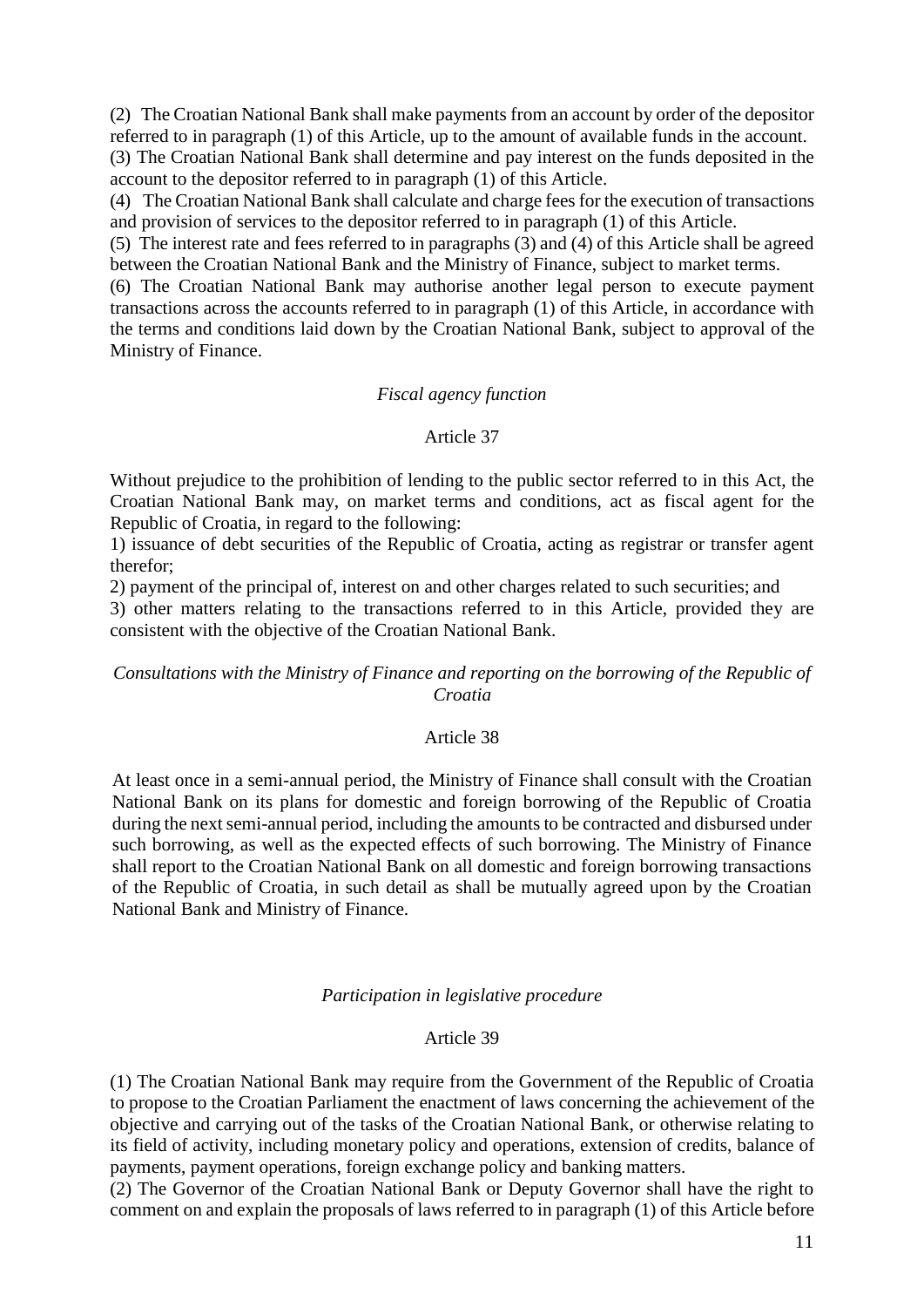the Croatian Parliament or its relevant committee.

# Article 40

# *Deleted.*

# IV ORGANISATION AND MANAGEMENT OF THE CROATIAN NATIONAL BANK

# *Croatian National Bank bodies*

# Article 41

The Croatian National Bank decision-making bodies shall be the Council of the Croatian National Bank and the Governor of the Croatian National Bank.

*Tasks and powers of the Council of the Croatian National Bank*

# Article 42

# *(1) Deleted.*

(2) The Council of the Croatian National Bank shall be competent and responsible for the achievement of the objective and the carrying out of the tasks of the Croatian National Bank. The Council of the Croatian National Bank shall define policies with respect to the activities of the Croatian National Bank.

(3) Within the general competence referred to in paragraph (2) of this Article, the Council of the Croatian National Bank shall in particular:

1) define the monetary and foreign exchange policies;

2) adopt the financial plan of the Croatian National Bank;

3) adopt the reports referred to in Article 62 of this Act;

4) adopt the Statute of the Croatian National Bank;

5) define terms and conditions for granting loans to credit institutions;

6) establish interest rates of the Croatian National Bank and fees for the services rendered by the Croatian National Bank;

7) establish the calculation base and the rate of required reserves, as well as the method, conditions and time limits for the allocation and maintenance of required reserves, and conditions for the use of required reserves;

8) issue and revoke authorisations of credit institutions with head offices in the Republic of Croatia and branches of credit institutions with head offices outside the Republic of Croatia, authorisations for performing specific operations and authorisations for acquiring shares of credit institutions in accordance with the regulations governing the operation of credit institutions;

9) approve mergers by acquisition, mergers by formation and other changes in status of credit institutions in accordance with the law governing the operation of credit institutions;

10) approve and revoke the approval of appointments of chairpersons and members of credit institutions' management and supervisory boards, in accordance with the law governing the operation of credit institutions;

11) adopt subordinate legislation regulating the foreign exchange operations of legal and natural persons and the operation of authorised exchange offices;

12) issue and revoke authorisations of payment systems and adopt subordinate legislation regulating their operation;

13) decide on the denominations and features of banknotes and coins and their putting into and withdrawal from circulation;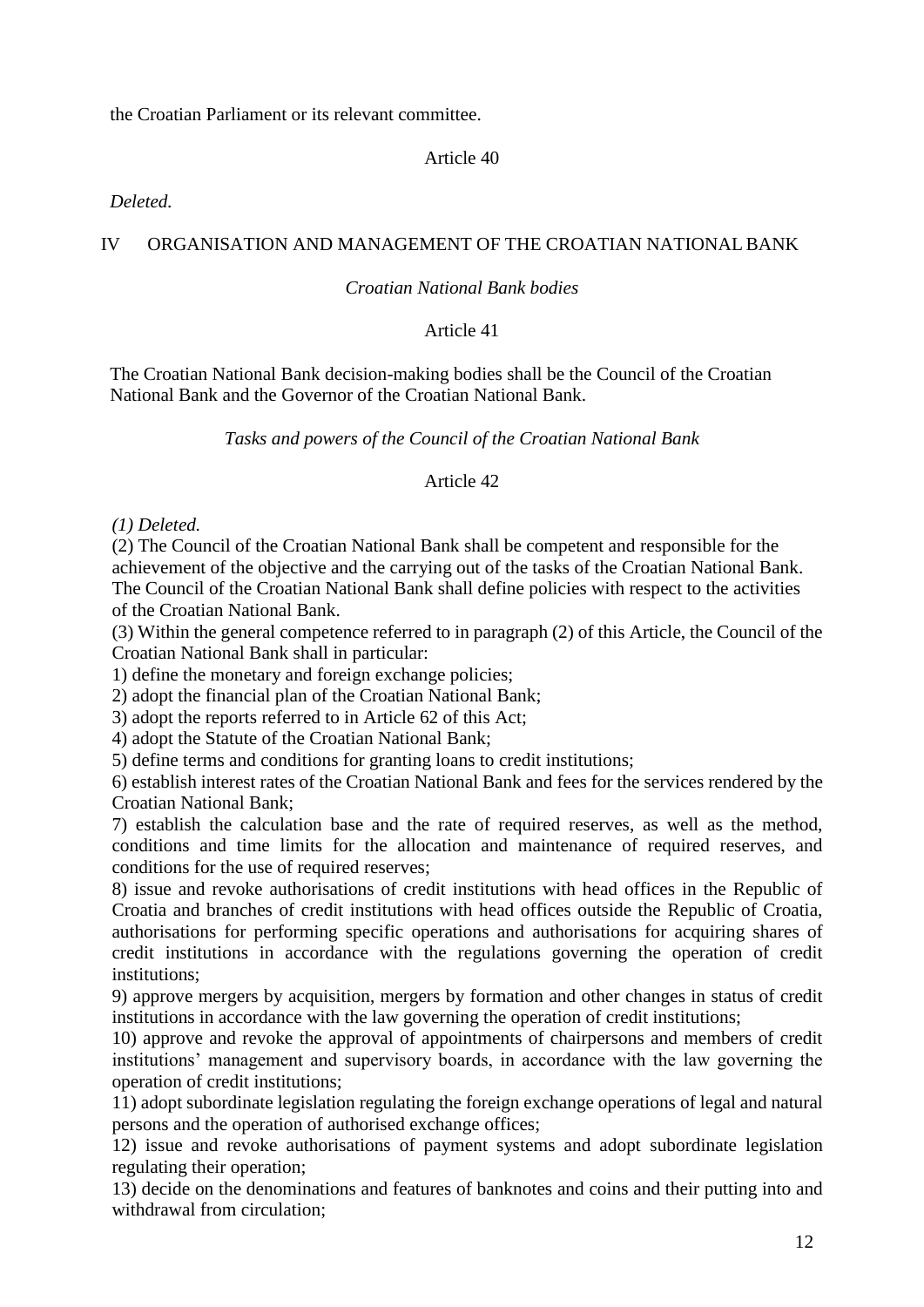14) formulate strategy and policies for foreign reserves management;

15) decide on the Croatian National Bank's membership in international institutions and organisations;

16) decide on the establishing and closing of the branches and representative offices of the Croatian National Bank;

17) decide that the credit institution is failing or is likely to fail; and

18) decide on submitting proposals for the initiation of resolution proceedings over the credit institution or decide on submitting proposals for the initiation of bankruptcy proceedings against the credit institution or decide on initiating compulsory winding-up proceedings of the credit institution.

(4) The Council of the Croatian National Bank shall exercise the competences referred to in paragraph (3), items (8), (9), (10) and (17) of this Article within close cooperation established with the European Central Bank in accordance with Article 7 of Council Regulation (EU) No 1024/2013 and Part IX of Regulation (EU) No 468/2014.

(5) The Council of the Croatian National Bank shall exercise the competences referred to in paragraph (3), item (18) of this Article within the Single Resolution Mechanism established by Regulation (EU) No 806/2014.

(6) The Council of the Croatian National Bank shall take decisions on matters within its field of activity at its meetings.

(7) The Statute of the Croatian National Bank shall specify the matters within the competence of the Council of the Croatian National Bank which the Council of the Croatian National Bank may delegate to the Governor of the Croatian National Bank.

*Powers of the Governor of the Croatian National Bank*

# Article 43

(1) The Governor of the Croatian National Bank shall be responsible for the implementation of decisions of the Council of the Croatian National Bank.

(2) The Governor of the Croatian National Bank shall:

1) manage and govern the operation of the Croatian National Bank;

2) organise the functioning of the Croatian National Bank;

3) represent and act for the Croatian National Bank;

4) regulate detailed conditions for and methods of exercising the supervision and oversight, the types, time limits, order of and procedure for taking measures with respect to credit institutions; 5) adopt decisions in the process of supervision and oversight of credit institutions;

6) implement macroprudential policy and adopt subordinate legislation, recommendations and decisions in the field of macroprudential policy;

7) adopt internal bylaws on the functioning and development of the Croatian National Bank information system;

8) appoint and remove from office persons vested with special powers and responsibilities in the Croatian National Bank;

9) adopt internal bylaws on the internal organisation and job classification in the Croatian National Bank and internal bylaws on the rights, duties and responsibilities of the Croatian National Bank employees;

10) adopt subordinate legislation, decisions and internal bylaws on matters within the field of activity of the Croatian National Bank which, pursuant to law, are outside the competence of the Council of the Croatian National Bank;

11) decide on other issues falling within the competence of the Governor of the Croatian National Bank pursuant to this Act and other laws and regulations, as well as on other issues when authorised by the Council of the Croatian National Bank;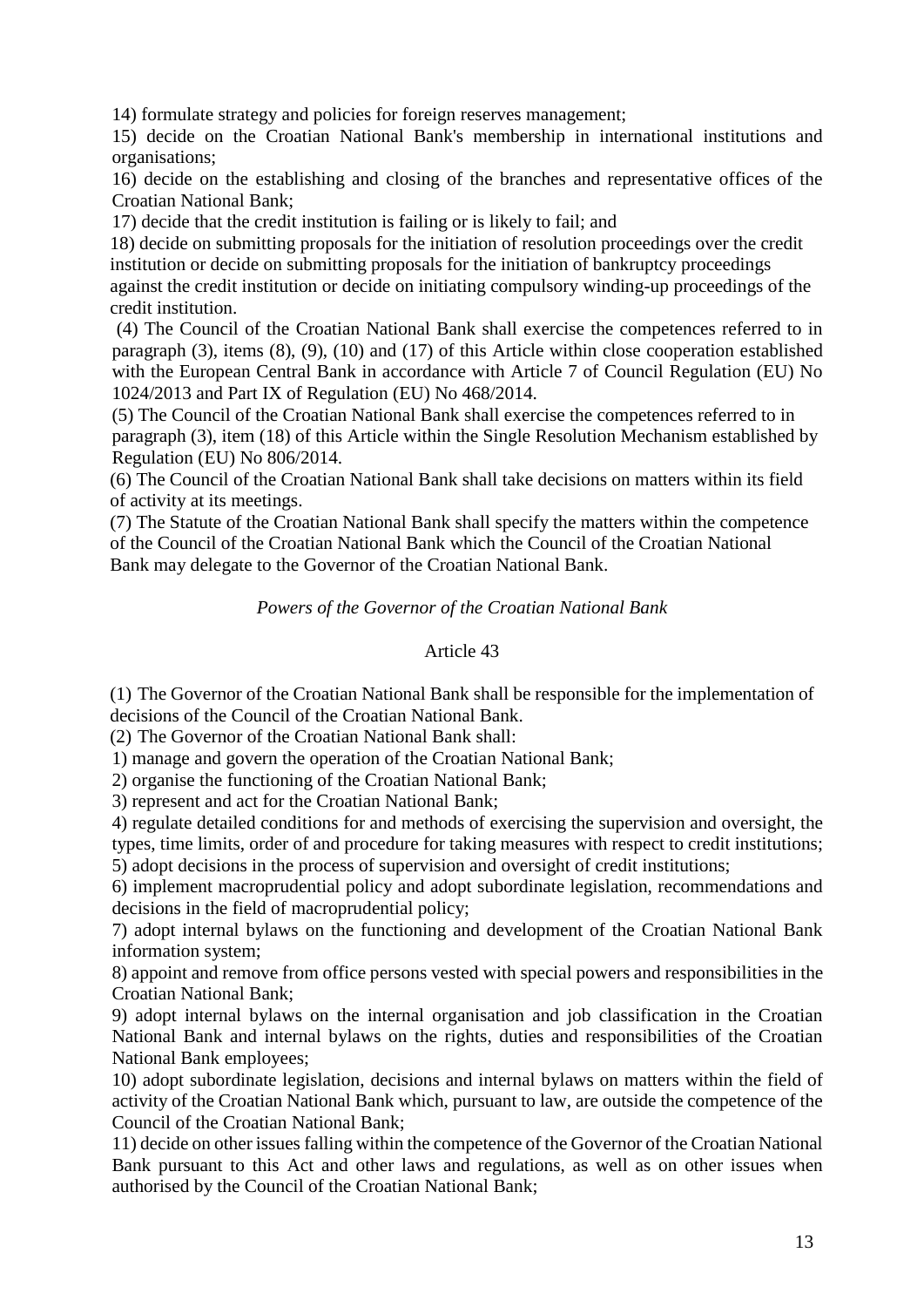12) specify the conditions and manner of implementing supervision for the resolution planning purposes and the procedure for imposing measures to credit institutions in the supervision for the resolution planning purposes; and

13) adopt decisions in the process of supervision for the resolution planning purposes of credit institutions.

(3) The Governor of the Croatian National Bank shall exercise the competences referred to in paragraph (2), items (4) and (5) of this Article within close cooperation established with the European Central Bank in accordance with Article 7 of Council Regulation (EU) No 1024/2013 and Part IX of Regulation (EU) No 468/2014.

(4) The Governor of the Croatian National Bank shall exercise the competences referred to in paragraph (2), items (12) and (13) of this Article within the Single Resolution Mechanism established by Regulation (EU) No 806/2014.

(5) The Governor of the Croatian National Bank shall be authorised to issue instructions for the uniform implementation of the subordinate legislation and decisions of the Council of the Croatian National Bank.

(6) Should the Council of the Croatian National Bank, in its decision-making process, not reach the necessary agreement, or should it be impossible to hold the meeting of the Council owing to exceptional circumstances which result in a failure to meet the conditions referred to in Article 47, paragraph (4) of this Act, and should the Governor of the Croatian National Bank assess that, owing to the failure to reach the agreement, the carrying out of the tasks or regular operations of the Croatian National Bank cannot be guaranteed, the Governor of the Croatian National Bank shall take the decision.

(7) In the event that a reason arises for the removal from office of the Governor referred to in this Act, as well as in the event of his/her death, temporary illness or absence, or the expiry of his/her term of office, all the duties and powers of the Governor referred to in this Article shall be assumed by the Deputy Governor pending the return of the Governor or the appointment of a new Governor.

(8) The Statute of the Croatian National Bank shall specify the matters within the competence of the Governor of the Croatian National Bank which he may delegate to the Deputy Governor and Vicegovernors.

# Article 44

*Deleted.*

# *Persons not allowed to be members of the Council and other restrictions*

# Article 45

(1) A member of the Council of the Croatian National Bank may not be a representative in the Croatian Parliament, or a person performing a duty to which he/she has been appointed by the Croatian Parliament or by the Government of the Republic of Croatia; a member of the Council may not be a member of the Government of the Republic of Croatia or a person performing a duty in the local and regional self-government bodies, political parties and trade unions.

(2) A member of the Council of the Croatian National Bank, his/her spouse and children who are members of his/her household or with whom he/she conducts business, may not own shares or holdings in the legal persons which are authorised by or whose operation is supervised by the Croatian National Bank, nor may they own shares or holdings in other legal persons connected with the said persons by ownership, management or function, or shares or holdings in audit firms and persons connected therewith.

(3) A member of the Council of the Croatian National Bank may not be a member of bodies, an employee or an external associate of the legal persons which are authorised by or whose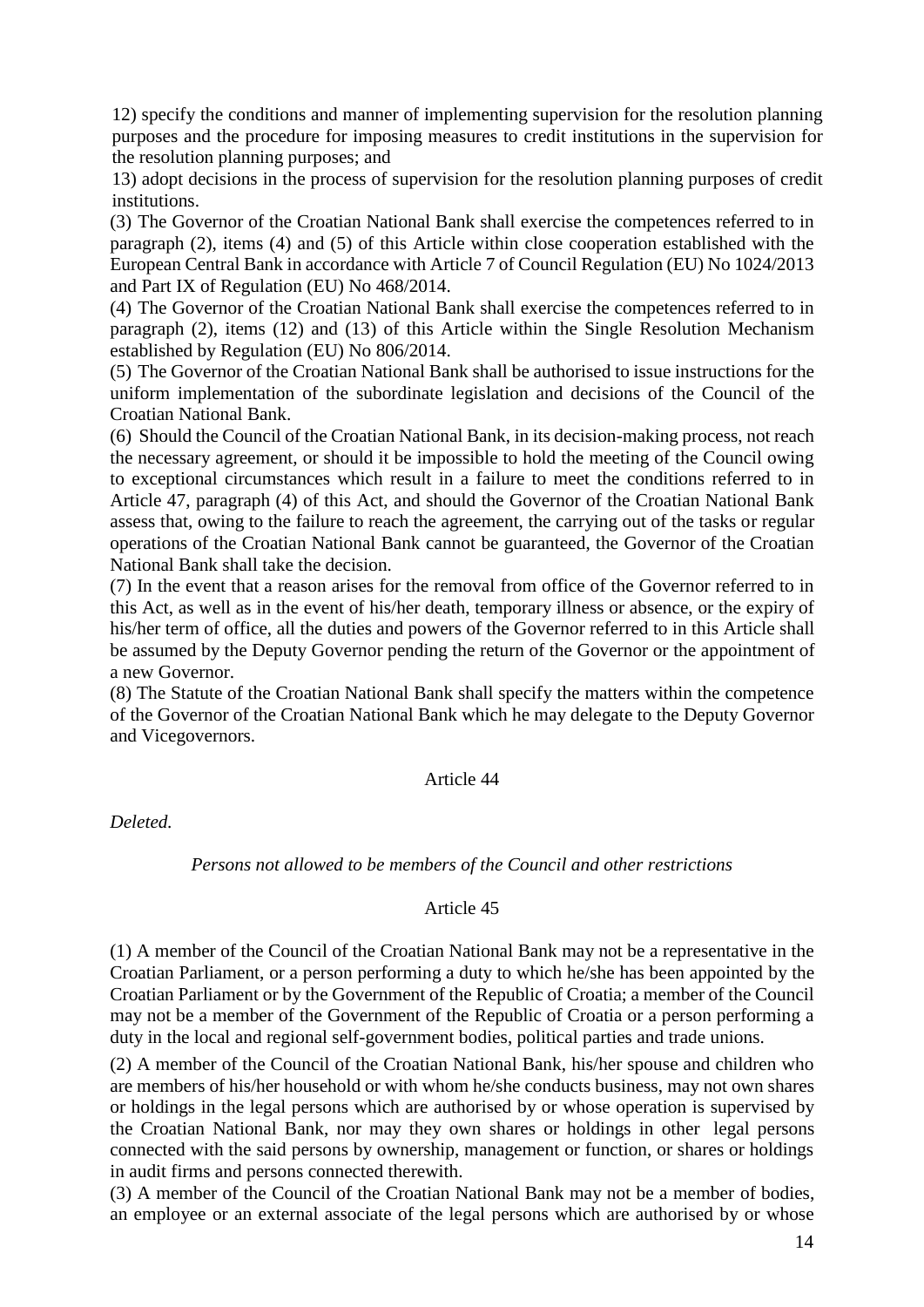operation is supervised by the Croatian National Bank, audit firms or other legal persons connected with these legal persons by ownership and management, or persons who derive or might derive benefit from such a Council member's access to the business secret or information not intended for the public. A member of the Council of the Croatian National Bank may neither be a person whose spouse or child, who is a member of his/her household or with whom he/she conducts business, is a member of the supervisory board, management board or board of directors of legal persons which are authorised or whose operation is supervised by the Croatian National Bank, or an owner of shares or holdings in other legal persons connected with the said persons by ownership, management or function, or a member of the supervisory board, management board or board of directors of audit firms and persons connected therewith. (4) A member of the Council of the Croatian National Bank may not be a proxy, procurator or person with special powers in the persons referred to in paragraphs (2) and (3) of thisArticle.

# Article 46

*Deleted.*

# *Meetings of the Council of the Croatian National Bank*

### Article 47

(1) The Governor of the Croatian National Bank shall be the Chairperson of the Council of the Croatian National Bank.

(2) Meetings of the Council of the Croatian National Bank shall be convened and chaired by the Governor of the Croatian National Bank.

(3) In the event that a reason arises for the removal from office of the Governor referred to in this Act, as well as in the event of his/her death, temporary illness or absence or the expiry of his/her term of office, all the duties and powers of the Governor in his/her capacity as the Chairperson of the Council shall be assumed by the Deputy Governor pending the return of the Governor or the appointment of a new Governor.

(4) Meetings of the Council of the Croatian National Bank shall be valid provided a two- thirds majority of all the members of the Council of the Croatian National Bank are present at the meetings.

(5) The Council of the Croatian National Bank shall take decisions with a two-thirds majority of the members present at the meeting.

(6) The Council of the Croatian National Bank shall hold its meetings at least ten times in a calendar year.

(7) The materials based on which the Council of the Croatian National Bank adopts decisions, proposals for the agenda of Council meetings and the minutes of Council meetings shall be confidential and may be disclosed to third parties outside the Croatian National Bank only under the conditions laid down in Article 53 of this Act.

(8) Meetings of the Council of the Croatian National Bank shall not be open to the public.

(9) Following a meeting of the Council of the Croatian National Bank, a press release shall be issued and published on the Croatian National Bank website.

(10) The Council of the Croatian National Bank shall establish its Rules of Procedure specifying its working methods.

### *Statements of members of the Council*

Article 48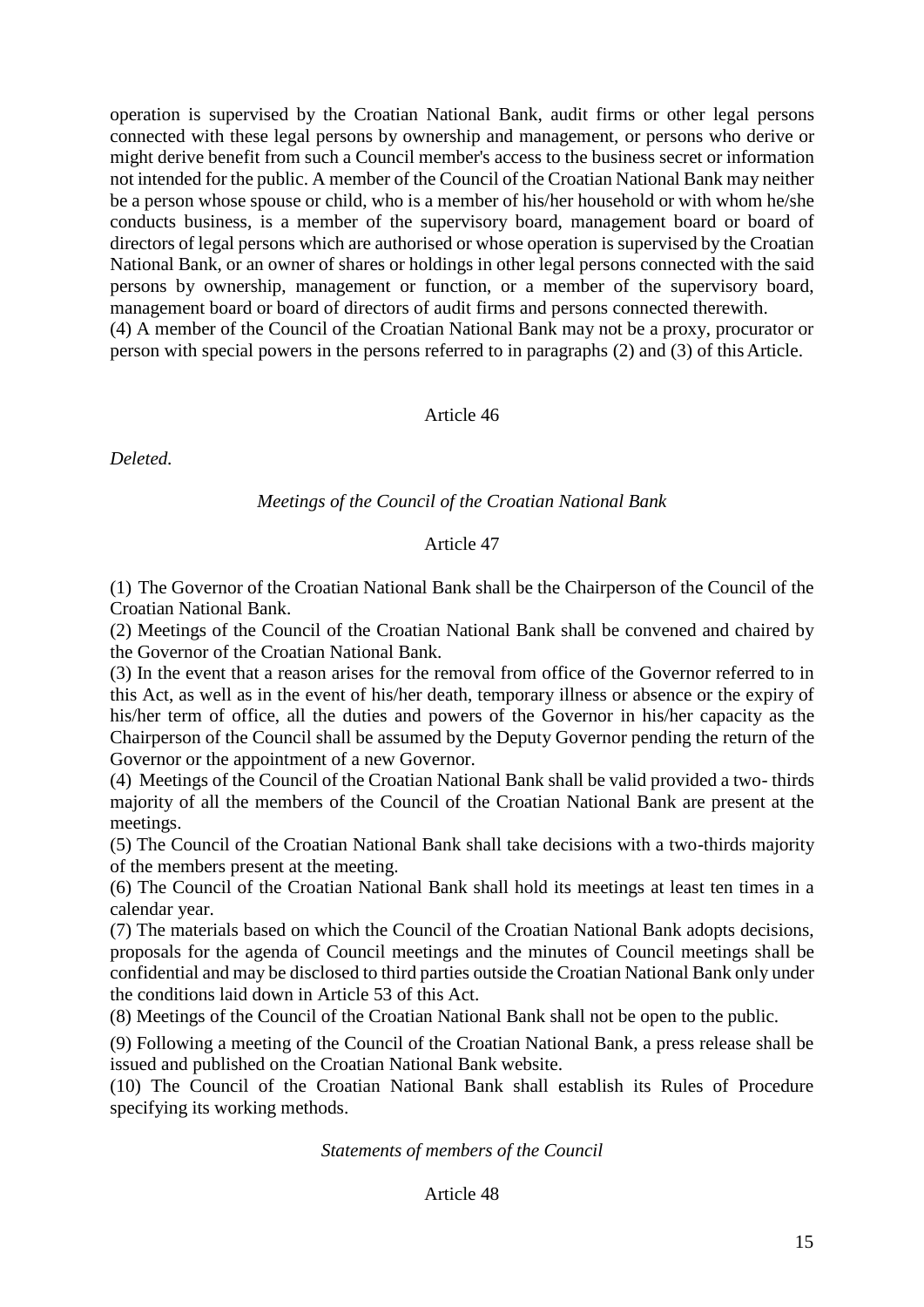Upon assuming office and after the end of each year, each member of the Council of the Croatian National Bank shall submit a written statement to the Council of the Croatian National Bank containing information on the matters referred to in Article 45 of this Act.

# Article 49

*Deleted.*

### *Rights and obligations upon termination of office*

# Article 50

(1) During one year after termination of office, the Governor, Deputy Governor and Vicegovernors of the Croatian National Bank may not become employees of credit or financial institutions in the Republic of Croatia without the prior approval of the Council of the Croatian National Bank.

(2) *Deleted.*

# *Internal audit*

# Article 51

(1) The Croatian National Bank shall, for the purpose of an ongoing and comprehensive supervision of its operation, have an internal audit as an independent organisational unit, directly accountable to the Governor.

(2) The internal audit shall:

1) evaluate and improve the efficiency of risk management, internal control systems and management procedures of the Croatian National Bank;

2) periodically audit the performance of persons vested with special powers and responsibilities and of all organisational units of the Croatian National Bank in order to ensure strict compliance with laws and other regulations applying to the Croatian National Bank;

3) perform audits and give recommendations to the Governor of the Croatian National Bank on the accounts and books as well as on the accounting procedures and controls of the Croatian National Bank; and

4) audit financial statements.

(3) The internal audit shall carry out its tasks in accordance with an internal bylaw setting out the type, scope and time limits of audits and the reporting method, which is adopted by the Governor of the Croatian National Bank.

(4) The internal audit shall submit a report on its work to the Governor of the Croatian National Bank.

(5) The internal audit shall at least once a year submit a report to the Council of the Croatian National Bank.

# *Employees*

# Article 52

(1) While employed by the Croatian National Bank, an employee of the Croatian National Bank may not work for another employer without the prior approval of the Governor of the Croatian National Bank.

(2) Executive directors and advisers to the Governor of the Croatian National Bank, and their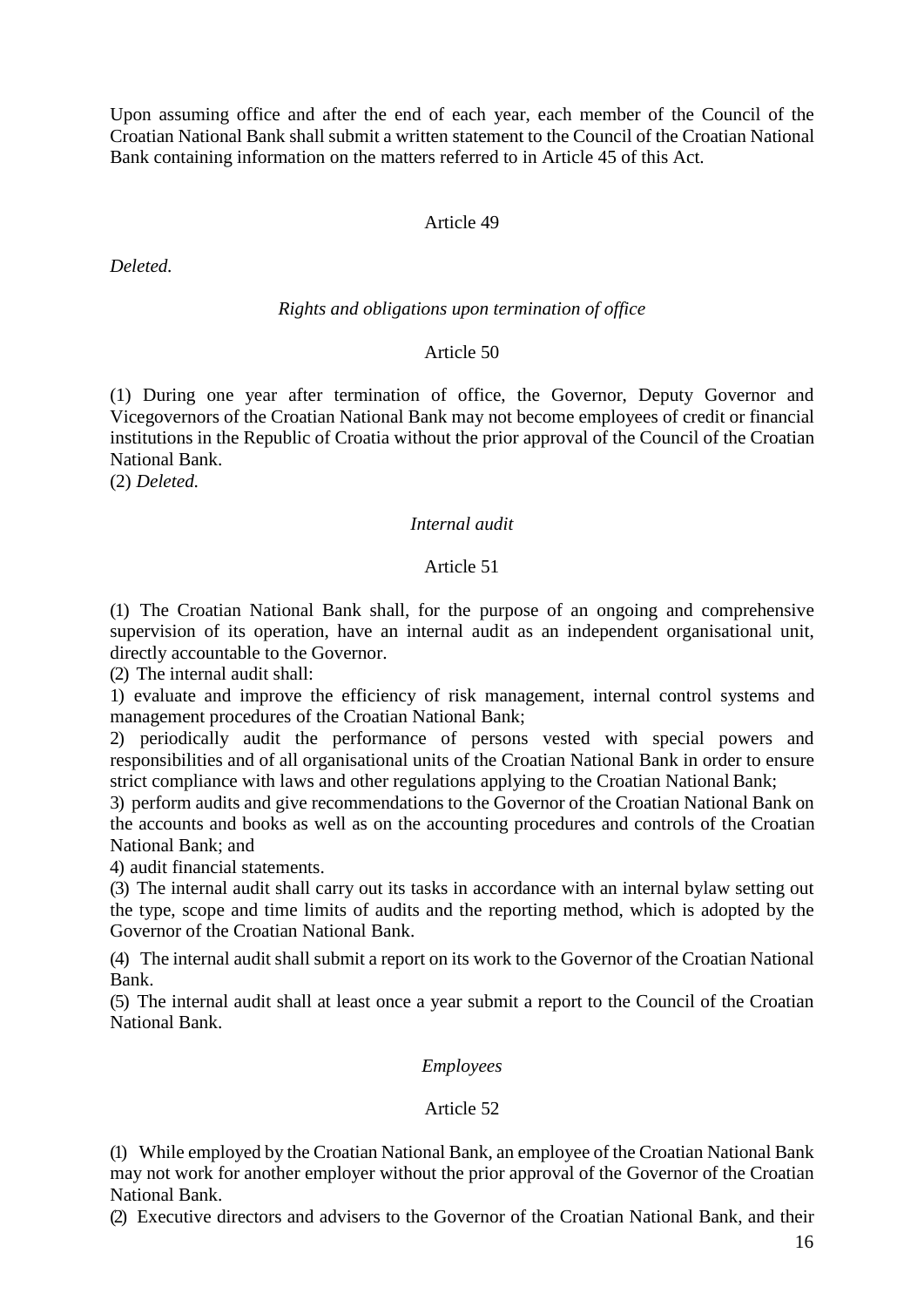spouses and children who are members of their households or with whom they conduct business, may not own shares or holdings in the legal persons which are authorised by or whose operation is supervised by the Croatian National Bank, or shares and holdings in other legal persons connected with the said persons by ownership, management or function, nor may they own shares or holdings in audit firms and persons connected therewith.

(3) The Governor of the Croatian National Bank shall adopt the internal bylaws of the Croatian National Bank stipulating the terms and conditions of employment and work of the employees in accordance with the Labour Act and other regulations.

(4) Rights and obligations of the Governor, Deputy Governor and Vicegovernors of the Croatian National Bank arising from their employment shall be governed by a contract of employment, this Act and the Statute of the Croatian National Bank.

(5) The jobs with the Croatian National Bank that, due to their high degree of sensitivity, need to be subject to a basic security check of all applicants as a special prerequisite prior to employment shall be identified in a general bylaw of the Croatian National Bank. The basic security check of the applicants shall be carried out by the competent security and intelligence agency at the request of the Croatian National Bank, in accordance with a special law governing security checks.

# *Data confidentiality*

# Article 53

(1) Members of the Council of the Croatian National Bank and employees of the Croatian National Bank shall be bound by the obligation of confidentiality, within the meaning of Article 37 of the Statute of the ESCB and of the ECB, with regard to any documents and data of which they become aware in the course of carrying out their duties and tasks, and whose disclosure to an unauthorised person would harm the reputation and interests of the Croatian National Bank, European Central Bank, central banks of the Member States and credit institutions and other legal persons which are authorised by or whose operation is supervised by the Croatian National Bank.

(2) The obligation of confidentiality referred to in paragraph (1) of this Article shall continue after the termination of membership in the Council of the Croatian National Bank or employment with the Croatian National Bank.

(3) By way of exception, members of the Council of the Croatian National Bank and employees of the Croatian National Bank may disclose the documents and data referred to in paragraph (1) of this Article to third parties outside the Croatian National Bank, unless such disclosure would be contrary to Article 85 paragraph (2) of this Act, in the cases and in accordance with the procedure stipulated by an internal bylaw of the Governor of the Croatian National Bank and subsequently endorsed by the Council of the Croatian National Bank, provided that the disclosure of such documents and data is made:

1) with the express consent of the person to whom such information relates;

2) in performance of a public duty, including providing aid to law enforcement bodies and by an order of a court or another person of competent authority;

3) to external auditors of the Croatian National Bank in the performance of their duties;

4) to supervisory authorities of foreign financial institutions and representatives of international financial institutions in the performance of their official duties; or

5) where the interest of the Croatian National bank in court proceedings requires the disclosure of such data.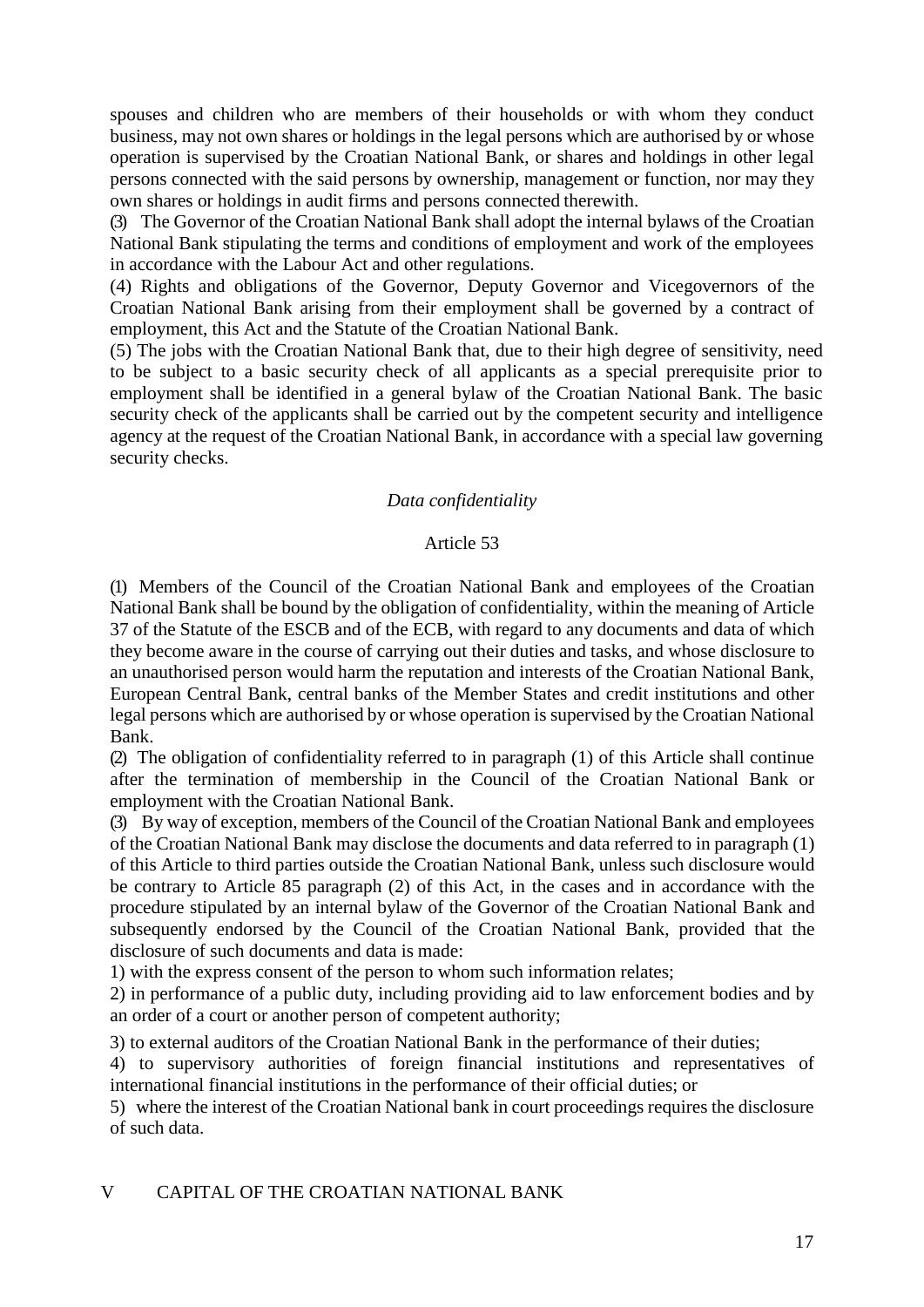### *Capital of the Croatian National Bank*

### Article 54

(1) The capital of the Croatian National Bank shall amount to HRK 2,500,000,000.00.

(2) The capital of the Croatian National Bank may not be transferred or pledged.

### *General reserves of the Croatian National Bank*

# Article 55

(1) The Croatian National Bank shall establish general reserves to cover general business risks. (2) The lower bound of general reserves shall be determined by the Council of the Croatian National Bank by a decision.

#### *Revaluation accounts*

### Article 55a

(1) The Croatian National Bank shall establish revaluation accounts for the purpose of revaluation of assets and liabilities in accordance with Guideline (EU) 2016/2249 of the European Central Bank of 3 November 2016 on the legal framework for accounting and financial reporting in the European System of Central Banks (ECB/2016/34).

(2) The Croatian National Bank shall establish revaluation accounts whose establishment is not regulated by the Guideline referred to in paragraph (1) of this Article in accordance with applicable International Financial Reporting Standards established by the European Commission and published in the Official Journal of the European Union.

# *Provisions for financial risks*

# Article 55b

The Croatian National Bank may establish provisions for financial risks in accordance with a decision of the Council of the Croatian National Bank.

#### *Profit (loss) of the Croatian National Bank*

# Article 56

The profit (loss) of the Croatian National Bank shall be calculated for each financial year as the difference between total income and total expenditures of the Croatian National Bank.

#### *Allocation of profit and coverage of loss*

# Article 57

(1) The profit of the Croatian National Bank reported in the financial year shall be allocated to general reserves and to the state budget in accordance with a decision of the Council of the Croatian National Bank.

(2) The profit of the Croatian National Bank shall be allocated in such a manner that 20% of the profit is allocated to general reserves and 80% of the profit constitutes revenue to the state budget. (3) By way of derogation from paragraph (2) of this Article, if the amount of general reserves on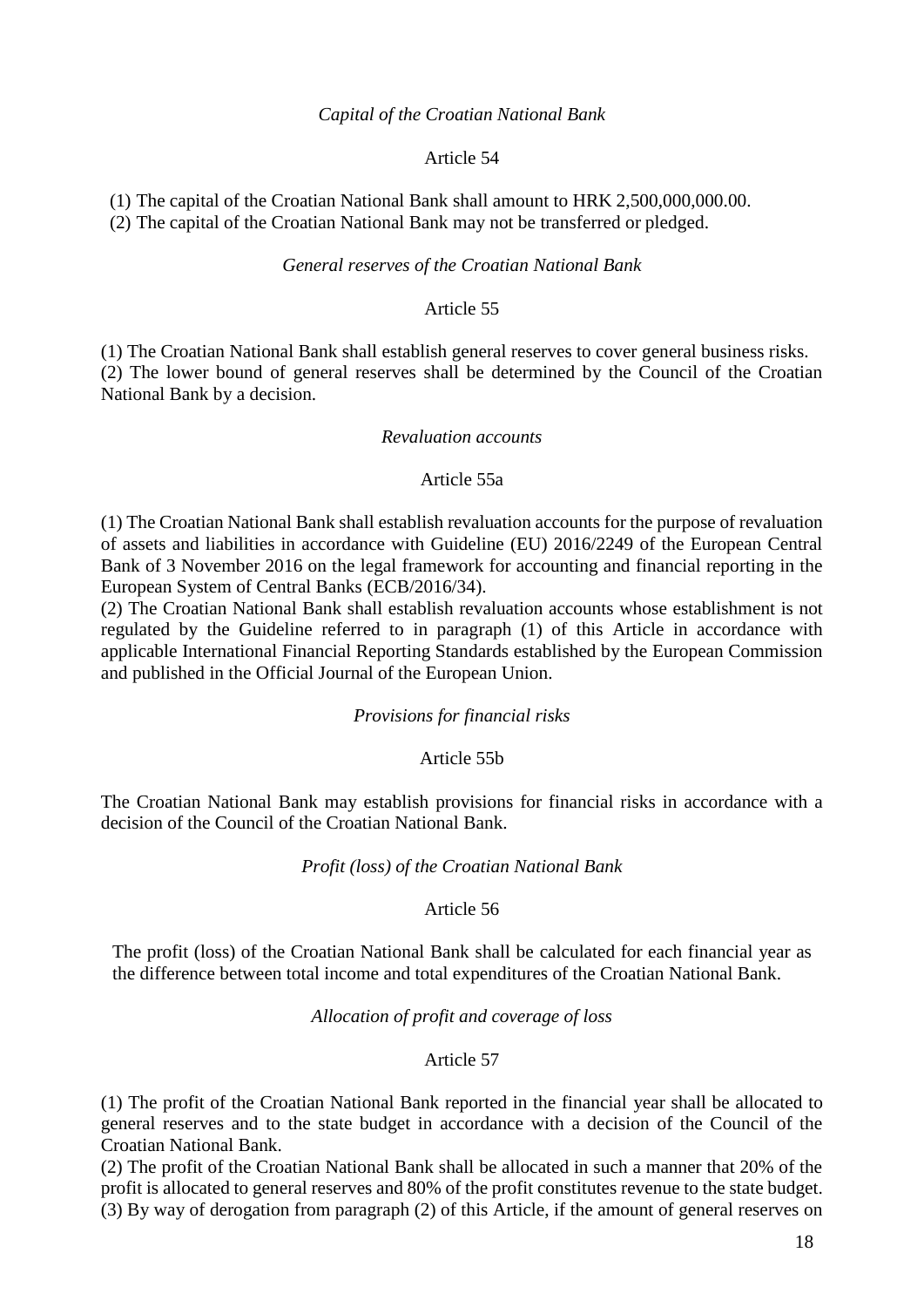the last day of the financial year is lower than the lower bound of general reserves established pursuant to Article 55, paragraph (2) of this Act, the Council of the Croatian National Bank shall adopt a decision stipulating that the required amount of profit is allocated to general reserves until their lower bound is reached, while the remaining profit shall be allocated in accordance with paragraph (2) of this Article.

(4) The loss of the Croatian National Bank shall firstly be covered from general reserves.

(5) If the loss of the Croatian National Bank is higher than the amount of general reserves, the loss amount exceeding the amount of general reserves shall be covered from the profit of the following years.

(6) The profit of the Croatian National Bank to be reported in the following years shall firstly be used for the coverage of loss from the previous years.

(7) If the total capital of the Croatian National Bank decreased by the loss from the previous years is over a longer period lower than the capital of the Croatian National Bank, the required amount up to the amount of the capital shall be covered from the state budget in the following medium-term period.

(8) Within the meaning of paragraph (7) of this Article, the total capital of the Croatian National Bank shall be constituted of the capital, general reserves, revaluation accounts and provisions for financial risks.

# VI FINANCIAL AND OTHER STATEMENTS

### *Financial year*

# Article 58

The financial year of the Croatian National Bank shall correspond to the calendar year.

# *Financial plan*

# Article 59

The Croatian National Bank shall forecast its income and expenditures in the financial plan that shall be adopted by 31 December of the current year for the next year.

# *Financial statements*

# Article 60

(1) The Croatian National Bank shall prepare financial statements in accordance with Guideline (EU) 2016/2249 of the European Central Bank of 3 November 2016 on the legal framework for accounting and financial reporting in the European System of Central Banks (ECB/2016/34).

(2) The Croatian National Bank shall report on transactions that are not regulated by the Guideline referred to in paragraph (1) of this Article applying, under condition that there is no contrary decision of the Council of the Croatian National Bank, the valuation principles in accordance with International Financial Reporting Standards accepted by the European Union, which are significant for the operations and reports of the Croatian National Bank.

*Consolidation of financial statements*

Article 60a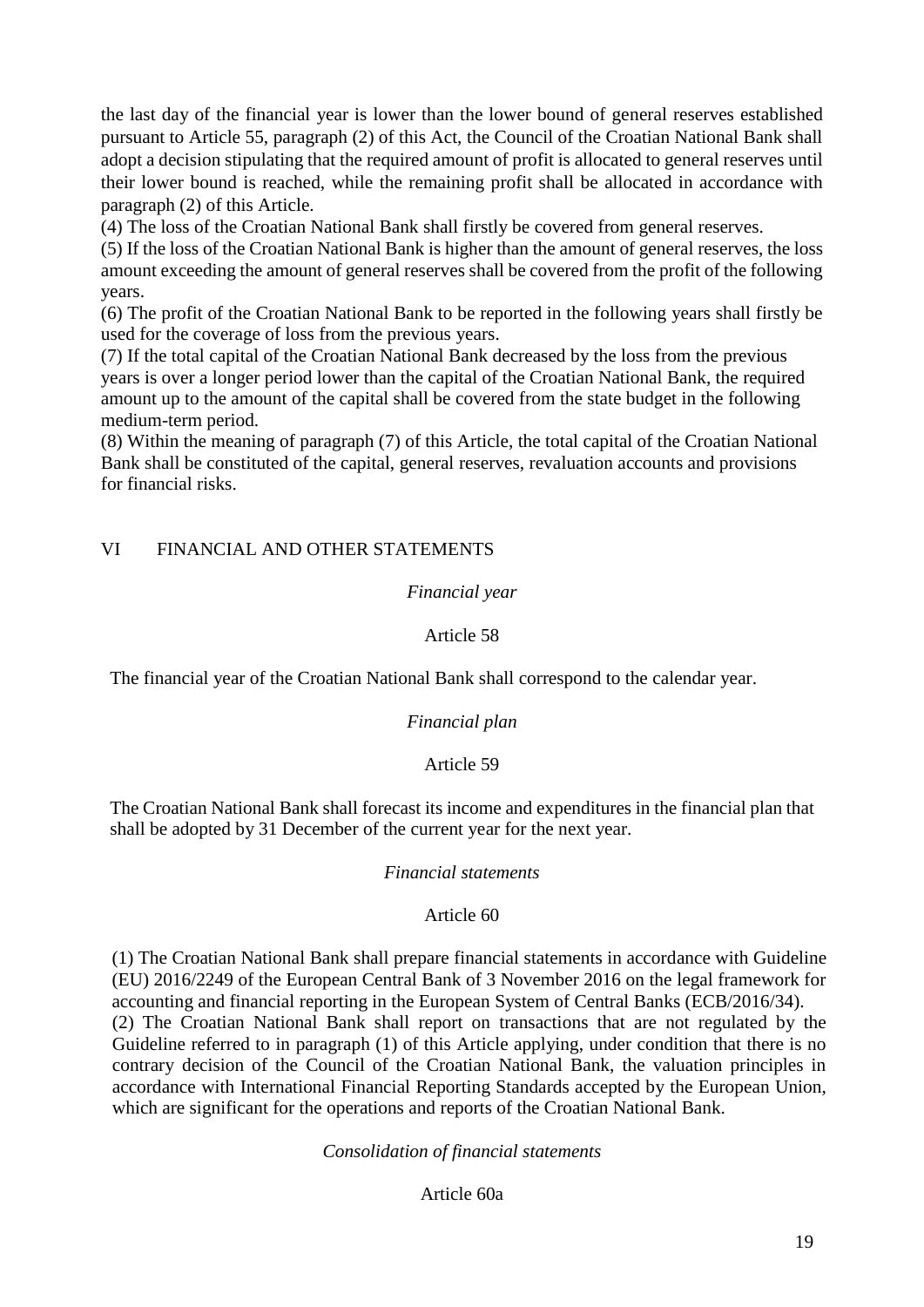The financial statements of the Croatian National Bank shall not report the financial statements of companies in whose capital the Croatian National Bank has a majority holding if these companies, individually or aggregately, are not material for its financial statements.

# *Auditing*

# Article 61

(1) The prepared financial statements and the overall operation of the Croatian National Bank shall be audited by independent external auditors in accordance with audit regulations and the International Auditing Standards.

(2) The decision on the auditor to audit the financial statements of the Croatian National Bank shall be made by the Finance and Central Budget Committee of the Croatian Parliament on the proposal of the Council of the Croatian National Bank.

### *Submission and publication of financial statements*

# Article 62

(1) The Croatian National Bank shall, on a semi-annual basis, inform the Croatian Parliament about financial condition, the level of price stability achieved and monetary policy implementation.

(2) The Croatian National Bank shall, on a monthly basis and at the latest within ten working days from the end of the previous month, prepare, draw up and submit to the Ministry of Finance its summary balance sheet as at the last day of the month concerned.

(3) The Croatian National Bank may publish the said financial and other statements, and it may also publish such other reports and studies on financial and economic issues as it deems appropriate.

# *Transparency of operation and informing the public*

# Article 63

The Croatian National Bank shall provide regular and timely information to the public on its analyses of the macroeconomic situation, financial and monetary system conditions, monetary and lending developments, balance of payments, exchange rates and price stability, and shall publish statistical information within its competence.

# VII OTHER PROVISIONS

#### *Accounts*

#### Article 64

(1) The Croatian National Bank may open accounts for the Republic of Croatia, credit institutions with head offices in the Republic of Croatia, credit and financial institutions with head offices abroad, international institutions and organisations and the bodies and institutions of the European Union.

(2) The Croatian National Bank may, as necessary for carrying out its tasks, open accounts for other market participants.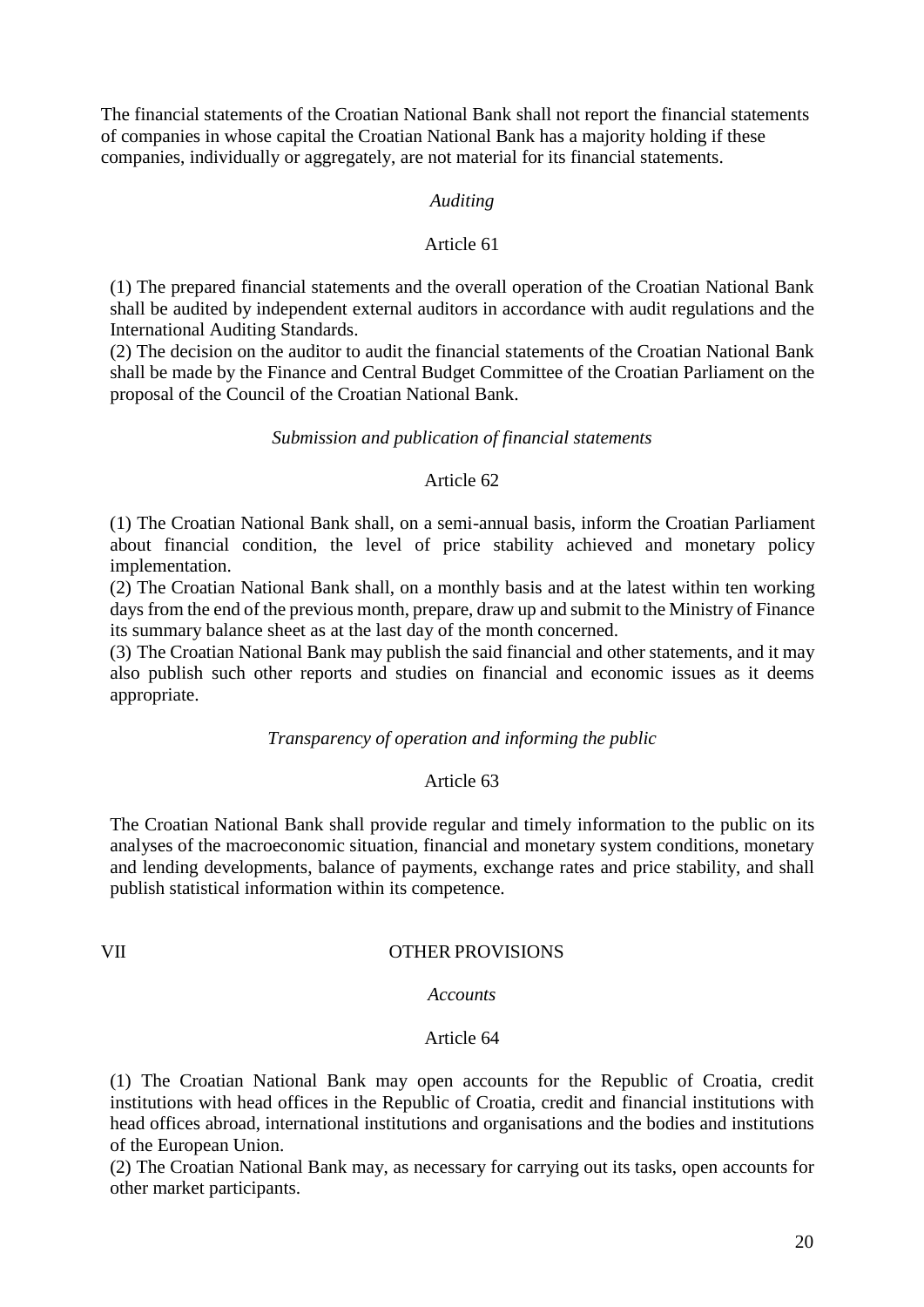# *Collection of claims*

# Article 65

The Croatian National Bank shall have the right to collect, without initiating judicial or notarial proceedings, its overdue claims from:

– debtors' cash balances deposited with the Croatian National Bank; and

– the collateral, if it is movable property or a right which is not considered as immovable property.

# Article 66

*Deleted.*

*Status of the Governor, Deputy Governor and Vicegovernors of the Croatian National Bank*

# Article 67

(1) During their term of office, the Governor, Deputy Governor and Vicegovernors of the Croatian National Bank shall be entitled to a salary and to material and other rights arising from their employment pursuant to internal bylaws of the Croatian National Bank.

(2) The Act on the Prevention of Conflict of Interest in the Exercise of Public Office shall apply to the rights and obligations of the Governor, Deputy Governor and Vicegovernors of the Croatian National Bank which are not set forth in this Act or the Statute of the Croatian National Bank.

# *Regulations of the Croatian National Bank*

# Article 68

(1) The regulations and other enactments adopted by the Croatian National Bank pursuant to this Act, applicable to credit institutions and other legal persons, shall be published in the Official Gazette.

(2) The Croatian National Bank shall keep records of the subordinate legislation, decisions, instructions and other enactments it has adopted and published in the Official Gazette.

# *Decisions taken by the Croatian National Bank*

# Article 69

(1) Decisions taken by the Croatian National Bank on matters within its competence may not be appealed, but an administrative dispute may be instituted against such decisions.

(2) The provisions of the General Administrative Procedures Act governing the revocation, cancellation and annulment of decisions shall not apply to the decisions referred to in paragraph (1) of this Article.

(3) By way of derogation from paragraph (1) of this Article, decisions taken by the Croatian National Bank regarding applications for access to information may be appealed by applicants in accordance with the provisions of a special law governing the right of access to information.

# VIII MEMBERSHIP OF THE REPUBLIC OF CROATIA IN THE EUROPEAN UNION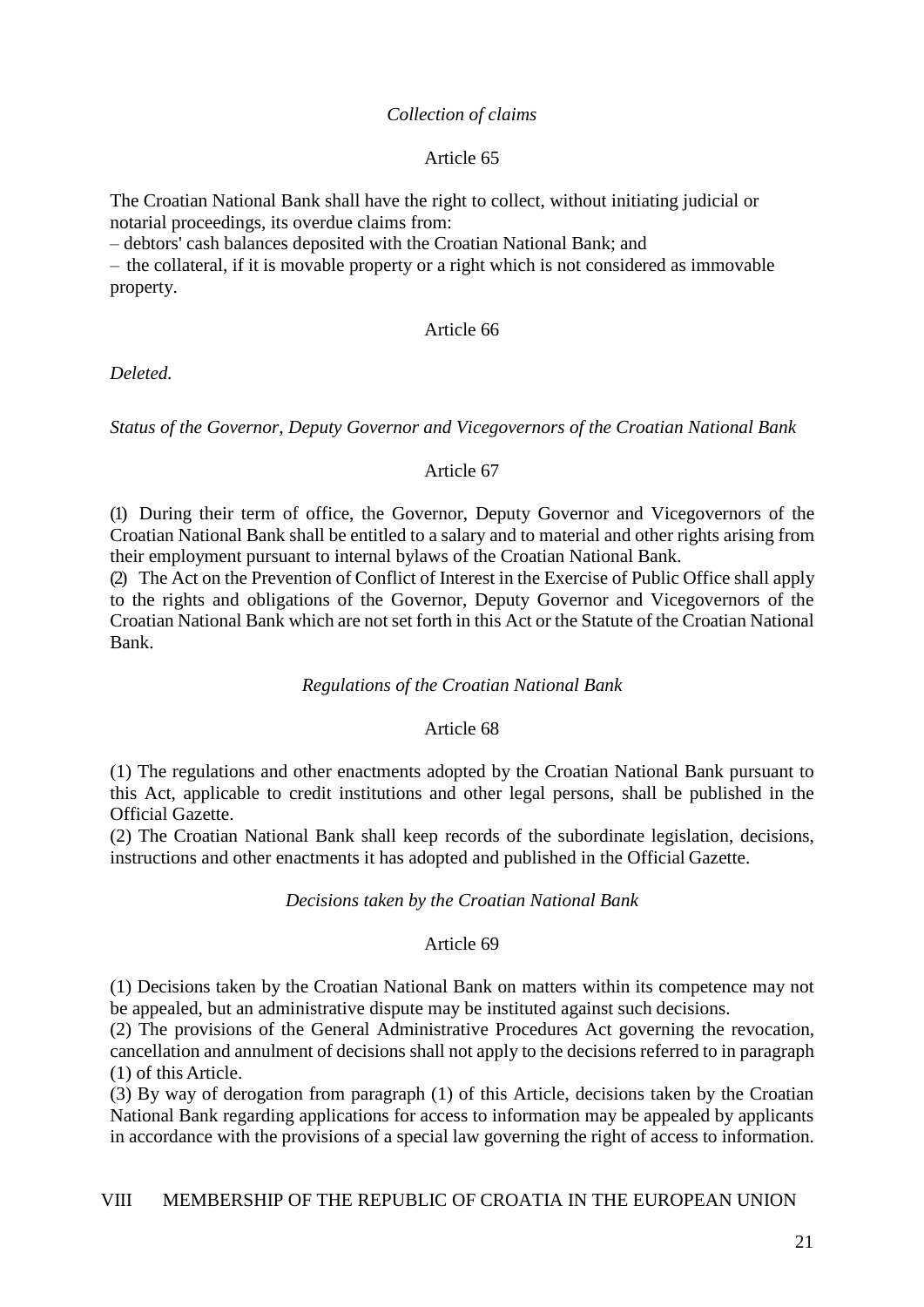### *General provisions*

### Article 70

(1) The Croatian National Bank shall be an integral part of the European System of Central Banks (hereinafter: ESCB).

(2) In accordance with the provisions of the Treaty on the Functioning of the European Union, the Statute of the ESCB and of the European Central Bank (hereinafter: ECB), the directly applicable regulations of the European Union and the provisions of this Act, the Croatian National Bank shall be obliged to work on achieving the objectives and carrying out the tasks of the ESCB.

(3) As part of the European System of Financial Supervision (ESFS), the Croatian National Bank shall participate in the work of the European Banking Authority (EBA) and the European Systemic Risk Board (ESRB).

### *Status of the Croatian National Bank*

### Article 71

(1) In accordance with Article 130 of the on the Functioning of the European Union and Article 7 of the Statute of the ESCB and of the ECB, the Croatian National Bank and the members of its decision-making bodies shall be independent in achieving their objective and carrying out their tasks under this Act, the Treaty on the European Union, the Treaty on the Functioning of the European Union and the Statute of the ESCB and of the ECB. The Croatian National Bank and the members of its decision-making bodies shall neither seek nor take instructions from the institutions and bodies of the European Union, from any government of a Member State or from any other body.

(2) The institutions and bodies of the European Union, the governments, agencies, offices and other bodies of the Member States of the European Union shall respect the independence referred to in Article 130 of the Treaty on the Functioning of the European Union and Article 7 of the Statute of the ESCB and of the ECB and may not influence the independence of the Croatian National Bank, the members of its decision-making bodies, the adoption and implementation of the decisions of the Croatian National Bank and of its decision-making bodies, nor may they approve, revoke, postpone, cancel, or influence in any other way any decision of the Croatian National Bank falling within its competence.

(3) The provisions referred to in paragraphs (1) and (2) of this Article shall be without prejudice to the powers of the ECB pursuant to the Statute of the ESCB and of the ECB in relation to the Croatian National Bank.

(4) The provisions of paragraphs (1) and (2) of this Article shall be without prejudice to the powers of the ECB and the duties of the Croatian National Bank within close cooperation established with the ECB pursuant to Article 7 of Council Regulation (EU) No 1024/2013.

*Position of the Croatian National Bank in the Single Resolution Mechanism*

# Article 71a

(1) The Croatian National Bank shall be independent in the performance of the tasks within the Single Resolution Mechanism conferred on it pursuant to Regulation (EU) No 806/2014.

(2) The provision of paragraph (1) of this Article shall be without prejudice to the powers of the Single Resolution Board pursuant to Regulation (EU) No 806/2014 in relation to the Croatian National Bank.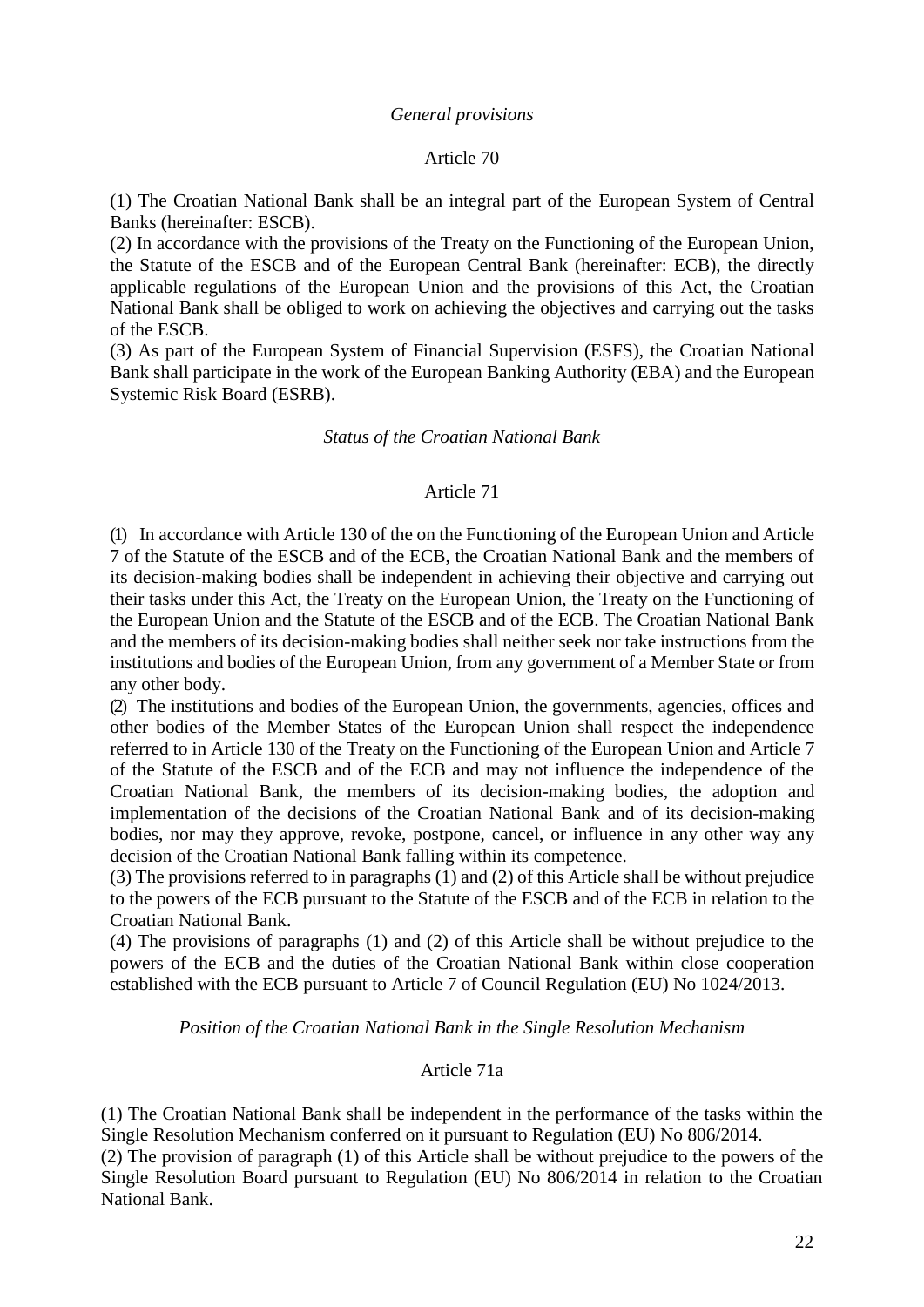### *Power to adopt implementing acts*

### Article 71b

In the areas of competence of the Single Resolution Board referred to in Regulation (EU) No 806/2014 regulated by the guidelines of the Single Resolution Board, the Croatian National Bank may adopt implementing acts providing for the application of the provisions of the guidelines of the of Single Resolution Board, subject to approval of the Single Resolution Board.

# *Objective of the Croatian National Bank*

# Article 72

Without prejudice to the achievement of its objective referred to in Article 3, paragraph (1) of this Act, the Croatian National Bank shall support the general economic policies of the European Union with a view to contributing to the achievement of the objectives of the European Union, as laid down in Article 3 of the Treaty on the European Union. The Croatian National Bank shall act in accordance with the principle of an open market economy with free competition, favouring an efficient allocation of resources in compliance with the principles set out in Article 119 of the Treaty on the Functioning of the European Union.

### *Subscription of the capital of the ECB*

# Article 73

The Croatian National Bank shall subscribe and pay up the capital of the ECB in accordance with Articles 28 and 29 of the Statue of the ESCB and of the ECB.

*Competences and powers to implement the foreign exchange (exchange rate) policy*

# Article 74

(1) The Croatian National Bank shall, in adopting measures related to the exchange rate of the domestic currency, take into account the common interest of the Member States of the European Union.

(2) The Council of the European Union shall have all the competences referred to in Article 219 of the Treaty on the Functioning of the European Union concerning the implementation of the foreign exchange (exchange rate) policy.

#### *Advisory function of the ECB*

#### Article 75

(1) The ECB shall be consulted on any proposals of laws and other regulations within its competence in accordance with Article 127, paragraph (4) and Article 282, paragraph (5) of the Treaty on the Functioning of the European Union and the provisions of the Council Decision No 98/415/EC.

(2) The Government of the Republic of Croatia shall, for information purposes, submit to the Croatian National Bank the proposals for laws and other regulations referred to in paragraph (1) of this Article.

(3) Notwithstanding the competence of the ECB, the Government of the Republic of Croatia shall submit to the Croatian National Bank all proposals and reports relating to the objective,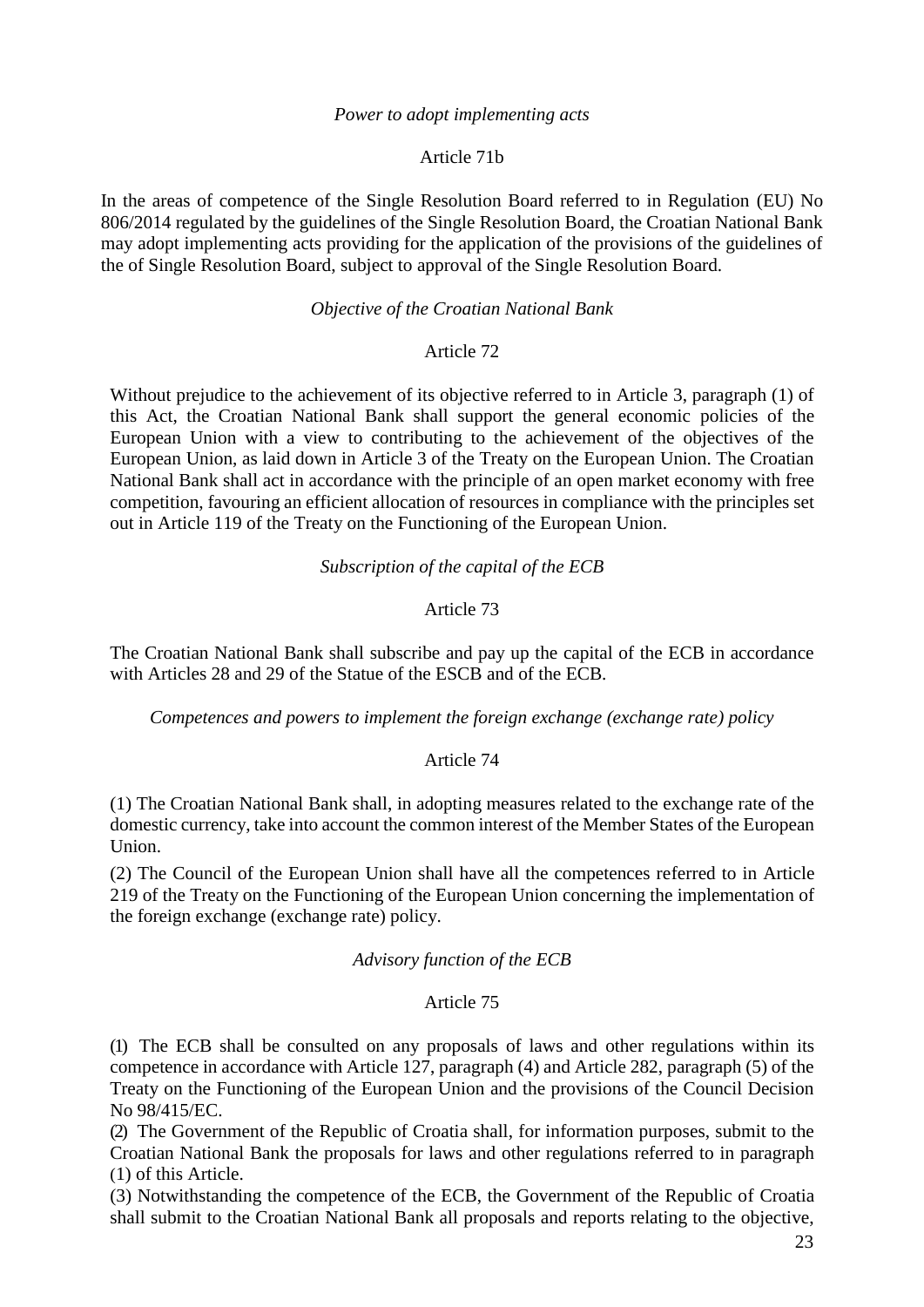operations and tasks of the Croatian National Bank, including the proposals for decisions and regulations of the Government of the Republic of Croatia, as well as proposals for laws prior to their submission to the Croatian Parliament, on which the Croatian National Bank may express its opinion.

# *Protection against counterfeiting of kuna banknotes and kuna and lipa coins*

# Article 76

(1) The Croatian National Bank shall be competent for the technical analysis of suspect samples of kuna banknotes and kuna and lipa coins used as the monetary unit in the Republic of Croatia and for taking and implementing measures to combat the counterfeiting of these banknotes and coins. To this effect, it shall cooperate with the competent national authorities and institutions in the country and abroad.

(2) The Croatian National Bank shall regulate in subordinate legislation the handling of suspect samples of kuna banknotes and kuna and lipa coins used as the monetary unit in the Republic of Croatia.

# *Protection against counterfeiting of euro banknotes and coins*

# Article 76a

(1) The Croatian National Bank shall be the competent national authority for the protection of the euro against counterfeiting in terms of Council Regulation (EC) No 1338/2001 and Council Regulation (EC) No 1339/2001.

(2) While performing the activities related to the protection of euro banknotes and coins against counterfeiting and distribution, the Croatian National Bank shall entirely act in accordance with the rules of the European Union.

(3) The Croatian National Bank shall be competent for the technical analysis of suspect samples of euro banknotes and coins and for taking and implementing measures to combat the counterfeiting of these banknotes and coins. To this effect, it shall cooperate with the competent national authorities and institutions in the country and abroad.

(4) For the purpose of efficient performance of the activities related to the protection of euro banknotes and coins against counterfeiting and distribution, the Croatian National Bank may adopt implementing acts providing for the direct application of the rules referred to in this Article.

(5) The implementing acts of the Croatian National Bank referred to in paragraph (4) of this Article must be fully in line with the regulations of the European Union.

*Protection against counterfeiting of foreign banknotes and coins not denominated in euro*

# Article 76b

(1) The Croatian National Bank shall be competent for the technical analysis of suspect samples of foreign banknotes and coins not denominated in euro and for taking and implementing measures to combat the counterfeiting of these banknotes and coins. To this effect, it shall cooperate with the competent national authorities and institutions in the country and abroad. (2) The Croatian National Bank shall be authorised to regulate in subordinate legislation the handling of suspect samples of foreign banknotes and coins not denominated in euro.

# *Power over credit institutions*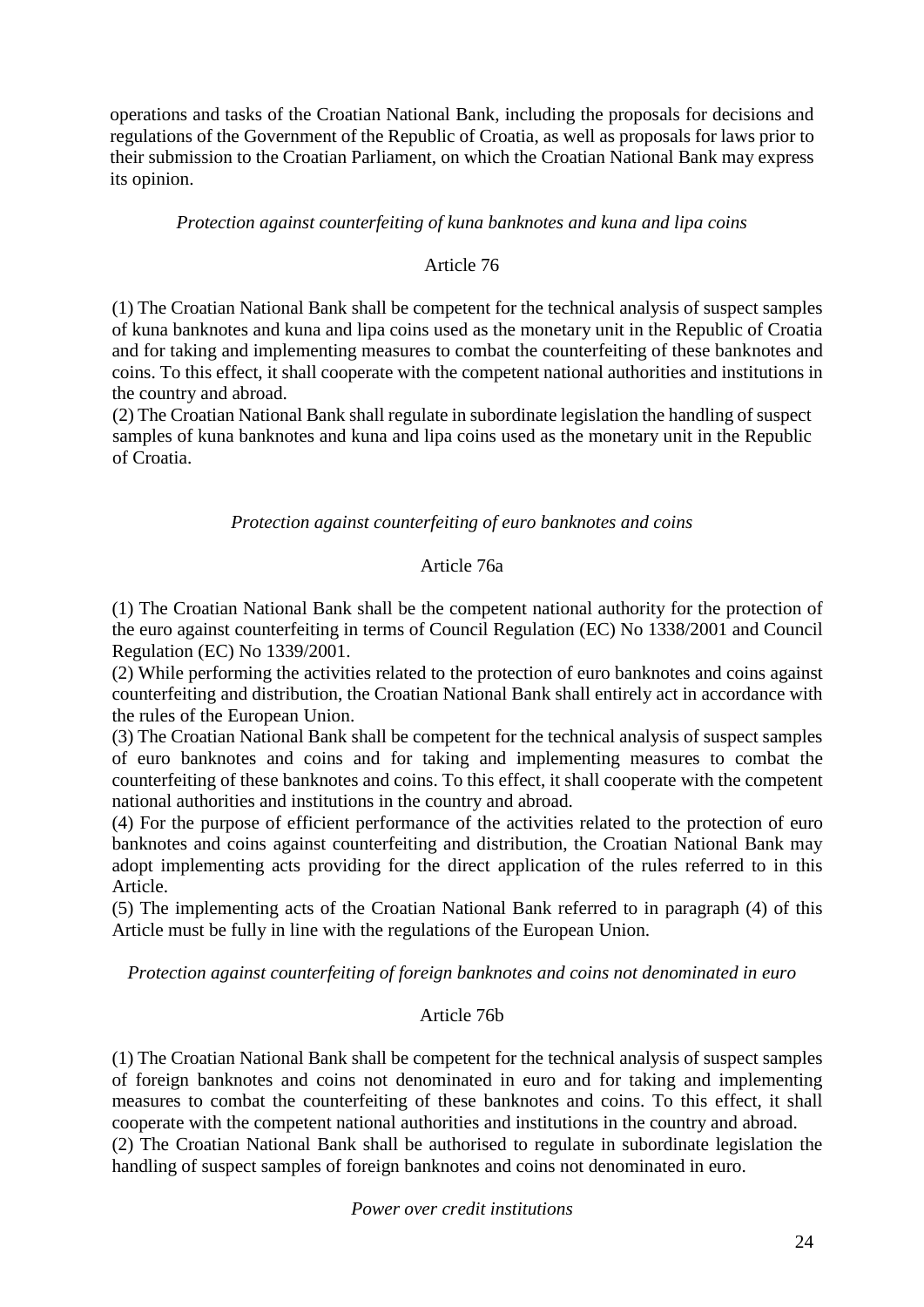# Article 77

(1) The Croatian National Bank shall, in accordance with the regulations of the European Union and pursuant to the provisions of a special law, issue and revoke authorisations of credit institutions, exercise supervision and oversight of credit institutions' operations, perform other activities within its legal competence, and adopt subordinate legislation regulating banking operations and establishing standards for sound and safe operation of credit institutions. (2) The Croatian National Bank shall exercise the powers referred to in paragraph (1) of this Article within close cooperation established with the ECB in accordance with Article 7 of Council Regulation (EU) No 1024/2013 and Part IX of Regulation (EU) No 468/2014. (3) The Croatian National Bank shall, in accordance with the regulations of the European Union and pursuant to the conditions of the Single Resolution Mechanism established under Regulation (EU) No 806/2014 and the provisions of a special law, exercise resolution powers over credit institutions and adopt subordinate legislation.

#### *Implementation of macroprudential policy*

# Article 77a

The Croatian National Bank shall define and implement the macroprudential policy of the Republic of Croatia, acting in accordance with the relevant legal acts of the European Union, its institutions and bodies.

#### *Prohibition of lending to the public sector*

# Article 78

(1) In accordance with Article 123 of the Treaty on the Functioning of the European Union and the Council Regulation (EC) No 3603/93, the Croatian National Bank shall not extend overdrafts or any other type of credit facility to the institutions, bodies, offices or agencies of the European Union, central governments, regional, local or other public authorities, other bodies governed by public law or public undertakings of the Member States, nor may the Croatian National Bank purchase debt instruments from these entities.

(2) The prohibition of lending to the public sector referred to in paragraph (1) of this Article shall not apply to the exemptions provided for in Article 123, paragraph (2) of the Treaty on the Functioning of the European Union and the provisions of the Council Regulation (EC) No 3603/93.

*Council of the Croatian National Bank*

#### Article 79

The Council of the Croatian National Bank shall consist of eight members, including the Governor, Deputy Governor and six Vicegovernors of the Croatian National Bank.

*Appointment of the members of the Council of the Croatian National Bank*

#### Article 80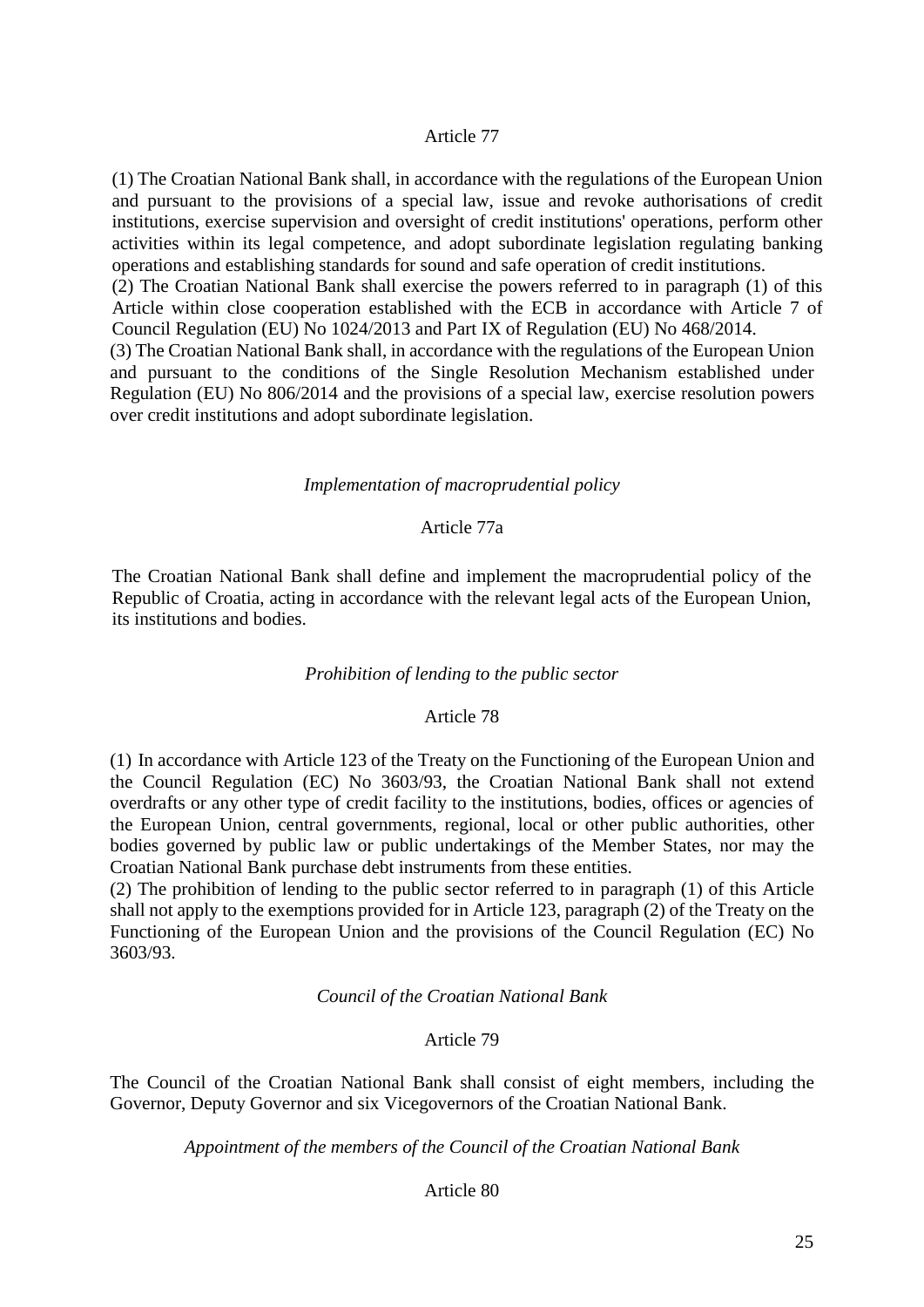(1) The Governor of the Croatian National Bank shall be appointed by the Croatian Parliament on the proposal of the Elections, Appointments and Administration Committee, taking into accounts the opinion of the Finance and Central Budget Committee.

(2) The Deputy Governor and Vicegovernors of the Croatian National Bank shall be appointed by the Croatian Parliament on the proposal of the Elections, Appointments and Administration Committee, taking into account the opinion of the Finance and Central Budget Committee.

(3) The members of the Council of the Croatian National Bank must be citizens of the Republic of Croatia of high personal reputation and professional experience in monetary, financial, banking and/or legal matters.

(4) The members of the Council of the Croatian National Bank shall be appointed for a term of six years.

# *Removal from office*

# Article 81

(1) The Croatian Parliament shall remove from office a member of the Council of the Croatian National Bank before the expiry of the term referred to in Article 80, paragraph (4) of this Act only in the following cases:

– where the circumstances arise referred to in Article 14, paragraph (2) of the Statute of the ESCB and of the ECB; and

– where a member of the Council of the Croatian National Bank himself/herself demands to be removed from office.

(2) The Council of the Croatian National Bank shall establish whether there are grounds for the removal from office of a member of the Council of the Croatian National Bank as referred to in paragraph (1), indent (1) of this Article in the course of the procedure set out in the Statute of the Croatian National Bank.

(3) Should the Council of the Croatian National Bank establish that there are grounds for the removal from office pursuant to paragraph (2) of this Article, it shall propose to the Croatian Parliament that the concerned member of the Council of the Croatian National Bank be removed from office.

(4) The Governor of the Croatian National Bank shall have the right to appeal before the European Court of Justice against the decision on the removal from office taken by the Croatian Parliament. Other members of the Council may institute an administrative dispute against the decision on the removal from office taken by the Croatian Parliament before a competent administrative court.

# *Employment of the members of the Council*

# Article 82

(1) The members of the Council of the Croatian National Bank must be full-time employees of the Croatian National Bank.

(2) Rights and obligations of the members of the Council of the Croatian National Bank arising from their employment shall be governed by a contract of employment, this Act and the Statute of the Croatian National Bank.

# *Membership in ECB bodies*

# Article 83

The Governor of the Croatian National Bank shall be a member of the General Council of the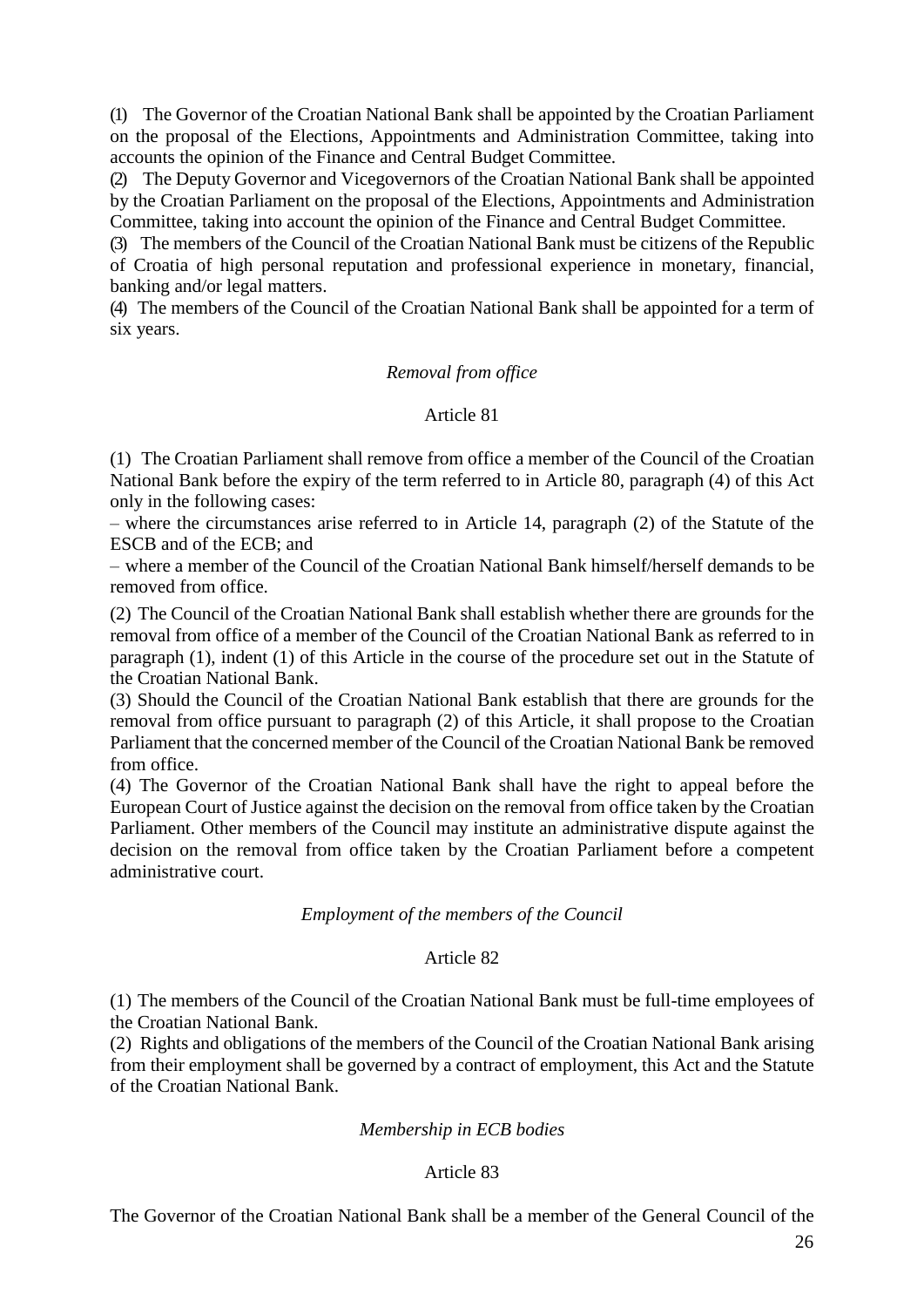ECB.

# *Rights and obligations of the members of the Council of the Croatian National Bank upon termination of office*

# Article 84

Upon termination of office, the members of the Council of the Croatian National Bank may continue to work with the Croatian National Bank in accordance with the Statute and internal bylaws of the Croatian National Bank. Should a member of the Council of the Croatian National Bank not continue to work with the Croatian National Bank, he/she shall be entitled to a compensation equivalent to his/her last salary received in the month prior to termination of office until his/her new employment, but for no longer than one year following termination of office.

# *Submission of confidential data*

# Article 85

(1) The Croatian National Bank may submit confidential data to the ECB in accordance with the obligations set out in the Statute of the ESCB and of the ECB.

(2) The confidential data of the Croatian National Bank shall not be disclosed to third parties even when the conditions referred to in Article 53, paragraph (2) of this Act are met, if such disclosure would be contrary to the duties and tasks of the Croatian National Bank set out in the provisions of the Treaty on the Functioning of the European Union and the Statute of the ESCB and of the ECB, or if it would damage the reputation or interests of the European Central Bank and central banks of the Member States.

# *Collection of statistical data*

# Article 86

(1) In order to achieve the objective and carry out the tasks set forth by this Act, the Croatian National Bank shall participate in the collection, processing and reporting of statistical data at least within the scope set out by the Statute of the ESCB and of the ECB.

(2) In order to carry out the tasks referred to in paragraph (1) of this Article, the Croatian National Bank shall, to an appropriate extent, cooperate with the institutions and bodies of the European Union and with the competent bodies of the Member States and third countries and with international organisations.

(3) The Croatian National bank may, if appropriate, set forth the following in the subordinate legislation:

– the list of statistical data deemed necessary but not referred to in paragraph (1) of this Article; – the form in which such data shall be submitted to the Croatian National Bank and uniform forms that shall provide for the harmonisation of the collection, processing and distribution of the processed statistical data;

– the persons that shall submit such data to the Croatian National Bank; and

– the confidentiality regime that shall apply to statistical data submitted to the Croatian National Bank.

# *Measures to prevent excess liquidity in the market*

Article 87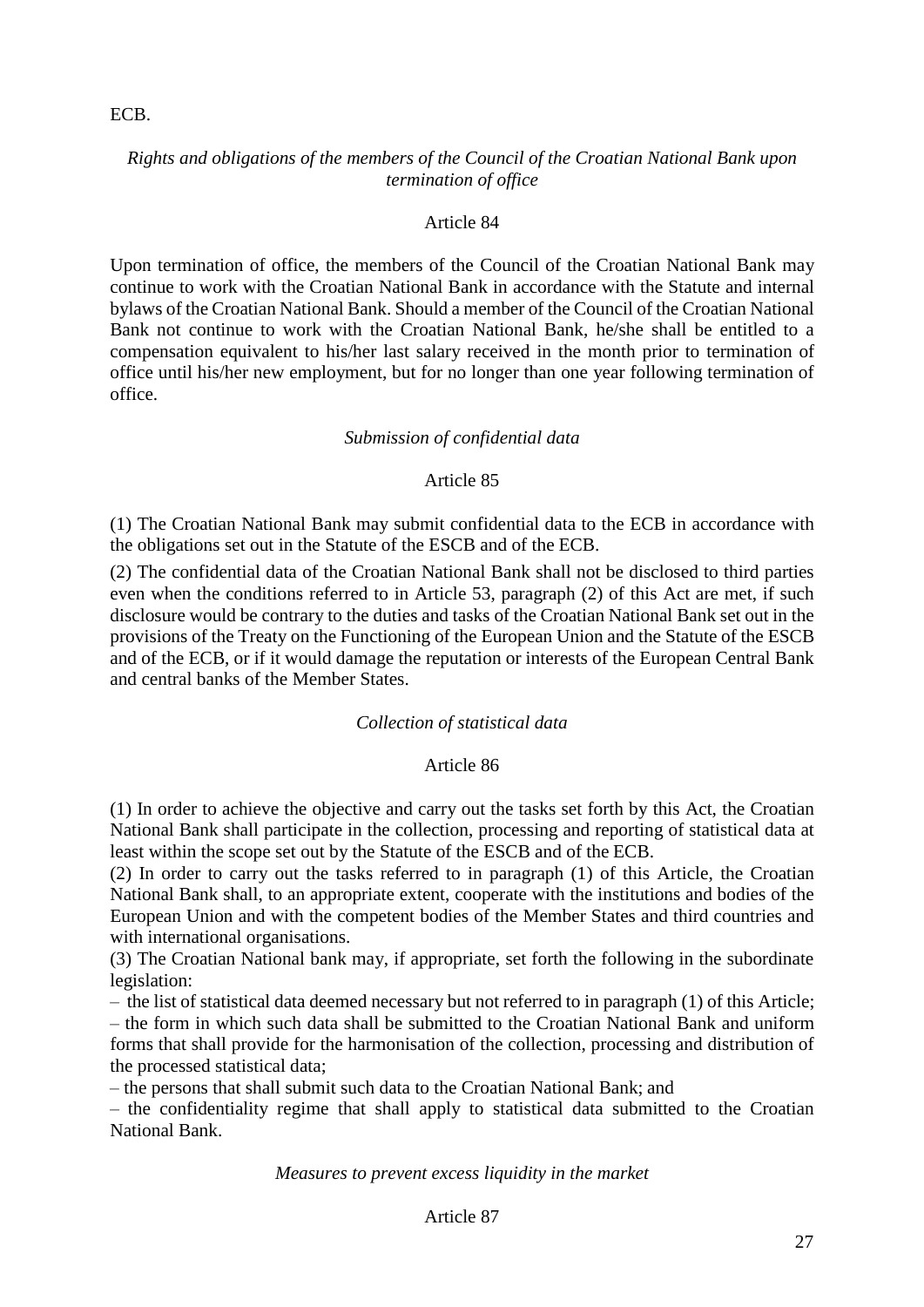(1) In order to prevent an uncontrollable increase in liquidity in the market which might occur after the introduction of the euro as the official currency of the Republic of Croatia, and with regard to the obligation of credit institutions to adjust the amount of required reserves stipulated by the Croatian National Bank to the amount of required reserves stipulated by the ECB, the Croatian National Bank may define the appropriate measures in its subordinate legislation. (2) The measures referred in paragraph (1) of this Article may include:

– issuing long-term debt securities of the Croatian National Bank;

– concluding an agreement on a long-term deposit with successive repayments; and

– other appropriate measures.

 $\overline{a}$ 

### *Administrative sanctions of the ECB*

# Article 87a

When the European Central Bank exercises its powers referred to in Article 18 of Regulation (EU) No 1024/2013, and in conjunction with Article 7 of Regulation (EU) No 1024/2013, the Croatian National Bank shall cooperate with the ECB in the procedure of imposing administrative sanctions. In this case, the Croatian National Bank shall act on the instruction of the ECB.

### *Penalties of the Single Resolution Board*

# Article 87b

When the Single Resolution Board exercises its powers referred to in Regulation (EU) No 806/2014, the Croatian National Bank shall cooperate with the Single Resolution Board in the procedure of imposing penalties.

*Conducting the procedure to establish breaches and impose sanctions*

# Article 87c

The Croatian National Bank shall be authorised to conduct the procedure of imposing administrative sanctions and impose administrative sanctions in the manner and within the scope regulated by the act prescribing the procedure for imposing and the imposing of administrative sanctions.

# IX INTRODUCTION OF THE EURO AS THE OFFICIAL CURRENCY OF THE REPUBLIC OF CROATIA<sup>1</sup>

*Tasks of the Croatian National Bank as part of the ESCB*

#### Article 88

In accordance with the Treaty on the Functioning of the European Union and the Statute of the ESCB and of the ECB, the Croatian National Bank shall carry out the following tasks:

1) participate in the definition and implementation of monetary policy of the European Union; 2) conduct foreign exchange operations as set out in Article 219 of the Treaty on the Functioning of the European Union; and

<sup>&</sup>lt;sup>1</sup>Articles 88 to 110 of this Title of the Act on the Croatian National Bank shall enter into force on the date of introduction of the euro as the official currency of the Republic of Croatia.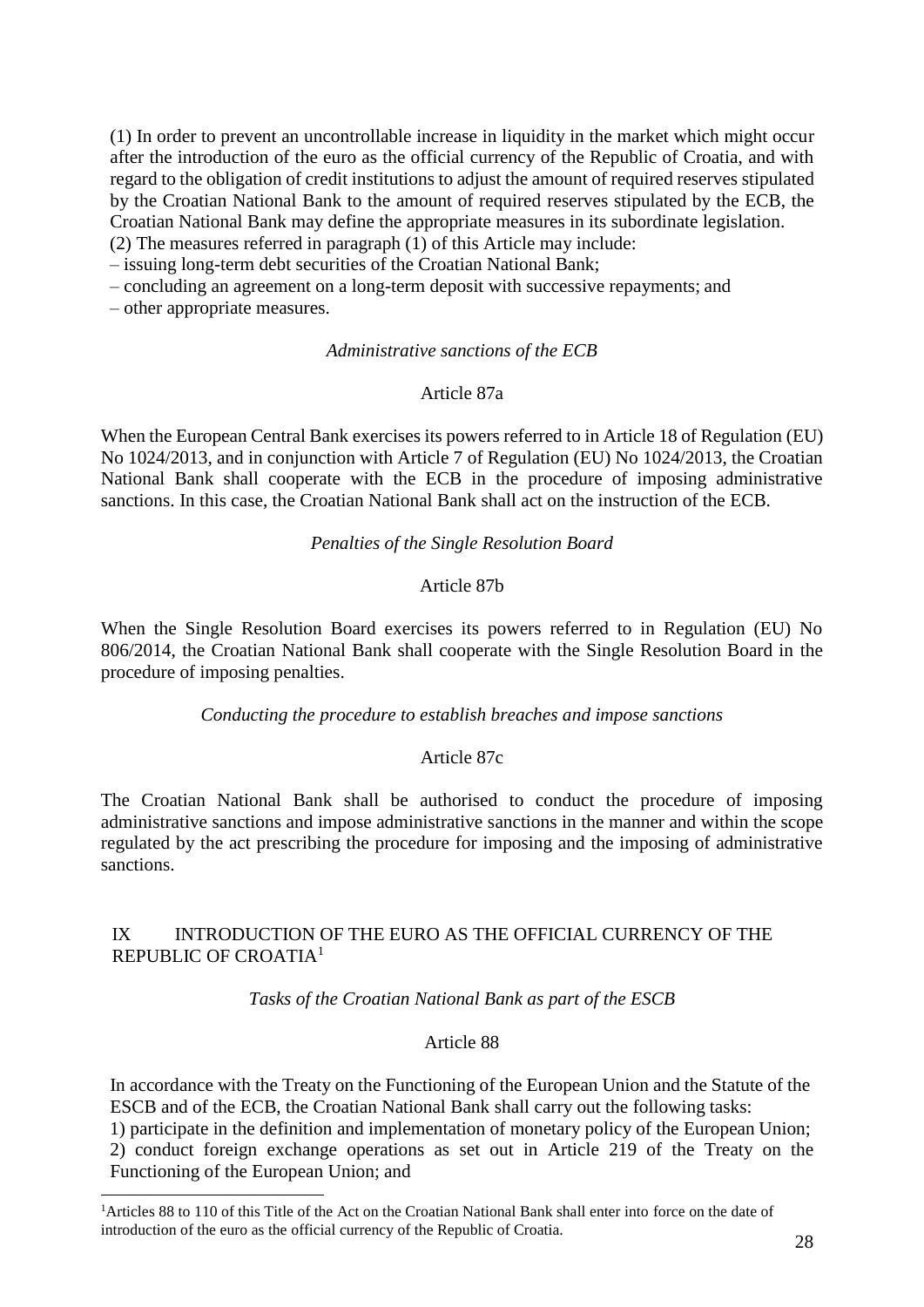3) ensure the smooth operation of payment systems.

### *Tasks of the Croatian National Bank*

# Article 89

Without prejudice either to its tasks referred to in Article 88 of this Act or to its independence, the Croatian National Bank, acting in accordance with the relevant legal acts of the European Union, its institutions and bodies, shall carry out the following tasks:

1) manage the assets referred to in Article 100, paragraph (1) of this Act;

2) issue and withdraw or revoke authorisations and approvals and adopt other decisions in accordance with the laws governing the operation of credit institutions and the operation of credit unions, payment service providers, electronic money issuers and payment systems, payment operations, the issuance of electronic money as well as foreign exchange operations and the operation of authorised exchange offices;

3) exercise supervision and oversight in accordance with the laws governing the operation of credit institutions and credit unions, payment service providers, electronic money issuers and payment systems, payment operations and the issuance of electronic money;

4) open accounts for and accept deposits from credit institutions, execute payment transactions across these accounts and grant loans to credit institutions;

5) collect and process statistical data;

6) regulate and improve the payment system and ensure its smooth operation;

7) act as fiscal agent for the Republic of Croatia and perform other operations on behalf of the Republic of Croatia, as provided by law;

8) adopt subordinate legislation on the operations within its competence;

9) implement macroprudential policy for the purpose of contributing to maintaining the stability of the financial system as a whole; and

10) perform other operations as provided by other regulations.

### *Participation in international monetary institutions*

#### Article 90

The Croatian National Bank may participate in the work of international monetary institutions only subject to approval of the ECB.

*Deleted*

#### Article 91

#### *Opening of accounts*

### Article 92

In order to carry out its tasks, the Croatian National Bank may open accounts for credit institutions, public entities and other market participants and accept assets, including book entry securities, as collateral.

#### *Open market and credit operations*

#### Article 93

(1) In order to achieve the objectives and to carry out the tasks of the ESCB, and in accordance with general principles established by the ECB, the Croatian National Bank may: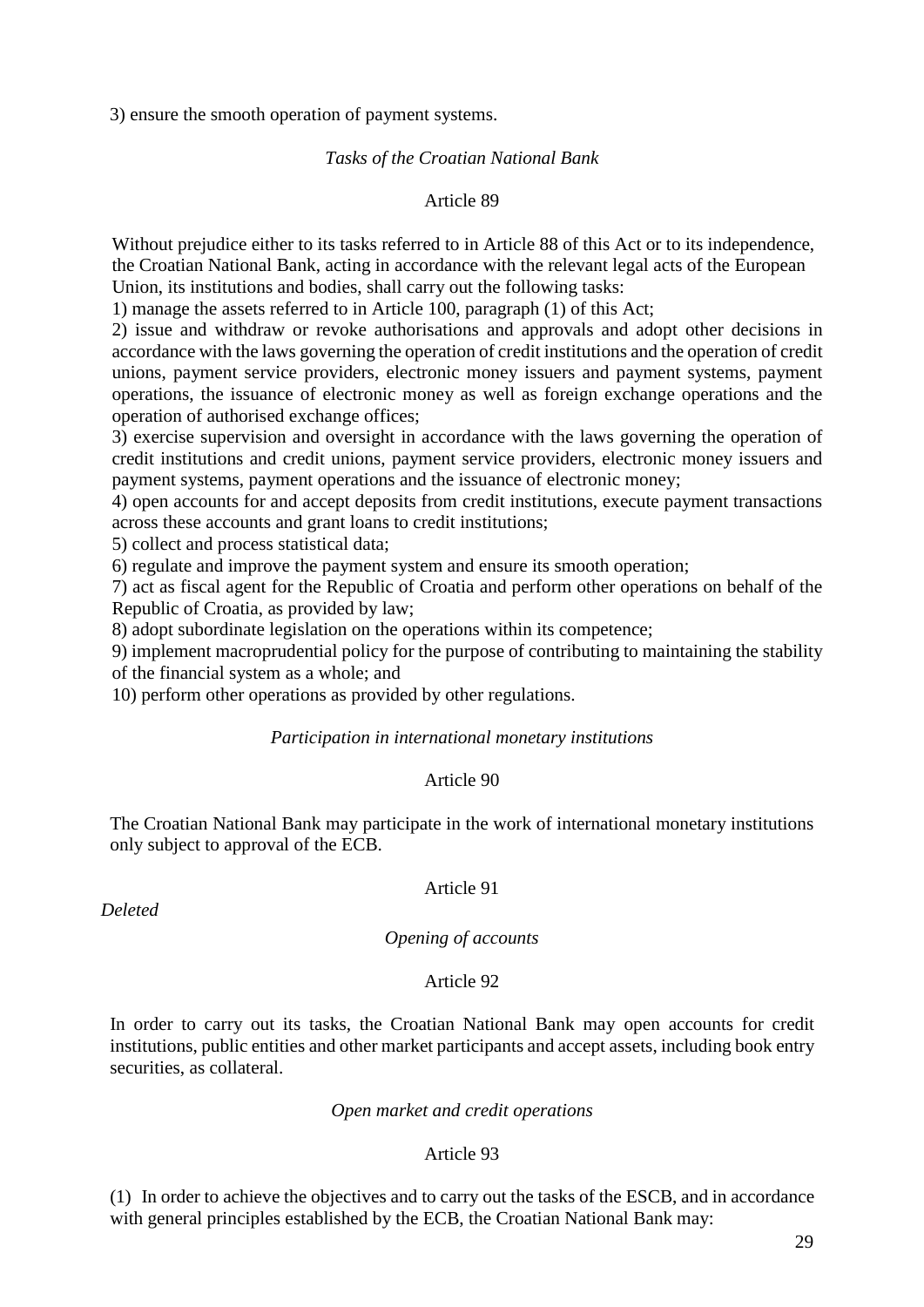1) operate in the financial markets by buying and selling outright (spot and forward) or under repurchase agreement and by lending or borrowing claims, marketable instruments (whether in the EU currency or in any non-EU currency) and precious metals; and

2) conduct credit operations with credit institutions and other market participants, with lending being based on adequate collateral.

(2) In the event of an urgent, unforeseen and temporary liquidity need of a credit institution, the Croatian National Bank may grant a short-term loan to a solvent credit institution, provided that the loan is secured by adequate collateral instruments.

Article 94

*Deleted.*

# *Other instruments of monetary control*

# Article 95

(1) The Croatian National Bank shall be authorised to use other methods of monetary control subject to the conditions and limits defined by the Governing Council of the ECB in accordance with the provisions of Article 20 of the Statue of the ESCB and of the ECB.

(2) For the purpose of paragraph (1) of this Article, the Croatian National Bank shall adhere to the definitions formulated by the Council of the European Union in accordance with the provisions of Article 20, paragraph (2) of the Statute of the ESCB and of the ECB.

# *Regulations for implementation of monetary policy of the ECB*

# Article 96

(1) While participating in the implementation of monetary policy, the Croatian National Bank shall act in accordance with the legal provisions of the ECB and of other competent bodies of the European Union.

(2) In order to ensure the smooth application of monetary policy regulations, the Croatian National Bank may adopt implementation regulations providing for the application of the regulations referred to in paragraph (1) of this Article.

(3) All implementation regulations of the Croatian National Bank referred to in paragraph (2) of this Article must be fully in line with the legal acts of the ECB.

# *Foreign exchange operations*

# Article 97

(1) In accordance with the provisions of the Treaty on the Functioning of the European Union and the Statute of the ESCB and of the ECB, the Croatian National Bank may:

1) establish relations with central banks and financial institutions in other countries and, where appropriate, with international organisations;

2) buy and sell (spot and forward) or otherwise acquire, all types of foreign exchange assets and precious metals;

3) hold and manage the assets referred to in the previous item of this paragraph; and

4) conduct all other types of banking transactions in relations with third countries and international organisations, including borrowing and lending operations.

(2) The term 'foreign exchange assets' referred to in paragraph (1), item (2) of this Article shall include securities and all other assets in any foreign currency or unit of account in whatever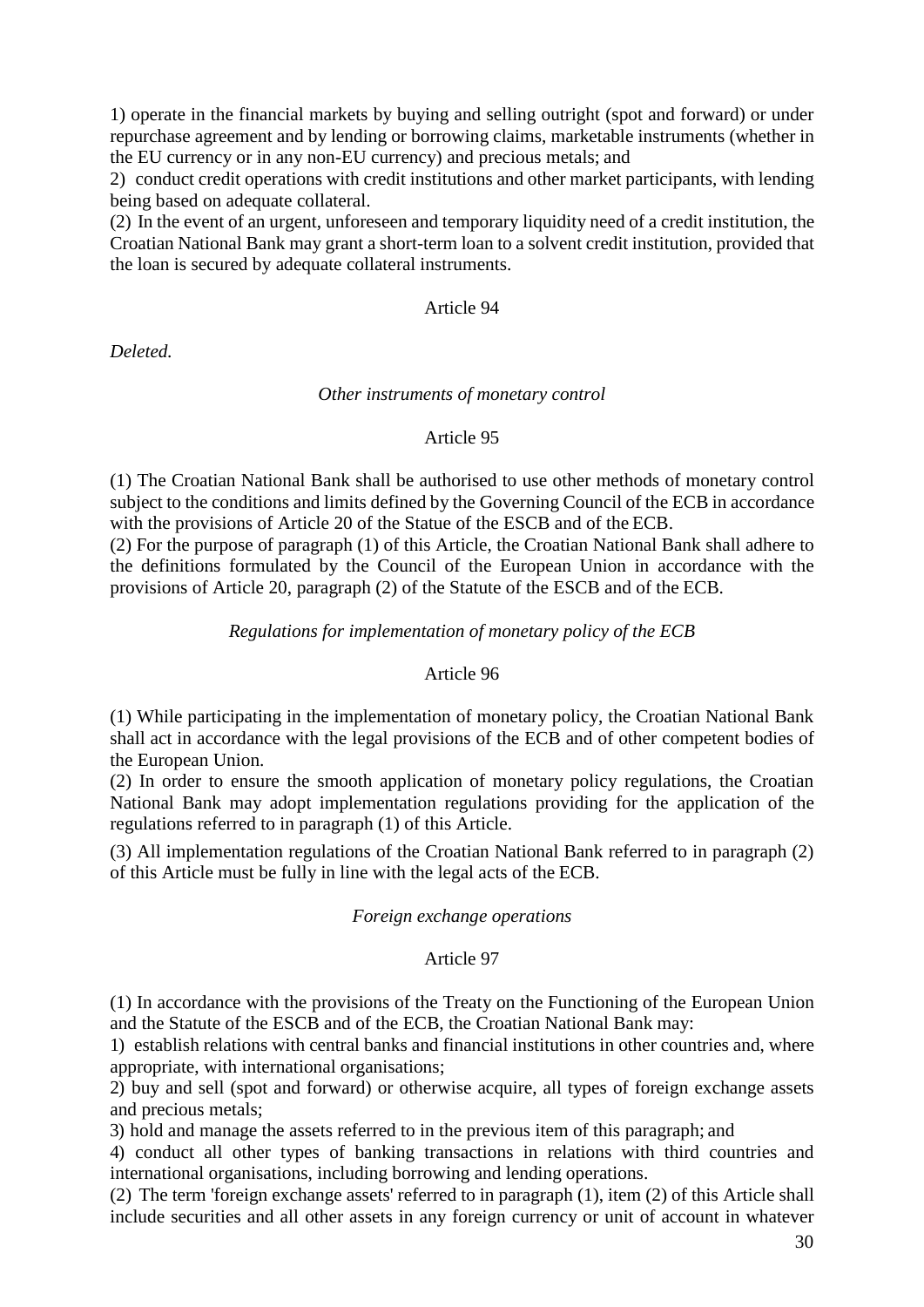form held.

# Article 98

*Deleted.*

# *Transfer of a portion of foreign reserves to the ECB*

# Article 99

In accordance with Article 30 of the Statute of the ESCB and of the ECB, the Croatian National Bank shall transfer to the ECB a portion of the foreign reserves recorded in the Croatian National Bank balance sheet as at the date of introduction of the euro as the official currency of the Republic of Croatia.

### *Asset management*

# Article 100

(1) The Croatian National Bank shall manage the foreign reserves of the Republic of Croatia that have not been transferred to the ECB, as well as other assets of the Republic of Croatia recorded in the Croatian National Bank balance sheet as at the date of introduction of the euro as the official currency of the Republic of Croatia.

(2) The Croatian National Bank shall manage the assets referred to in paragraph (1) of this Article in accordance with its own rules and the principles of liquidity and safety of investment. (3) If, in the management of the assets referred to in paragraph (1) of this Article, an individual transaction exceeds a limit set out in the guidelines of the Governing Council, or if a transaction with the foreign exchange working balances of the Republic of Croatia exceeds a limit set out in the guidelines of the Governing Council, such a transaction shall be subject to approval of the ECB.

(4) By way of exception from paragraph (3) of this Article, the performance of transactions in the fulfilment of obligations towards international organisations referred to in Article 97 of this Act shall not be subject to approval of the ECB.

(5) The Croatian National Bank may, if so entrusted by the ECB, manage the transferred portion of foreign reserves referred to in Article 99 of this Act in the name and for the account of the ECB, as set out in the guidelines of the ECB.

# *Banknote and coin issuance*

# Article 101

(1) The Croatian National Bank may issue banknotes denominated in euro within the limits approved by the ECB and in accordance with the provisions of the Statute of the ESCB and of the ECB and the provisions of the Treaty on the Functioning of the European Union.

(2) The Croatian National Bank may issue coins denominated in euro subject to approval by the ECB of the volume of the issue. The Croatian National Bank shall apply the rules on denominations and technical specifications in accordance with the relevant rules of the European Union.

# *Defining the design of banknotes and coins*

# Article 102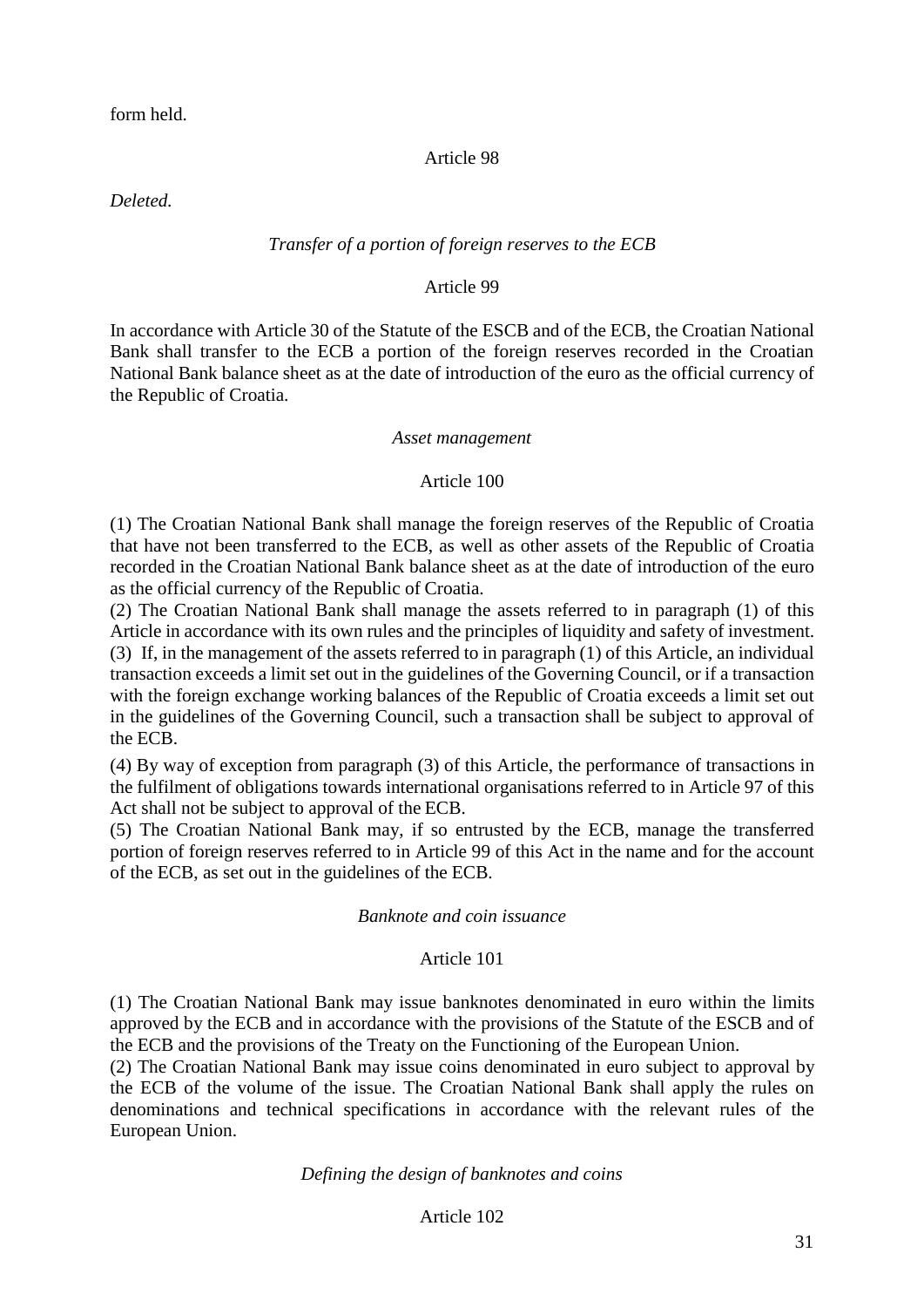The Croatian National Bank shall define the design of the coins that it issues in accordance with the relevant rules of the European Union.

#### *Payment systems*

# Article 103

(1) The Croatian National Bank shall ensure the conditions for the smooth and efficient operation of payment systems within and outside the European Union applying the regulations of the ECB and of other competent bodies of the European Union.

(2) In order to ensure the smooth application of the regulations referred to in paragraph (1) of this Article, the Croatian National Bank may adopt implementation regulations providing for the application of these regulations, subject to approval of the ECB.

(3) All implementation regulations of the Croatian National Bank referred to in paragraph (2) of this Article must be fully in line with the regulations of the ECB and of other competent bodies of the European Union.

### *Tasks and powers of the Council of the Croatian National Bank*

### Article 104

(1) The Council of the Croatian National Bank shall in particular be competent to:

1) adopt the financial plan of the Croatian National Bank;

2) adopt the reports referred to in Article 62 of this Act;

3) adopt the Statute of the Croatian National Bank;

4) issue and revoke authorisations for the establishment of branches of credit institutions with head offices outside Member States, in accordance with the regulations governing the operation of credit institutions;

5) grant and revoke approvals for the appointments of the chairpersons and members of credit institutions' management and supervisory boards, in accordance with the regulations governing the operation of credit institutions;

6) issue and revoke authorisations of payment systems and adopt subordinate legislation regulating their operation;

7) adopt subordinate legislation regulating the issuance of coins if authorised pursuant to this Act, the Statute of the ESCB and of the ECB and the relevant regulations of the European Union; 8) formulate the strategy and policy for asset management referred to in Article 100 of this Act; 9) decide on the membership of the Croatian National Bank in international institutions and organisations, without prejudice to the powers of the ECB referred to in Article 6, paragraph 6.1 of the Statute of the ESCB and of the ECB;

10) decide on the membership of the Croatian National Bank in international monetary institutions, subject to approval of the ECB;

11) decide on the establishing and closing of the branches and representative offices of the Croatian National Bank;

12) determine that a credit institution is failing or is likely to fail; and

13) decide on submitting proposals for the initiation of resolution proceedings over the credit institution or decide on submitting proposals for the initiation of bankruptcy proceedings against the credit institution or decide on initiating compulsory winding-up proceedings of the credit institution.

(2) The competences of the Council of the Croatian National Bank referred to in paragraph (1) of this Article shall be exercised within the scope, in the manner and under the conditions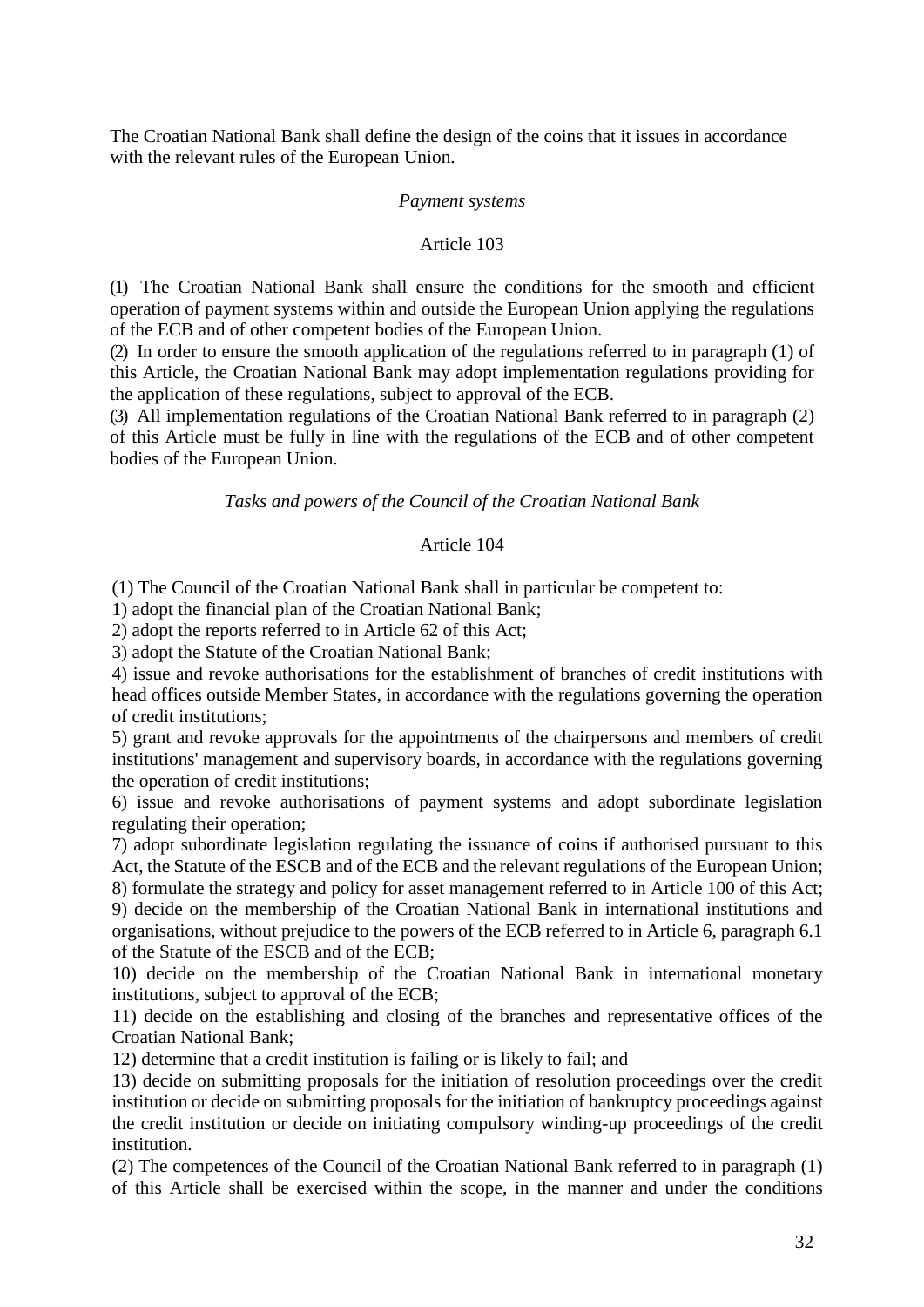regulated by the Statute of the ESCB and of the ECB or the legal acts of the European Union, its institutions and bodies.

(3) The competences of the Council of the Croatian National Bank referred to in paragraph (1), item (13) of this Article shall be exercised within the Single Resolution Mechanism established by Regulation (EU) No 806/2014.

# *Membership in ECB bodies*

### Article 105

The Governor of the Croatian National Bank shall be a member of the Governing Council of the ECB.

### *Capital of the Croatian National Bank*

# Article 106

The capital of the Croatian National Bank in the amount of HRK 2,500,000,000.00 shall be converted into euro pursuant to the provisions of the Council Regulation (EC) No 974/98 on the introduction of the euro.

### *Financial statements of the Croatian National Bank*

# Article 107

The annual financial statements of the Croatian National Bank shall include the portion of monetary income of the ESCB and ECB allocated to the Croatian National Bank by the ECB in accordance with Article 32 of the Statute of the ESCB and of the ECB and accrued in the implementation of the common monetary policy.

#### *Appointment of auditor*

# Article 108

The decision on the appointment of an independent external auditor to audit the financial statements of the Croatian National Bank shall be made in accordance with the Statute of the ESCB and of the ECB.

#### *Implementation regulations of the Croatian National Bank*

### Article 109

(1) In the areas of competence of the ECB regulated by the guidelines of the ECB, the Croatian National Bank may adopt implementation regulations providing for the application of the provisions of the ECB guidelines, subject to approval of the ECB.

(2) In the areas of competence of the Single Resolution Board referred to in Regulation (EU) No 806/2014 regulated by the guidelines of the Single Resolution Board, the Croatian National Bank may adopt implementing acts providing for the application of the provisions of the guidelines of the of Single Resolution Board, subject to approval of the Single Resolution Board.

*ECB sanctions*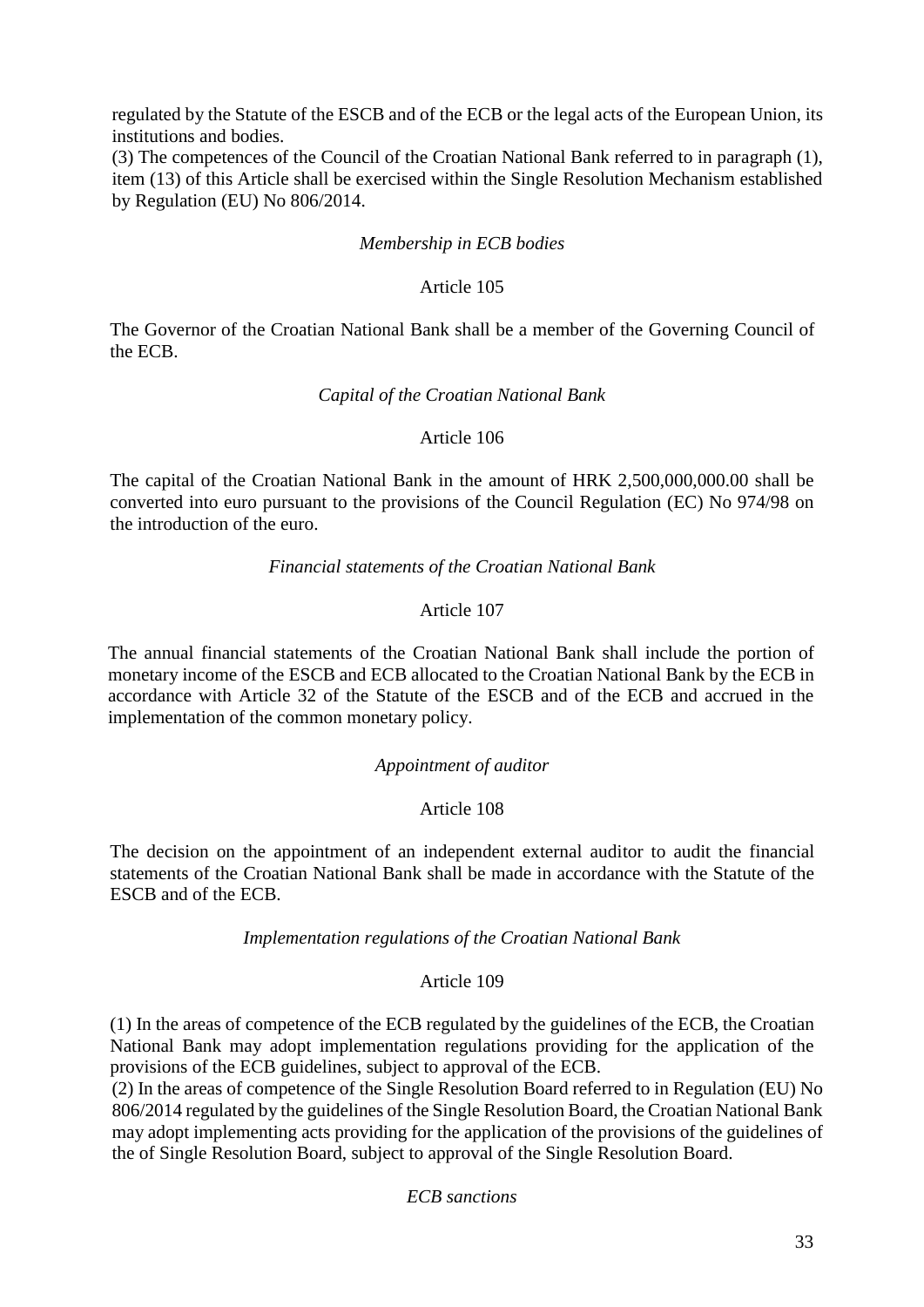# Article 110

(1) The Croatian National Bank shall apply the system of ECB sanctions in the areas which are governed by the regulations of the ECB.

(2) The Croatian National Bank shall participate in the procedure for imposing ECB sanctions in accordance with the regulations of the ECB and other regulations of the bodies of the European Union.

(3) The provisions of Articles 111 and 112 of this Act shall not apply to the acts and omissions subject to ECB sanctions.

# X PENALTY PROVISIONS

#### *Misdemeanours*

### Article 111

(1) A credit institution shall be fined between HRK 50,000.00 and HRK 500,000.00 for a misdemeanour:

1) if it allocates or maintains required reserves in the settlement account and in the vault, or in a separate account with the Croatian National Bank contrary to the subordinate legislation of the Croatian National Bank adopted pursuant to Article 14, paragraph (1) of this Act;

2) if it fails to comply with the measures and instruments laid down by the subordinate legislation of the Croatian National Bank adopted pursuant to Article 16, paragraph (2) of this Act for the purpose of implementation of the established monetary and foreign exchange policies;

3) if, contrary to Article 16, paragraph (3) of this Act, it fails to pay on time and/or in full the compensation to the Croatian National Bank determined by the subordinate legislation of the Croatian National Bank adopted pursuant to Article 16, paragraph (2) of this Act;

4) if, contrary to Article 24 of this Act, it reproduces kuna banknotes or kuna and lipa coins in circulation without a prior approval of the Croatian National Bank, or in any other way

violates the copyrights of the Croatian National Bank on kuna banknotes and kuna and lipa coins in circulation;

5) if it fails to submit to the Croatian National Bank data and reports or other information necessary for performing the functions of the Croatian National Bank in accordance with the subordinate legislation of the Croatian National Bank adopted pursuant to Article 30, paragraph (1) of this Act; or

6) if it fails to open an account with the Croatian National Bank in accordance with Article 34 of this Act.

(2) A legal person shall be fined between HRK 50,000.00 and HRK 500,000.00 for a misdemeanour if, contrary to Article 24 of this Act, it reproduces kuna banknotes or kuna and lipa coins in circulation without a prior approval of the Croatian National Bank, or in any other way violates the copyrights of the Croatian National Bank on kuna banknotes and kuna and lipa coins in circulation.

(3) A responsible person of a credit institution's management board, or a responsible person of the management of a credit institution's branch, shall be fined between HRK 5,000.00 and HRK 50,000.00 for the misdemeanours referred to in paragraph (1) of this Article.

(4) A responsible person of a legal person shall be fined between HRK 5,000.00 and HRK 50,000.00 for the misdemeanour referred to in paragraph (2) of this Article.

(5) A natural person shall be fined between HRK 5,000.00 and HRK 50,000.00 for a misdemeanour if, contrary to Article 24 of this Act, he/she reproduces kuna banknotes or kuna and lipa coins in circulation without a prior approval of the Croatian National Bank, or in any other way violates the copyrights of the Croatian National Bank on kuna banknotes and kuna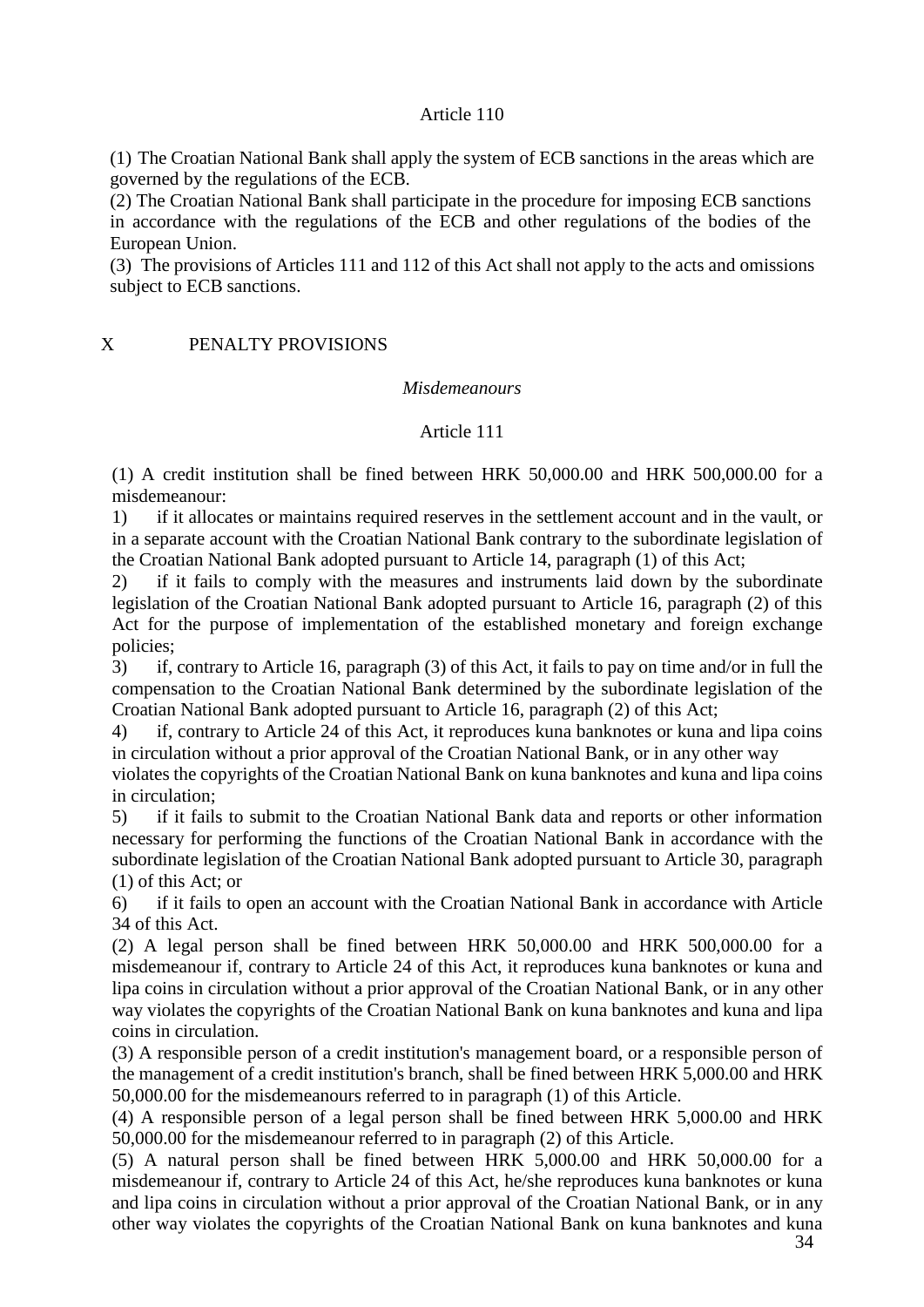and lipa coins in circulation.

# *Liability for misdemeanours after the accession of the Republic of Croatia to the European Union*

# Article 112

(1) A credit institution shall be fined between HRK 50,000.00 and HRK 500,000.00 for a misdemeanour:

1) if, in performing the activities related to the protection of euro banknotes and coins against counterfeiting and distribution, in accordance with Article 6, paragraphs (1) and (1a) of Council Regulation (EC) No 1338/2001, and on the basis of Article 1 of Council Regulation (EC) No 1339/2001, it fails to ensure proper authentication of euro banknotes and coins or withdrawal from circulation of received banknotes and coins which it knows, or has sufficient reason to believe, to be counterfeit;

2) if it performs any operations related to the issuance, printing and minting, as well as the handling, processing, supply and replacement of banknotes and coins contrary to the provisions of the subordinate legislation adopted pursuant to Article 27 of this Act;

3) if it fails to comply with the implementing acts of the Croatian National Bank for the application of the provisions of the guidelines of the Single Resolution Board adopted pursuant to Article 71b of this Act;

4) if it handles suspect samples of kuna banknotes and kuna and lipa coins used as the monetary unit in the Republic of Croatia contrary to the subordinate legislation of the Croatian National Bank adopted pursuant to Article 76, paragraph (2) of this Act;

5) if it acts contrary to the implementing act of the Croatian National Bank adopted pursuant to Article 76a, paragraph (4) of this Act regulating the efficient performance of the activities related to the protection of euro banknotes and coins against counterfeiting and distribution;

6) if it handles suspect samples of foreign banknotes and coins not denominated in euro contrary to the subordinate legislation of the Croatian National Bank adopted pursuant to Article 76b, paragraph (2) of this Act;

7) if it fails to comply with the subordinate legislation and decisions of the Croatian National Bank adopted pursuant to Article 77, paragraph (1) of this Act regulating banking operations and establishing standards for the sound and safe operation of credit institutions;

8) if it fails to comply with the subordinate legislation of the Croatian National Bank in the area of resolution adopted pursuant to Article 77, paragraph (3) of this Act;

9) if, being subject to the subordinate legislation adopted pursuant to Article 86, paragraph (3) of this Act, it fails to submit to the Croatian National Bank the statistical data for processing in accordance with that subordinate legislation of the Croatian National Bank, adopted pursuant to Article 86, paragraph (3) of this Act;

10) if it fails to implement measures to prevent an uncontrollable increase in liquidity in the market, which might occur after the introduction of the euro as the official currency of the Republic of Croatia, laid down by the subordinate legislation of the Croatian National Bank adopted pursuant to Article 87, paragraph (1) of this Act;

11) if, in the areas of competence of the ECB regulated by the ECB guidelines, it acts contrary to the implementing act of the Croatian National Bank adopted with regard to the application of the provisions of the ECB guidelines pursuant to Article 109, paragraph (1) of this Act; and

12) if, in the areas of competence of the Single Resolution Board referred to in Regulation (EU) No 806/2014 regulated by the guidelines of the Single Resolution Board, it acts contrary to the implementing acts of the Croatian National Bank adopted with regard to the application of the provisions of the guidelines of the of Single Resolution Board pursuant to Article 109, paragraph (2) of this Act.

(2) A legal person shall be fined between HRK 50,000.00 and HRK 500,000.00 for a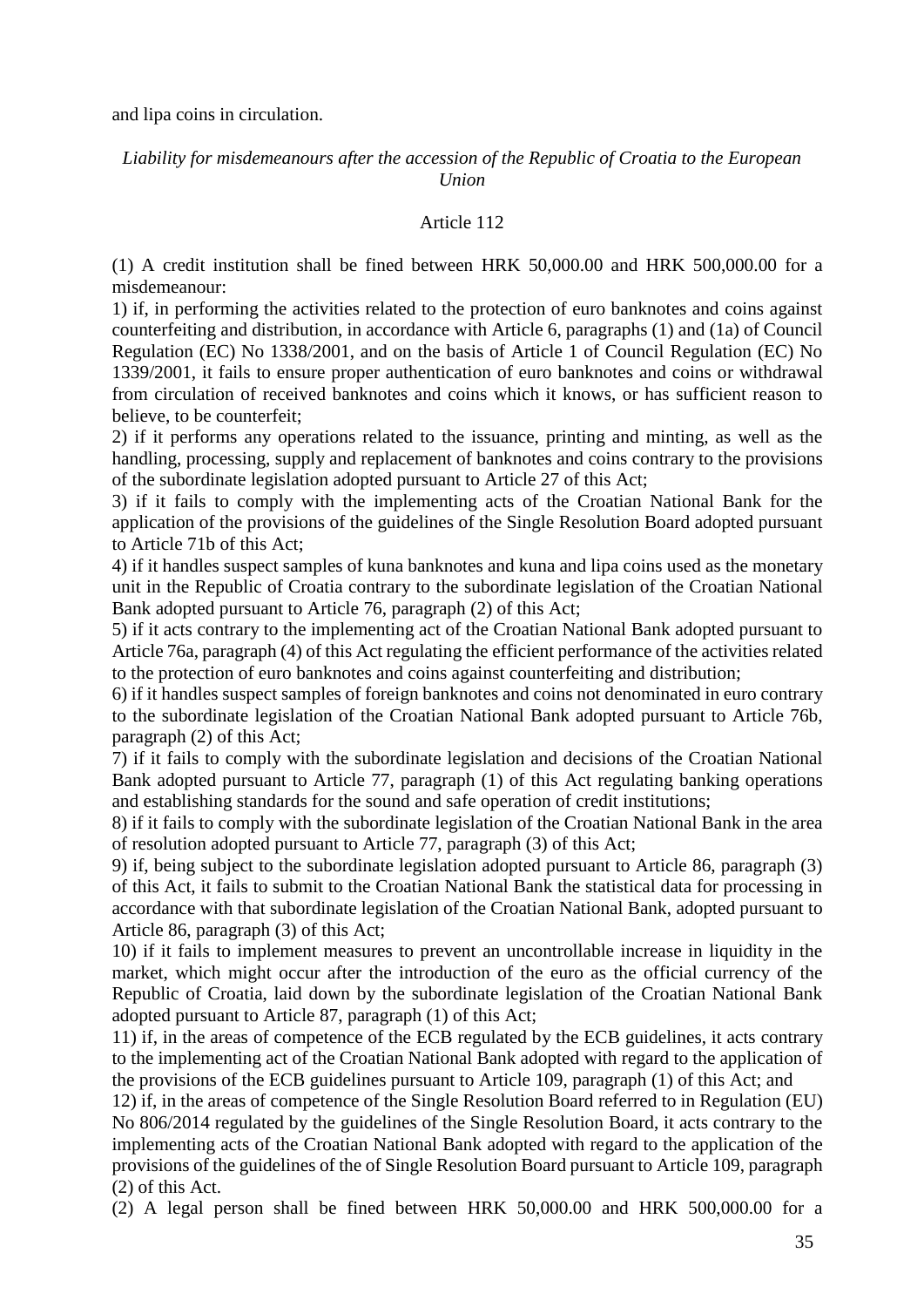misdemeanour:

1) if, in performing the activities related to the protection of euro banknotes and coins against counterfeiting and distribution, in accordance with Article 6, paragraphs (1) and (1a) of Council Regulation (EC) No 1338/2001, and on the basis of Article 1 of Council Regulation (EC) No 1339/2001, it fails to ensure proper authentication of euro banknotes and coins or withdrawal from circulation of received banknotes and coins which it knows, or has sufficient reason to believe, to be counterfeit;

2) if it performs any operations related to the issuance, printing and minting, as well as the handling, processing, supply and replacement of banknotes and coins contrary to the provisions of the subordinate legislation adopted pursuant to Article 27 of this Act;

3) if it handles suspect samples of kuna banknotes and kuna and lipa coins used as the monetary unit in the Republic of Croatia contrary to the subordinate legislation of the Croatian National Bank adopted pursuant to Article 76, paragraph (2) of this Act;

4) if it acts contrary to the implementing act of the Croatian National Bank adopted pursuant to Article 76a, paragraph (4) of this Act regulating the efficient performance of the activities related to the protection of euro banknotes and coins against counterfeiting and distribution;

5) if it handles suspect samples of foreign banknotes and coins not denominated in euro contrary to the subordinate legislation of the Croatian National Bank adopted pursuant to Article 76b, paragraph (2) of this Act; and

6) if, being subject to the subordinate legislation adopted pursuant to Article 86, paragraph (3) of this Act, it fails to submit to the Croatian National Bank the statistical data for processing in accordance with that subordinate legislation of the Croatian National Bank, adopted pursuant to Article 86, paragraph (3) of this Act.

(3) A responsible person of a credit institution's management board, or a responsible person of the management of a credit institution's branch, shall be fined between HRK 5,000.00 and HRK 50,000.00 for any of the misdemeanours referred to in paragraph (1) of this Article.

(4) A responsible person in a legal person shall be fined between HRK 5,000.00 and HRK 50,000.00 for the misdemeanour referred to in paragraph (2) of this Article;

(5) A natural person shall be fined between HRK 5,000.00 and HRK 50,000.00 for a misdemeanour:

1) if he/she performs any operations related to the issuance, printing and minting, as well as the handling, processing, supply and replacement of banknotes and coins contrary to the provisions of the subordinate legislation of the Croatian National Bank adopted pursuant to Article 27 of this Act;

2) if he/she handles suspect samples of kuna banknotes and kuna and lipa coins used as the monetary unit in the Republic of Croatia contrary to the subordinate legislation of the Croatian National Bank adopted pursuant to Article 76, paragraph (2) of this Act;

3) if he/she acts contrary to the implementing act of the Croatian National Bank adopted pursuant to Article 76a, paragraph (4) of this Act regulating the efficient performance of the activities related to the protection of euro banknotes and coins against counterfeiting and distribution;

4) if he/she handles suspect samples of foreign banknotes and coins not denominated in euro contrary to the subordinate legislation of the Croatian National Bank adopted pursuant to Article 76b, paragraph (2) of this Act; and

5) if, being subject to the subordinate legislation adopted pursuant to Article 86, paragraph (3) of this Act, he/she fails to submit to the Croatian National Bank the statistical data for processing in accordance with that subordinate legislation of the Croatian National Bank, adopted pursuant to Article 86, paragraph (3) of this Act.

(6) A natural person-craftsman shall be fined between HRK 50,000.00 and HRK 500,000.00 for a misdemeanour if in performing the activities related to the protection of euro banknotes and coins against counterfeiting and distribution, in accordance with Article 6, paragraphs (1) and (1a) of Council Regulation (EC) No 1338/2001, and on the basis of Article 1 of Council Regulation (EC) No 1339/2001, he/she fails to ensure proper authentication of euro banknotes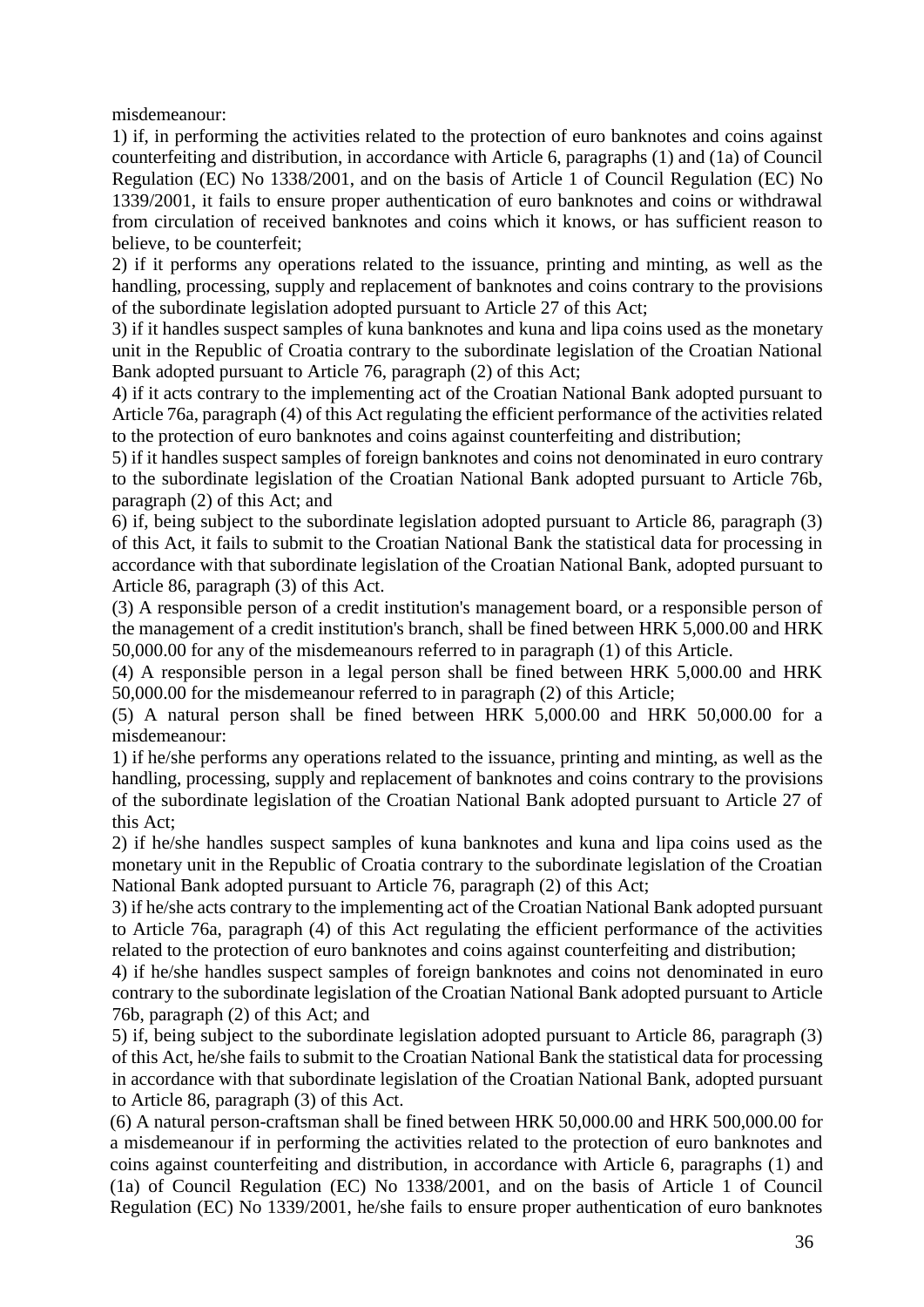and coins or withdrawal from circulation of received banknotes and coins which he/she knows, or has sufficient reason to believe, to be counterfeit.

Article 113

*Deleted.* 

# XI TRANSITIONAL AND FINAL PROVISIONS

# *Status of the members of the Council of the Croatian National Bank as of the date of accession of the Republic of Croatia to the European Union*

# Article 114

(1) The term of office of the external members of the Council of the Croatian National Bank, appointed pursuant to the provisions of the Act on the Croatian National Bank (Official Gazette 36/2001) or this Act, shall terminate as of the date of accession of the Republic of Croatia to the European Union.

(2) The Croatian Parliament shall, no later than 30 days after the date of accession of the Republic of Croatia to the European Union, appoint the remaining two Vicegovernors.

(3) The Governor, Deputy Governor and Vicegovernors of the Croatian National Bank, appointed pursuant to the provisions of the Act on the Croatian National Bank (Official Gazette 36/2001) or this Act, shall continue to perform their duties until the expiry of their terms of office.

(4) Upon his/her assumption of office, a member of the Council of the Croatian National Bank shall, without delay, and within a month at the latest, bring his/her employment status and other matters into line with the provisions of this Act.

*Act that shall cease to have effect on the date of entry into force of this Act*

# Article 115

On the date of entry into force of this Act, the Act on the Croatian National Bank (Official Gazette 36/2001 and 135/2006) shall cease to have effect.

# *Subordinate legislation that shall cease to have effect*

# Article 116

The subordinate legislation and implementation regulations adopted pursuant to the Act on the Croatian National Bank (Official Gazette 36/2001 and 135/2006), in the part not contrary to the provisions of this Act, shall remain in effect and shall be applied pending the adoption of relevant legislation and regulations pursuant to this Act.

*Individual provisions of this Act that shall cease to have effect on the date of accession of the Republic of Croatia to the European Union*

# Article 117

On the date of accession of the Republic of Croatia to the European Union, the following provisions of this Act shall cease to have effect: – Article 2, paragraphs (10) and (11),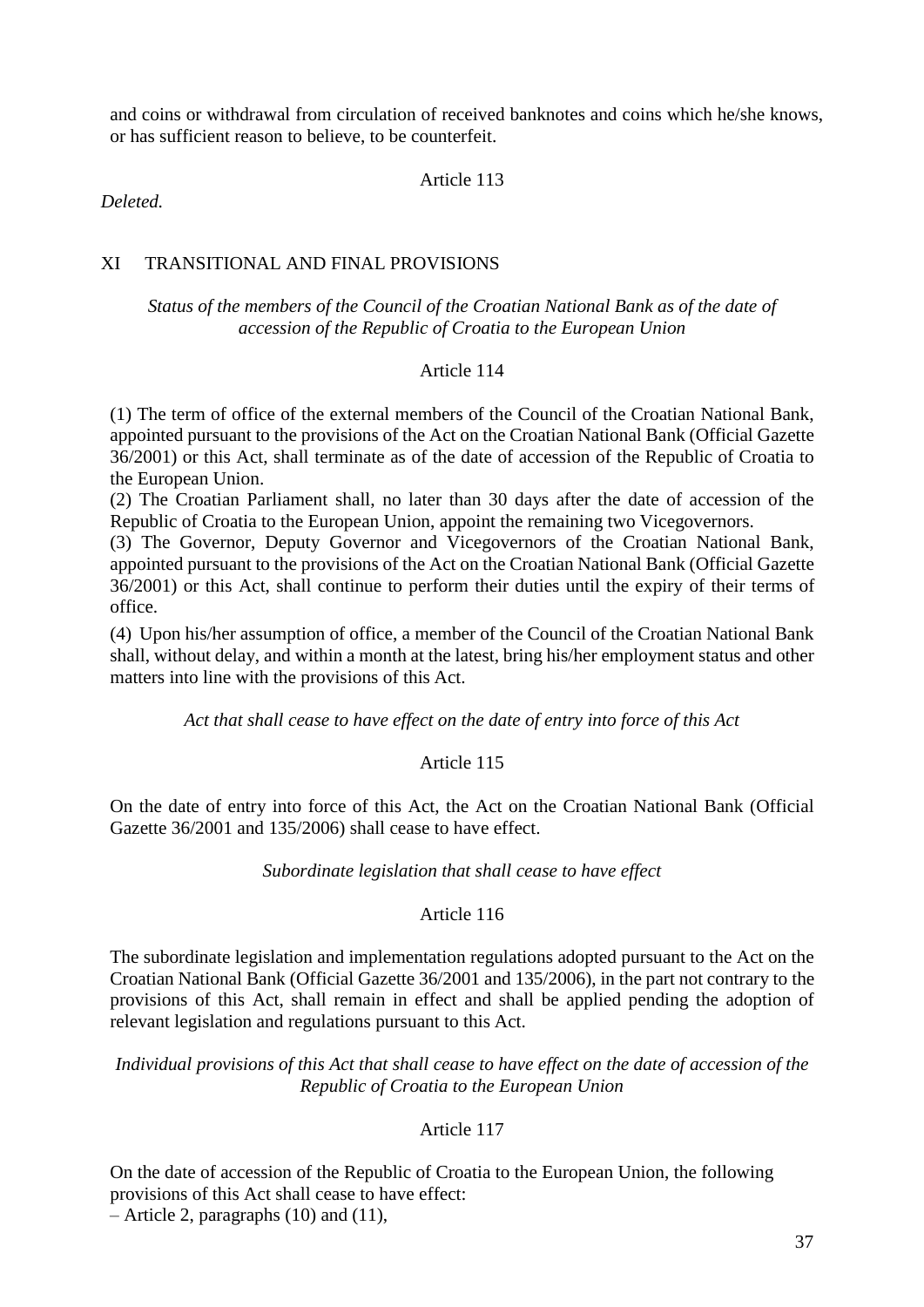- Article 3, paragraph (2),
- Articles 28 and 29,
- Article 40,
- Article 42, paragraph (1),
- Article 44,
- Article 46,
- Article 49,
- Article 50, paragraph (2),
- Article 66,
- Article 111, paragraph (1), items (4) and (8), and
- Article 111, paragraph (2), item (2).

# *Individual provisions of this Act that shall cease to have effect on the date of introduction of the euro as the official currency of the Republic of Croatia*

# Article 118

On the date of introduction of the euro as the official currency of the Republic of Croatia, the following provisions of this Act shall cease to have effect:

- Article 1, paragraph (1), subparagraph (4);
- Article 4;
- Article 6, paragraph (2);
- Article 7;
- Articles 9 to 27;
- Articles 33 to 35;
- Articles 38 and 39;
- Article 42, paragraphs  $(3)$ ,  $(4)$  and  $(5)$ ;
- Article 43, paragraph (3);
- Article 54, paragraph (1);
- Article 61;
- Article 64;
- Article 71, paragraph (4);
- Article 71b;
- Article 74:
- Article 76;
- Article 77, paragraph (2);
- Article 87;
- Article 87a;
- Article 111, paragraph (1), items (1), (2), (3), (4) and (6);
- Article 111, paragraphs  $(2)$ ,  $(4)$  and  $(5)$ ;
- Article 112, paragraph (1), items (2) and (4);
- Article 112, paragraph (2), items (2) and (3); and
- Article 112, paragraph (5), items (1) and (2).

# *Entry into force*

# Article 119

This Act shall enter into force on the eighth day after the date of its publication in the Official Gazette, with the exception of the provisions of Articles 70 to 87 and Article 112, which shall enter into force on the date of accession of the Republic of Croatia to the European Union, and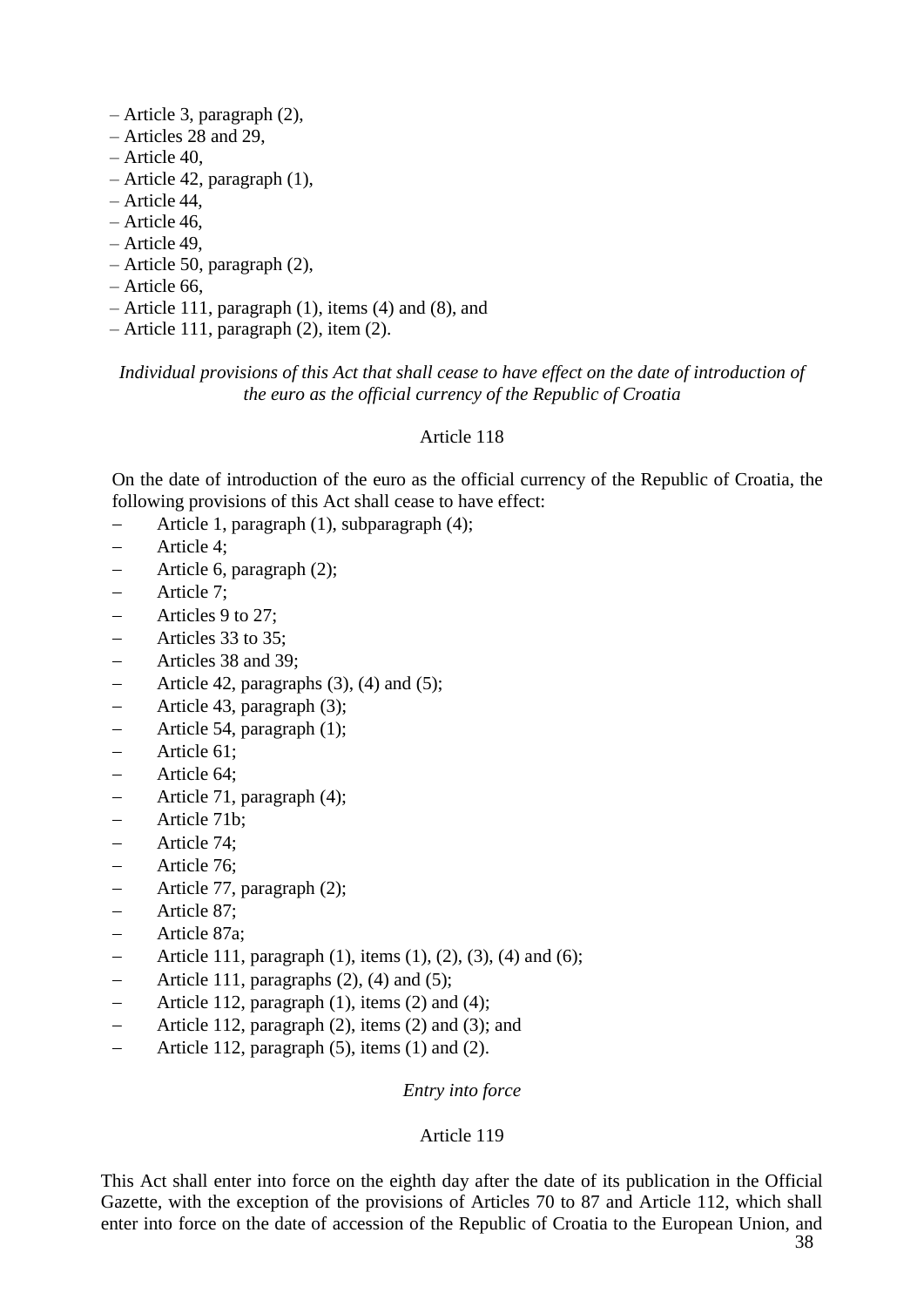the provisions of Articles 88 to 110 and Article 113, paragraph (8), which shall enter into force on the date of introduction of the euro as the official currency of the Republic of Croatia.

Class: 450-02/08-01/01 Zagreb, 19 June 2008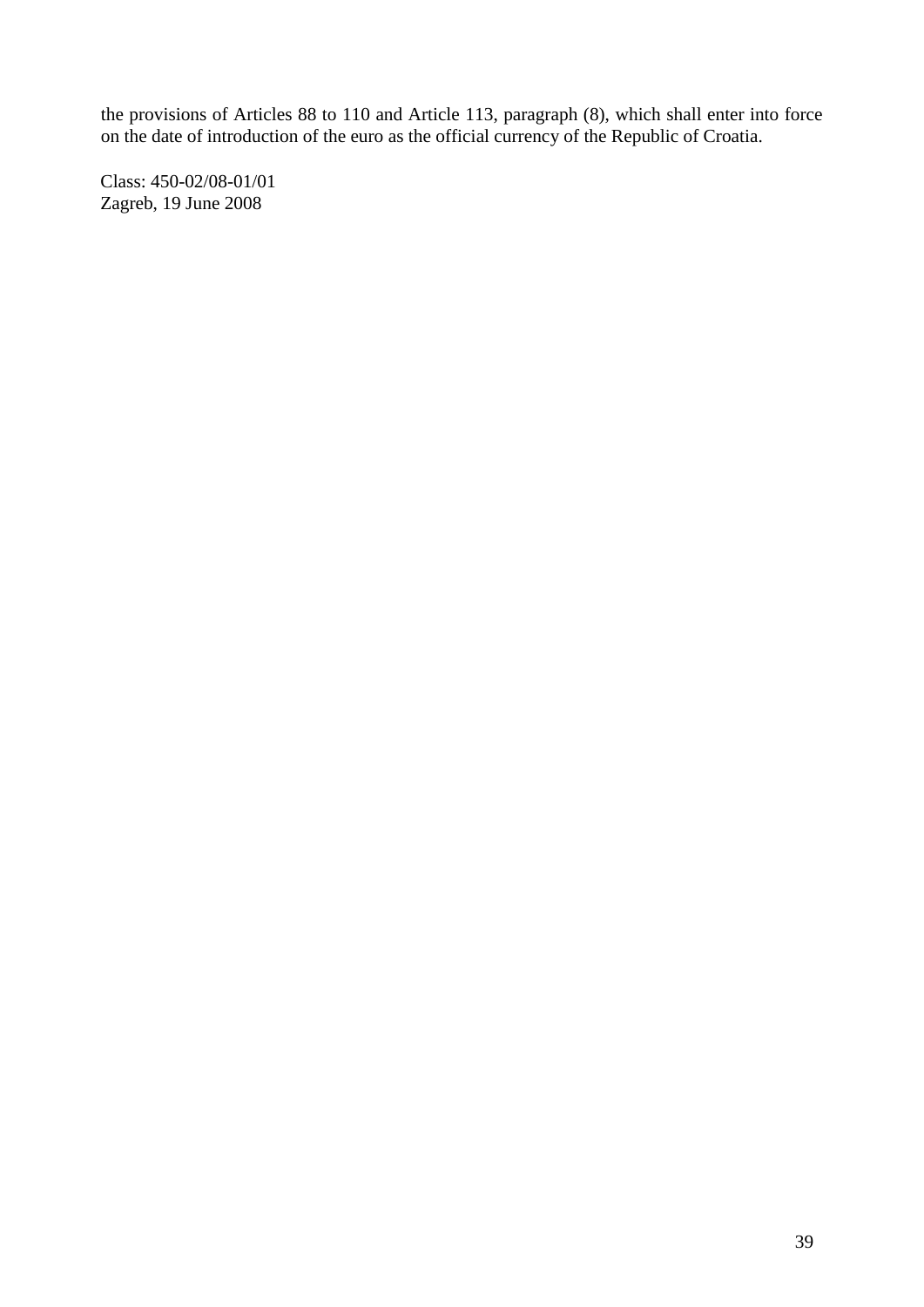# **TRANSITIONAL AND FINAL PROVISIONS (Act on Amendments to the Act on the Croatian National Bank,** *Official Gazette 54/2013 of 7 May 2013***)**

#### Article 35

(1) In the entire text of the Act on the Croatian National Bank (Official Gazette 75/2008) the words "the Treaty establishing the European Community" in various grammatical cases are replaced by the words "the Treaty on the Functioning of the European Union" in the appropriate grammatical case, the words "the European Community" in various grammatical cases are replaced by the words "the European Union" in the appropriate grammatical case, and the words "payment transaction settlement systems" in various grammatical cases are replaced by the words "payment systems" in the appropriate grammatical case.

(2) In the entire text of the Act on the Croatian National Bank (Official Gazette 75/2008) the wording "the accession of the Republic of Croatia to the European Union" and the same wording in which a Croatian word translated as "accession" is replaced by another Croatian word, with no relevance to the English translation, in various grammatical cases, are replaced by the wording "the accession of the Republic of Croatia to the European Union" in the appropriate grammatical case.

### Article 36

This Act shall enter into force on the eighth day after the date of its publication in the Official Gazette, with the exception of:

– Article 2 paragraph (3) and Articles 9, 10, 11, 12, 13, 14, 15, 16, 17 and 32 of this Act, which shall enter into force on the date of accession of the Republic of Croatia to the European Union; and

– Article 18, 19, 20, 21, 22, 23, 24, 25, 26, 27, 28, 29, 33 and 34 of this Act, which shall enter into force on the date of introduction of the euro as the official currency of the Republic of Croatia.

Class: 022-03/13-01/74 Zagreb, 19 April 2013

# **TRANSITIONAL AND FINAL PROVISIONS (Act on Amendments to the Act on the Croatian National Bank,** *Official Gazette 47/2020 of 17 April 2020***)**

#### Article 35

(1) From the part of general reserves as at 1 January 2021 related to unrealised gains on the revaluation of assets and liabilities in the previous years, revaluation accounts shall be established in accordance with Article 13 of this Act, in the part adding Article 55a to the Act on the Croatian National Bank (Official Gazette 75/2008 and 54/2013), in the amount to be determined by the Council of the Croatian National Bank.

(2) From the part of general reserves as at 1 January 2021 the provisions for risks shall be established in accordance with Article 13 of this Act, in the part adding Article 55b to the Act on the Croatian National Bank (Official Gazette 75/2008 and 54/2013), in the amount to be determined by the Council of the Croatian National Bank.

(3) The preparation of financial statements, the calculation of profit (loss) and the allocation of profit or the coverage of loss of the Croatian National Bank for the financial year 2020 shall be